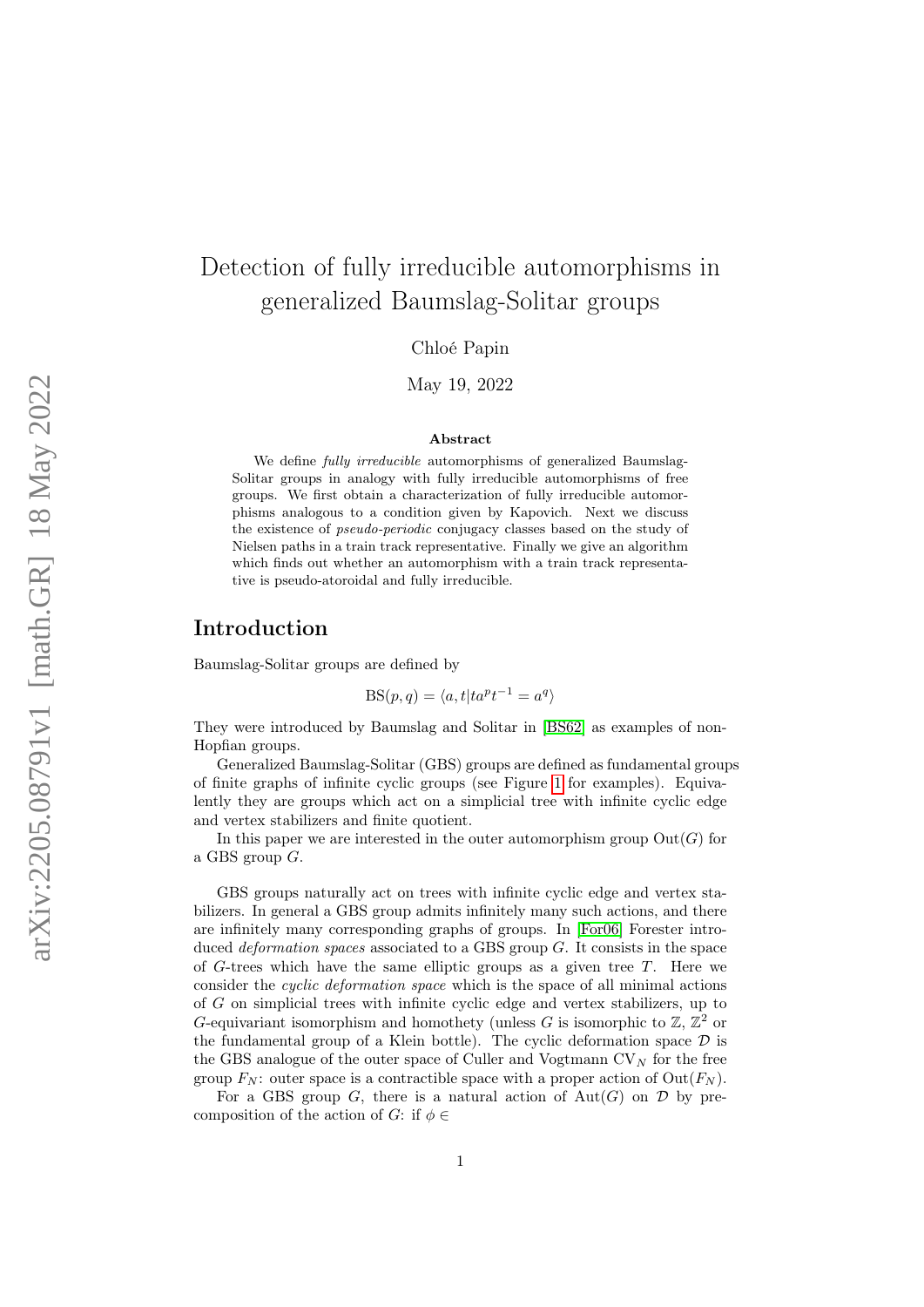

<span id="page-1-0"></span>Figure 1: Examples of graphs of groups with cyclic vertex and edge groups

 $Aut(G)$  and  $(T, \rho) \in \mathcal{D}$  where  $\rho : G \to \text{Isom}(T)$  is the action, then  $(T, \rho) \cdot \phi =$  $(T, \rho \circ \phi)$ . Since inner automorphisms act trivially this is actually an action of  $Out(G)$ . In the rest of the paper, we distinguish actual automorphisms in  $Aut(G)$  and their outer class in  $Out(G)$ : we denote the former with lower case letters and the latter with upper case letters.

Studying actions of G on trees with cyclic stabilizers is equivalent to studying marked graphs of groups  $(\Gamma, \sigma)$  where  $\Gamma$  is a graph of cyclic groups and  $\sigma$  is an isomorphism  $G \simeq \pi_1(\Gamma)$ .

An automorphism  $\Phi \in \text{Out}(F_N)$  is called *fully irreducible* when no conjugacy class of free factors is Φ-periodic. In the case of GBS groups, free factors are not relevant but there is an analogue called *special factor*, which we develop in [\[Pap21\]](#page-45-0). A special factor is a subgroup of  $G$  which is the fundamental group of a subgraph of groups in some graph of cyclic groups for G. We can define a fully irreducible automorphism  $\Phi \in Out(G)$ : it is an automorphism which has no periodic conjugacy class of special factor.

In [\[BH92\]](#page-44-2) Bestvina and Handel prove that any fully irreducible element  $\Phi \in \text{Out}(F_N)$  admits a *train track representative*, which is an action on a tree  $T \in \mathcal{D}$  with a  $\phi$ -equivariant map  $f : T \to T$  for some  $\phi \in \Phi$  whose iterates stretch equally all edges and send them on geodesic paths. The set of train track trees behave like a translation axis for  $\Phi$  in CV<sub>N</sub>. Train track representatives are a key tool for studying fully irreducible automorphisms and they can be computed. However it is not known whether train track representatives always exist for fully irreducible automorphisms of a GBS group in general, although there are many examples. When G has no *non-trivial integer modulus* (see for example [\[Lev07\]](#page-45-1) for a definition of modulus) then there is a bound on the number of edges in graphs of cyclic groups for  $G$  ([\[For06\]](#page-44-1)). The results in [\[Mei15\]](#page-45-2) imply that fully irreducible automorphisms of G in this case admit train track representatives. Yet we do not know whether such groups always admit interesting fully irreducible automorphisms.

Another example is  $G = BS(p, pn)$  for  $p > 1$ . In [\[Bou16\]](#page-44-3) Bouette proved that in that case, all automorphisms are reducible since there is a globally invariant conjugacy class of special factors. However by replacing  $\mathcal D$  by another deformation space allowing greater vertex stabilizers, namely those in the invariant conjugacy class, there are fully irreducible automorphisms and they admit train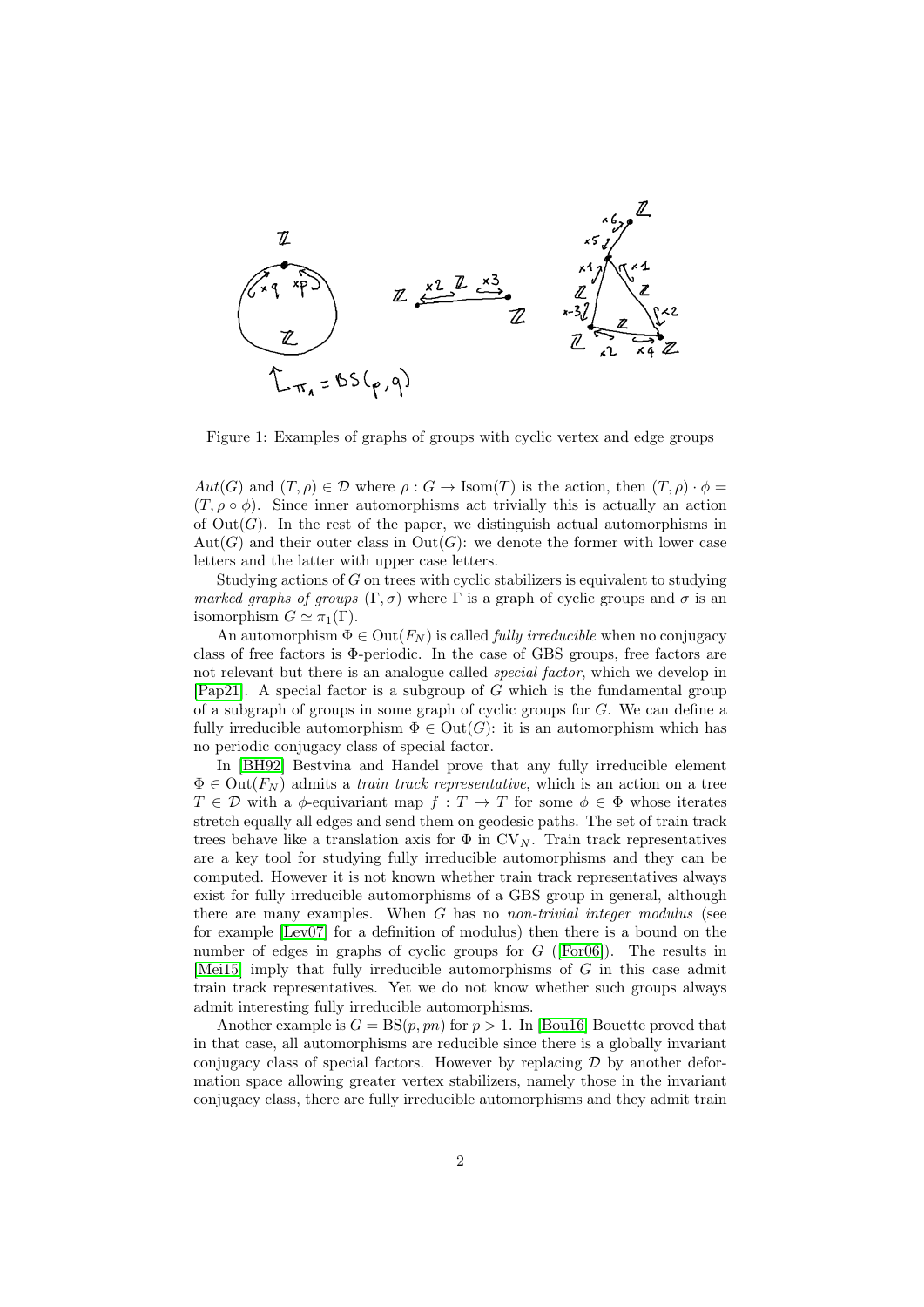tracks.

In this paper we adapt an algorithm given by Kapovich in [\[Kap14\]](#page-44-4) and [\[Kap19\]](#page-45-3) which, given an automorphism  $\Phi$  which is *atoroidal*, i.e. has no periodic conjugacy class, and a train track representative for Φ, decides whether or not  $\Phi$  is fully irreducible. The atoroidal condition can actually be weakened. In the original papers by Kapovich the algorithm applies to any automorphism since there is an algorithm in [\[BH92\]](#page-44-2) which either finds a train track representative for  $\Phi$  or gives a proof that  $\Phi$  is not reducible.

A non-solvable GBS group is a GBS group which is neither isomorphic to  $\mathbb{Z}$ ,  $\mathbb{Z}^2$ , the fundamental group of a Klein bottle nor BS(1, n) for some  $n \in \mathbb{Z} \setminus \{0\}$ .

A conjugacy class  $[g] \in G$  is *loxodromic* if there exists  $T \in \mathcal{D}$  (equivalently for any  $T \in \mathcal{D}$ ) the action of g on T is loxodromic.

A loxodromic conjugacy class [g] with  $g \in G$  is pseudo-periodic for  $\Phi \in$ Out(G) if  $\|\phi^n(g)\|$  is bounded for  $n \in \mathbb{N}$ , for some automorphism  $\phi \in \Phi$ . While in a free group context this would ensure that the conjugacy class of  $q$  is actually periodic, it is not the case here. An outer class  $\Phi \in \text{Out}(G)$  is *pseudo-atoroidal* if it has no pseudo-periodic hyperbolic conjugacy class.

The paper is centred around the two following theorems, which are independant.

<span id="page-2-2"></span>**Theorem A.** There is an algorithm which takes a non-solvable GBS group  $G$ . a pseudo-atoroidal automorphism  $\Phi \in Out(G)$  and a train track representative  $f: T \to T$  for  $\Phi$ , and decides whether  $\Phi$  is fully irreducible.

<span id="page-2-1"></span>Theorem B. There is an algorithm which takes a non-solvable GBS group G and an outer automorphism  $\Phi \in \text{Out}(G)$  with a train track representative  $f: T \to T$  and decides whether  $\Phi$  is pseudo-atoroidal.

Structure of pseudo-periodic conjugacy classes and subgroups. The fixed group for an automorphism  $\phi \in Aut(G)$  is the subgroup of G whose elements are fixed for  $\phi$ . When  $\phi$  is an automorphism of a free group, the fixed group of  $\phi$  is always finitely generated ([\[Ger87\]](#page-44-5)). In GBS groups, fixed groups are not always finitely generated: see Example [0.1.](#page-2-0) The notion of pseudoperiodic subgroup associated to an automorphism  $\phi \in \text{Aut}(G)$  seems to be more interesting.

<span id="page-2-0"></span>*Examples* 0.1. Let  $G := BS(2, 4) = \langle a, t | ta^2t^{-1} = a^4 \rangle$ . Let  $\phi \in Aut(G)$  be the inner automorphism defined by  $g \mapsto a^2 g a^{-2}$ . The fixed group Fix $(\phi)$  is the subgroup generated by  $\{t^{-k}a^2t^{\overline{k}}, \overline{k} \in \mathbb{Z}\}\$  and it is not finitely generated. In fact, let  $T \in \mathcal{D}$  be the standard tree for BS(2,4) of Figure [1.](#page-1-0) Let v be the unique vertex of T with stabilizer  $\langle a \rangle$ . Let e be the edge from v to tv. The minimal invariant subtree for  $Fix(\phi)$  is the subset of T which can be reached from v by an edge path  $\gamma := e_1, \ldots, e_n$  such that for every  $i \in \{1, \ldots, n\}$  the subpath  $e_1, \ldots, e_i$  does not contain more edges in  $G \cdot e$  than in  $G \cdot \overline{e}$ .

The quotient of the minimal subtree by  $Fix(\phi)$  has infinite diameter. Therefore  $Fix(\phi)$  is not finitely generated.

In free groups, pseudo-periodic conjugacy classes are actually periodic. However, in a GBS group, this is not automatically true. In [\[Pap21\]](#page-45-0) we proved the existence of a minimal special factor containing g for every loxodromic  $g \in G$ . A conjugacy class is *simple* if its minimal special factor is not G. If  $[q]$  is pseudoperiodic, then the conjugacy class of the minimal factor containing  $q$  is periodic: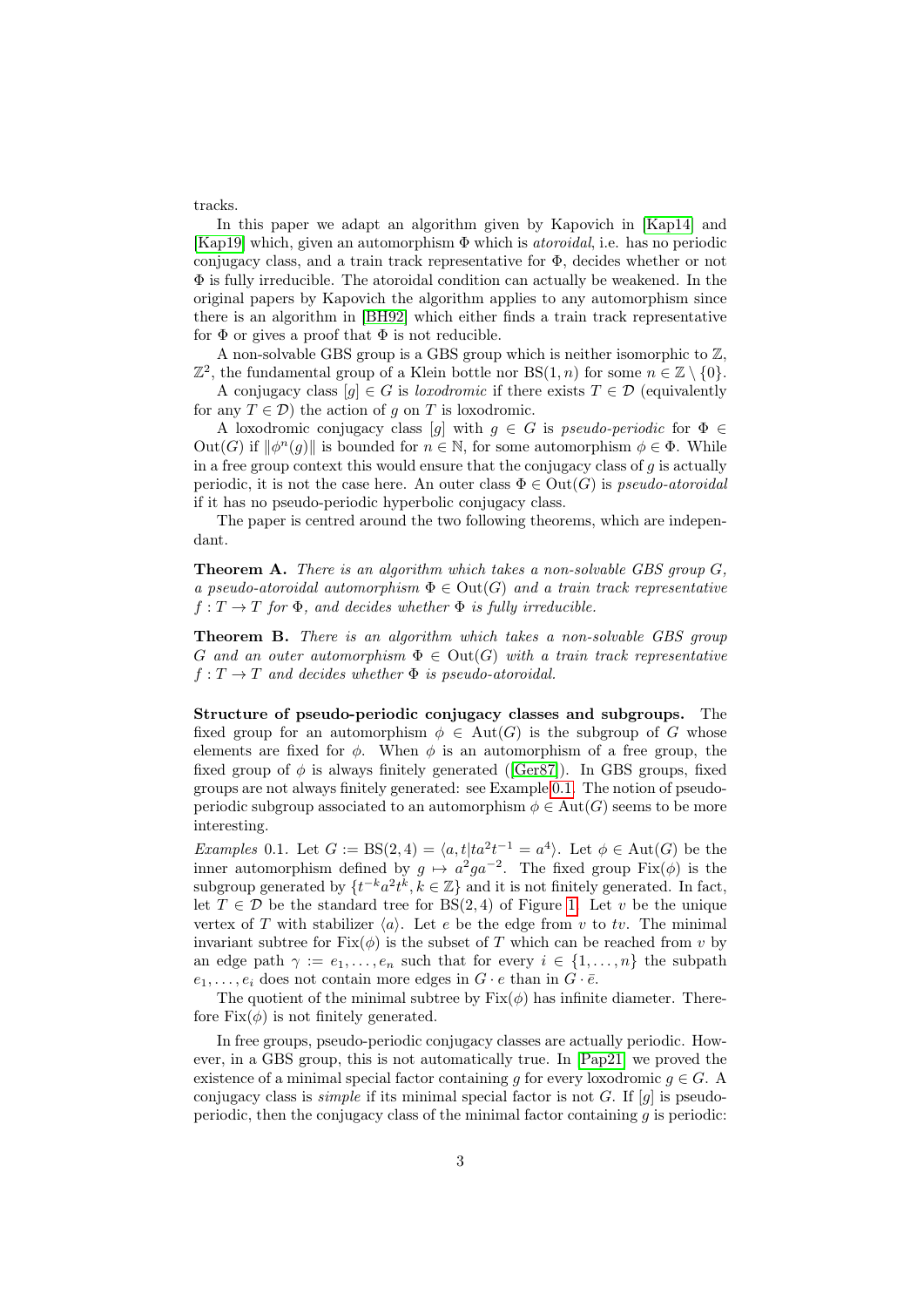if  $g$  is simple, then  $G$  has a proper periodic conjugacy class of special factors. Thus we have:

**Lemma C.** If there exists a simple pseudo-periodic conjugacy class for  $\Phi \in$  $Out(G)$ , then  $\Phi$  is not fully irreducible.

The strategy for finding pseudo-periodic conjugacy classes is based on Nielsen paths, just as the study of periodic conjugacy classes in free groups. Let  $f$ :  $T \to T$  be a train track representative for  $\Phi \in \text{Out}(G)$ . A *Nielsen path* is a finite path [x, y] in T such that there exists  $g \in G$  such that  $f(x) = gx$  and  $f(y) = gy$ . More generally a periodic Nielsen path is a Nielsen path for  $f<sup>n</sup>$ for some  $n \geq 1$ . They can be split into concatenations of *periodic indivisible* Nielsen paths (pINP). The link between pseudo-periodic conjugacy classes for  $\Phi$  and periodic indivisible Nielsen paths for f is given by:

<span id="page-3-0"></span>**Proposition D.** Let  $q \in G$  be an element whose conjugacy class is pseudoperiodic for  $\Phi \in \text{Out}(G)$ . Suppose  $f: T \to T$  is a train-track representative for  $\Phi$ . Then the axis of g in T is a concatenation of periodic indivisible Nielsen paths.

Consider a periodic indivisible Nielsen path  $\eta \subset T$ . Define  $VY(\eta)$  as the set of points of T which can be joined to one endpoint of  $\eta$  by a concatenation of periodic indivisible Nielsen paths. By Proposition [D](#page-3-0) the axis of  $g \in G$ such that the conjugacy class  $[g]$  is pseudo-periodic is contained in the convex hull of  $VY(\eta)$  for some periodic indivisible Nielsen path  $\eta$  and that that  $g \in$  $Stab(VY(\eta)).$ 

Like in the case of free groups, there are finitely many G-orbits of periodic indivisible Nielsen paths, and they can be computed:

**Theorem E.** Let  $\Phi \in \text{Out}(G)$  and let  $f : T \to T$  be a train track map for  $\Phi$ . There are finitely many orbits of periodic indivisible Nielsen paths for f. Furthermore there is an algorithm which finds all orbits of pINPs.

Consequently there exist finitely many sets  $VY(\eta)$  where  $\eta$  is a pINP up to translation, so there exist finitely many conjugacy classes of subgroups  $\text{Stab}(VY(\eta))$ which could contain elements whose conjugacy class is pseudo-periodic:

**Theorem F.** Let  $\Phi \in \text{Out}(G)$ . There exist finitely many subgroups

 $G_1 = \text{Stab}(VY(\eta_1)), \ldots, G_k = \text{Stab}(VY(\eta_k))$ 

in G, well defined up to conjugacy, for which one can compute a finite set of generators, such that:

- If a conjugacy class  $[q]$  with  $q \in G$  is pseudo-periodic for  $\Phi$  then there exists  $i \in \{1, \ldots, k\}$  such that a conjugate of g belongs to  $G_i$ .
- Conversely, for all  $i \in \{1, ..., k\}$ , all loxodromic elements of  $G_i$  have a pseudo-periodic conjugacy class.

Theorem [B](#page-2-1) follows.

Given an actual automorphism  $\phi \in \text{Aut}(G)$  and a tree  $T \in \mathcal{D}$ , one can define the *pseudo-periodic subgroup* associated to  $G_{\phi}$  as the subgroup

$$
G_{\phi} := \{ g \in G/d_T(*, \phi^n(g)* ) \text{ is bounded for } n \in \mathbb{N} \}
$$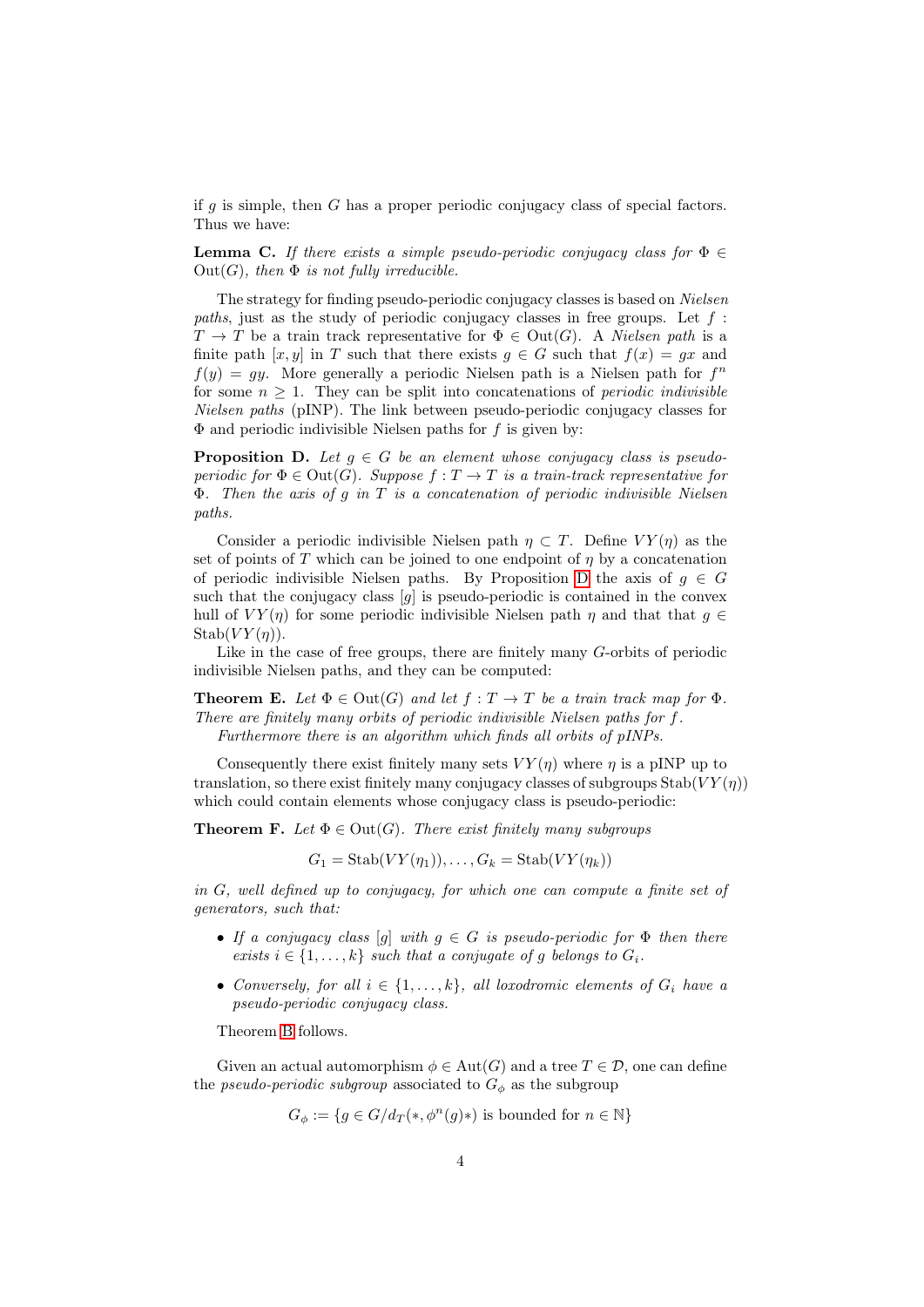where  $*$  is any base point in T. The group  $G_{\phi}$  does not depend on the choice of the base point  $*$ , nor on the choice of  $T \in \mathcal{D}$ .

Pseudo-periodic subgroups of GBS groups are related to fixed groups for automorphisms of free groups. There is also a link with Nielsen paths and pseudo-periodic conjugacy classes:

**Theorem G.** Let  $\Phi \in \text{Out}(G)$  and let  $f: T \to T$  be a train track representative for  $\Phi$ . Let  $\psi \in Aut(G)$  such that  $\psi \in \Phi^k$  for some  $k \in \mathbb{N}$ . If  $G_{\psi}$  contains a loxodromic element, there exists a pINP  $\eta \subset T$  such that

$$
G_{\psi} \subset \text{Stab}(VY(\eta))
$$

Moreover, for any pINP  $\eta$  such that Stab(VY( $\eta$ )) contains a loxodromic element, there exists  $k \in \mathbb{N}$  and  $\psi \in \Phi^k$  such that  $\text{Stab}(VY(\eta)) = G_{\psi}$ .

This indicates that the subgroups  $\text{Stab}(VY(\eta))$  for  $\eta$  a pINP are the maximal subgroups among the pseudo-periodic subgroups which contain loxodromic elements.

Periodic special factors and stable lamination. Given an outer automorphism  $\Phi \in \text{Out}(G)$  with a train track representative  $f: T \to T$ , one can define the *stable lamination*  $\Lambda^+$  associated to T as the G-invariant collection of bi-infinite geodesics of  $T$  obtained by taking the closure of the set of translates of iterates  $f^{n}(e)$  for an edge  $e \in T$ .

Theorem [A](#page-2-2) is a consequence of the following criterion extending [\[Kap14\]](#page-44-4):

<span id="page-4-0"></span>Theorem H. Let G be a non-solvable generalized Baumslag-Solitar group. Let  $\Phi \in \text{Out}(G)$  be an automorphism of G with a primitive train track  $f: T \to T$ with no simple pseudo-periodic element. Then  $\Phi$  is fully irreducible if and only if all Whitehead graphs  $Wh_T(\Lambda^+, v)$  are connected.

A train track map is primitive when the associated transition matrix is primitive.

We actually prove a slightly stronger version of this criterion, using restricted deformation spaces instead of the standard deformation space (see [\[GL07,](#page-44-6) Def. 3.12]): restricted deformation spaces have a restriction on allowed edge groups as well as on vertex groups.

From this criterion we deduce the algorithm of Theorem [A.](#page-2-2) The algorithmicity here comes from the fact that  $\Lambda^+(f)$  is quasi-periodic, which guarantees that the computation of the turns taken by the lamination takes only finitely many steps. The computation of Whitehead graphs is possible since the trees in  $D$  are locally finite.

Note that the criterion given by Theorem [H](#page-4-0) does not require that  $\Phi$  be pseudo-atoroidal: Theorem [A](#page-2-2) actually applies to automorphisms with nonsimple pseudo-periodic conjugacy classes. However we do not know how to algorithmically determine whether an automorphism satisfies this hypothesis. We can decide whether there exist pseudo-periodic conjugacy classes, and for a given element we can decide whether it is algorithmic using the results of [\[Pap21\]](#page-45-0) but the set of pseudo-periodic conjugacy classes could be complicated.

In order to answer this question, we would need to know whether one of the subgroups  $\text{Stab}(VY(n))$  defined before contains a simple element. Without any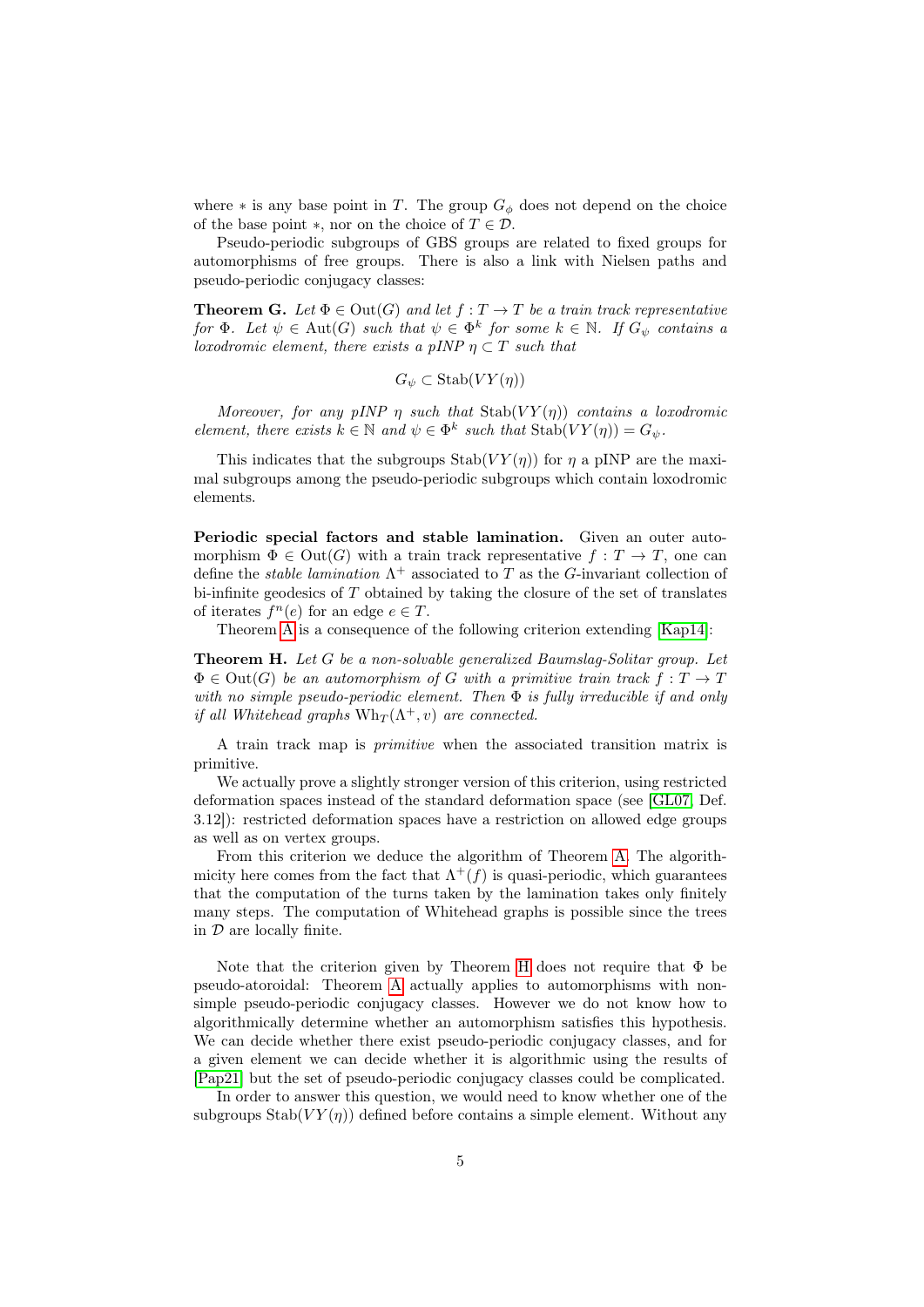algorithmic answer to this question, we need the pseudo-atoroidal condition to assemble Theorems [B](#page-2-1) and [A.](#page-2-2)

In Section [1](#page-5-0) we define irreducible automorphisms and train track representatives, as well as the stable lamination which comes with a train track map. In Section [2](#page-17-0) we prove Theorem [H.](#page-4-0) Section [3](#page-21-0) is about pseudo-periodic conjugacy classes and how they may be understood using Nielsen paths; pseudo-periodic subgroups and their computation is developed in Section [4.](#page-32-0) These two sections can be read independently of Section [2.](#page-17-0) Finally Section [5](#page-43-0) puts together the arguments for Theorem [A.](#page-2-2)

## <span id="page-5-0"></span>1 Special factors, automorphisms of GBS groups

A Generalized Baumslag-Solitar group (GBS) is a group which admits a minimal action on a simplicial tree with infinite cyclic vertex and edge stabilizers. Equivalently it is a group isomorphic to the fundamental group of a finite graph of infinite cyclic groups on both vertices and edges.

GBS groups isomorphic to  $\mathbb{Z}$ ,  $\mathbb{Z}^2$  and the fundamental group of a Klein bottle are called *elementary*. Along with Baumslag-Solitar groups  $BS(1, n)$  for  $n \in \mathbb{Z} \setminus \{0\}$ , they are the solvable GBS groups. In this paper we will always assume that  $G$  is a non-solvable GBS group.

A  $G$ -tree is a simplicial tree with an action of  $G$  by graph isomorphisms. It can be endowed with a metric, in which case we demand that the action be by isometries.

The set of vertices of a tree T will be denoted by  $V(T)$  and the set of edges by  $E(T)$ . The initial vertex of an edge e is  $o(e)$  and its terminal edge is  $t(e)$ . The opposite edge of e is  $\bar{e}$ .

We identify every tree T with its geometric realization. A path in a tree  $T$ is a continuous map from an interval to  $T$ . We will assume paths are linear on edges. We will frequently identify paths with their image in  $T$ . A tight path is a path which has no backtracking. An edge path is a path whose image can be described by whole edges  $e_1, \ldots, e_k$  such that for  $1 \leq i < k$ ,  $t(e_i) = o(e_{i+1})$ .

Let T be a G-tree. A subgroup  $H < G$  is *elliptic* in T if it fixes a point. It is  $bi-elliptic$  if it fixes two distinct points. When  $H$  is not elliptic and contains a loxodromic element, there exists a minimal H-invariant subtree which we denote by  $T_H$ .

A deformation space introduced by Forester in [\[For06\]](#page-44-1) is the space of all minimal  $G$ -trees which have the same elliptic subgroups, up to  $G$ -equivariant isometry and homothety.

The cyclic deformation space  $\mathcal D$  is the deformation space of all G-trees where elliptic subgroups are all isomorphic to  $\mathbb{Z}$ . This is well defined. Indeed there exists a  $G$ -tree  $T$  such that all edge and vertex stabilizers in  $T$  are infinite cyclic. Define  $\mathcal{D}_T$  as the deformation space containing T. For non-elementary GBS groups the set of elliptic subgroups (i.e. subgroups which fix at least a point) is independent of the tree and has an algebraic characterization (see [\[Lev07\]](#page-45-1) for example) so we set  $\mathcal{D} := \mathcal{D}_T$ .

Let  $A$  be a family of elliptic subgroups in  $D$ , invariant by conjugacy and by passing to a subgroup. The *restricted deformation space*  $\mathcal{D}^{\mathcal{A}}$  is the subspace of trees in  $\mathcal D$  where all bi-elliptic groups belong to  $\mathcal A$ .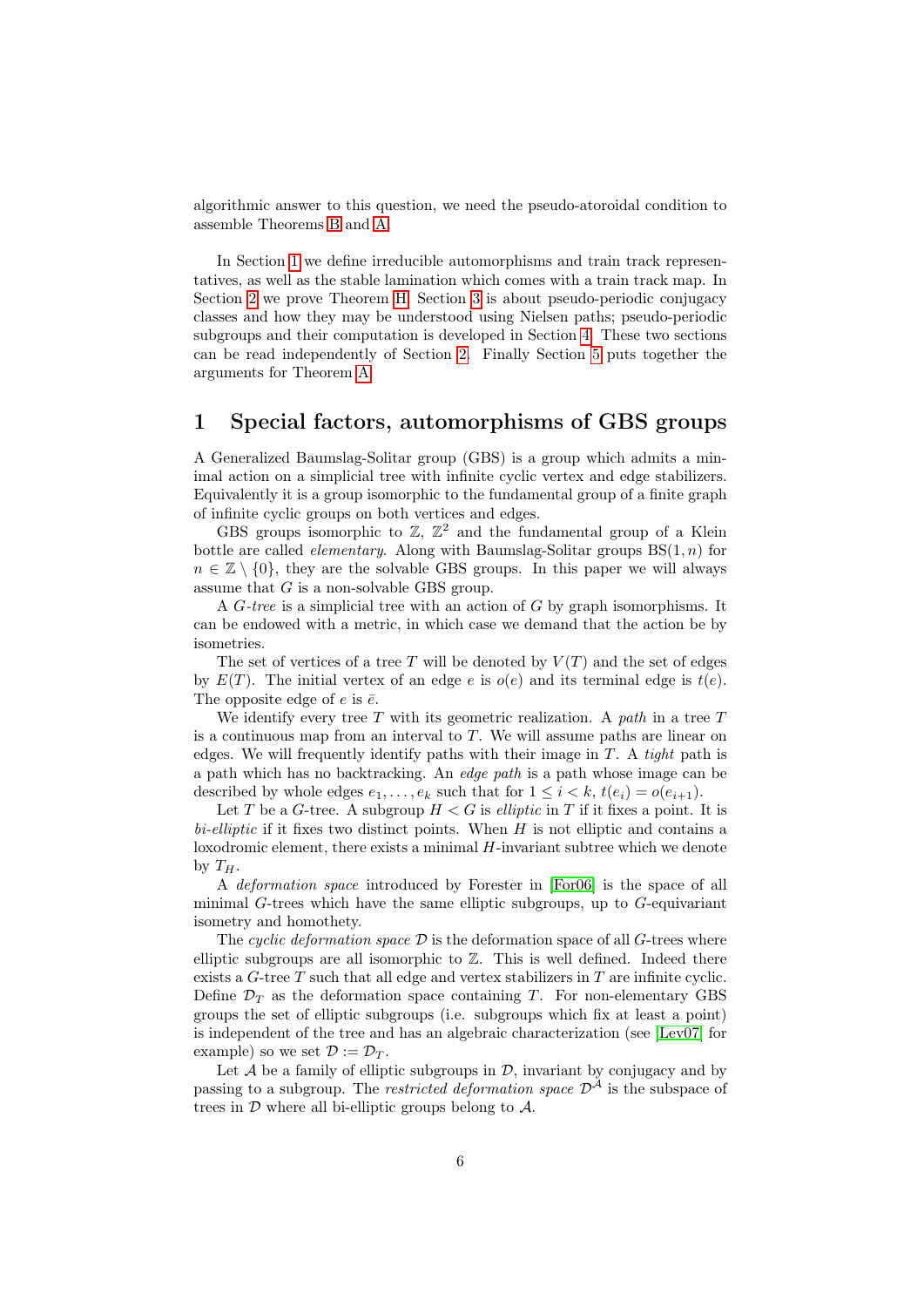Let  $T$  be a  $G$ -tree. Let  $Y$  be a  $G$ -invariant proper subforest of  $T$ . Define the equivalence relation  $\sim$  on T as the minimal G-equivariant equivalence relation such that all points of a connected component of  $Y$  are equivalent. The quotient map  $\pi_Y : T \to T' \sim$  is the *collapse* of the subforest Y. The tree  $T/\sim$  belongs to the same deformation space as  $T$  if and only if  $Y$  does not contain the axis of any loxodromic element of G.

A subgraph of the graph of groups is collapsible if its pre-image in the universal cover does not contain the axis of a loxodromic element. Equivalently, when collapsing the corresponding subforest, the stabilizers of the new vertices are elliptic subgroups of G.

Remark 1.1. Collapsibility can be checked using labels. To determine if a subgraph  $\Gamma_0 \subset \Gamma$  is collapsible, first of all obtain a new graph from  $\Gamma_0$  by deleting all edges with a valence 1 vertex carrying the label  $\pm 1$ . This yields a graph of groups  $\Gamma_1$ . Then repeat with  $\Gamma_1$ . Since the number of edges decreases the procedure will eventually stop, yielding either a graph with no edge, or a graph where all valence 1 vertices have labels different from  $\pm 1$ . The subgraph  $\Gamma_0$  is collapsible if and only if the first case happens.

Let  $\mathcal{D}^{\mathcal{A}}$  be a restricted deformation space, possibly  $\mathcal D$  if all edge groups are allowed. A *special factor* with respect to  $\mathcal{D}^{\mathcal{A}}$  is a subgroup H of G with the following property (see [\[Pap21\]](#page-45-0) for more details). There exists a collapse map  $\pi : S \to \overline{S}$  such that  $S \in \mathcal{D}^{\mathcal{A}}$  and H is a vertex stabilizer in  $\overline{S}$ .

A marked graph of groups is a pair  $(\Gamma, \sigma)$  where  $\Gamma$  is a graph of groups and  $\sigma: G \to \pi_1(\Gamma)$  is an isomorphism. Bass-Serre theory gives a correspondance between marked graphs of groups and G-trees ([\[Ser77\]](#page-45-4)).

Marked graphs of groups offer a nice point of view regarding special factors. A subgroup  $H < G$  is a special factor if and only if there exists a marked graph of groups  $(\Gamma, \sigma)$  and an identification  $\sigma : G \to \pi_1(\Gamma)$  such that H identifies to the fundamental group of a subgraph of  $\Gamma$ . In this definition,  $\Gamma$  is the quotient  $S/G$  with  $S \in \mathcal{D}^{\mathcal{A}}$  such that H is a vertex stabilizer in a collapse  $\overline{S}$ .

In the rest of the paper we fix  $A$ , so we omit to specify it when referring to special factors.

**Definition 1.2.** The outer automorphism  $\Phi \in \text{Out}(G)$  is *reducible* with respect to  $\mathcal{D}^{\mathcal{A}}$  if there exists a special factor  $A \subset G$  with respect to  $\mathcal{D}^{\mathcal{A}}$  such that the conjugacy class of A is invariant by  $\Phi$ .

The outer automorphism  $\Phi$  is called *fully irreducible* if for all  $n \in \mathbb{N}$ ,  $\Phi^n$  is not reducible.

Remark 1.3. Since the notion of special factors depends on  $A$ , so does the notion of reducible automorphisms. Actually if  $A \subset A'$  then special factors with respect to  $A$  are special factors with respect to  $A'$ , so an automorphism which is reducible for  $A$  is also reducible for  $A'$ . The strongest notion of fully irreducible automorphism is achieved with  $\mathcal{D}^{\mathcal{A}} = \mathcal{D}$ . We have not explored the possible differences caused by the choice of A yet.

#### 1.1 Computations in GBS groups and trees

In the rest of the paper we will need to perform some algorithmic operations on GBS groups and their automorphisms. In this subsection we justify why and how we can do them. The main operations are summed up by Proposition [1.4.](#page-7-0)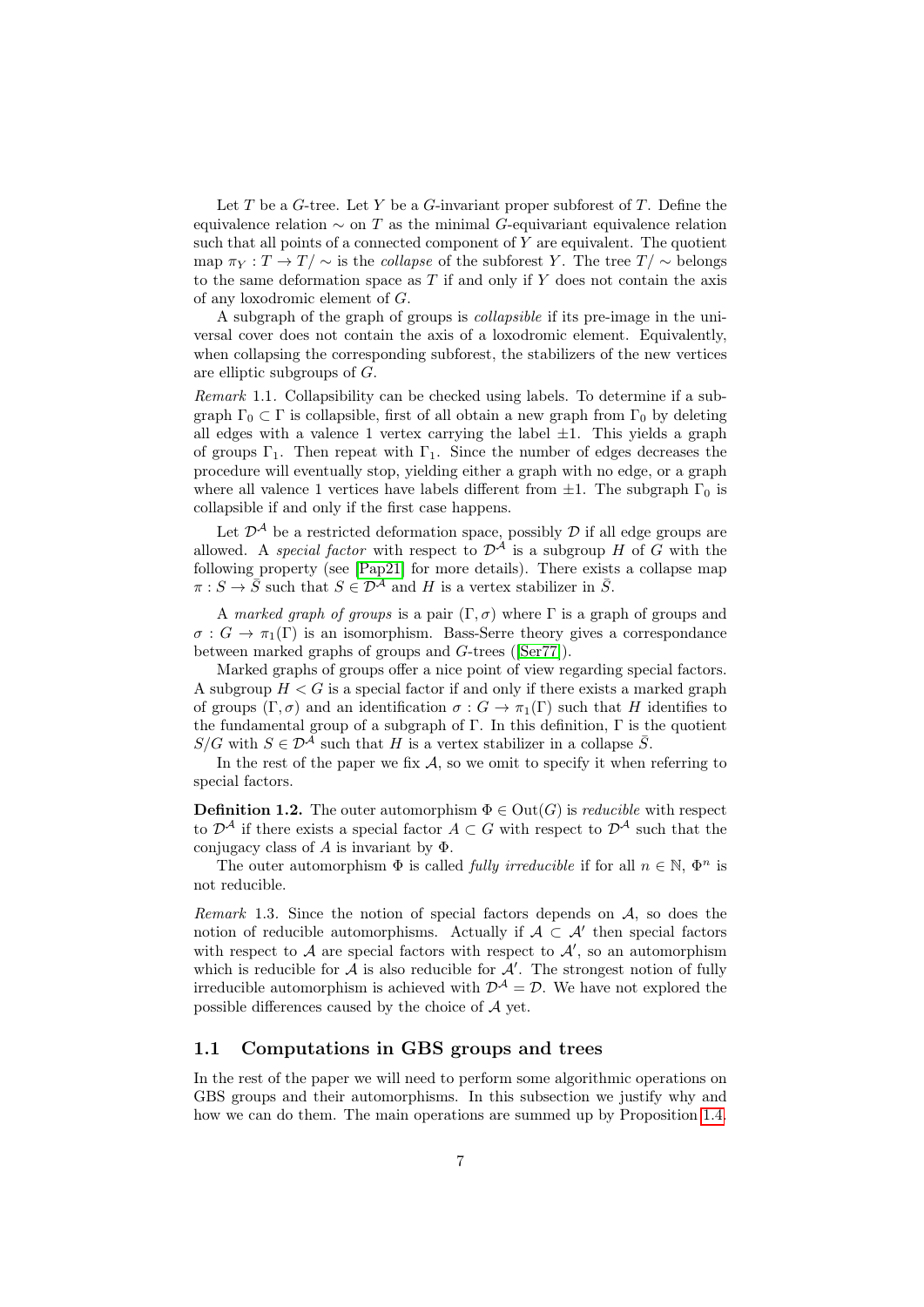In order to deal with the group  $G$  algorithmically, we consider elements of  $G$ as words in a graph of groups. The trees on which  $G$  act also admit a description as a set of words. The definitions in this section are standard, though they are given in the special case of GBS groups whose graphs of groups have cyclic edge and vertex groups, hence the simpler relations. A more detailed description is available in [\[Pap21\]](#page-45-0), Section 3.

Let  $\Gamma$  be a graph of groups with cyclic edge and vertex groups. Let  $(a_v)_{v \in V(\Gamma)}$ be generators for every vertex group  $G_v$  of  $\Gamma$  and  $(a_e)_{e \in E(\Gamma)}$  be a choice of generators for the edge groups. Each inclusion  $G_e \hookrightarrow G_{t(e)}$  is given by a nonzero integer  $\lambda(\bar{e})$  such that  $a_e$  is sent to  $a_{t(e)}^{\lambda(\bar{e})}$  $\chi_{t(e)}^{(e)}$ . The integers  $\lambda(e)$  is the *label* of e.

Let  $(t_e)_{e \in E(\Gamma)}$ . The *Bass group*  $B(\Gamma)$  is the group generated by the elements  $a_v$  and  $t_e$  for  $v \in V(\Gamma)$  and  $e \in E(\Gamma)$ , and with the following relations:

- $t_e = t_{\overline{e}}^{-1}$  for  $e \in E(\Gamma)$
- for all  $e \in \Gamma$ , with labels  $\lambda(e) = p$  and  $\lambda(\bar{e}) = q$ , we have  $a_{o(e)}^p = t_e a_t^q$  $t_{(e)}^{q} t_e^{-1}$

A path in the graph of groups is a word  $a_{v_0}^{k_0}t_{e_1}a_{v_1}^{k_1}\dots t_{e_n}a_{v_n}^{k_n}$  where  $v_{i-1}$  $o(e_i), v_i = t(e_i)$  for  $1 \leq i \leq n$  and  $k_i \in \mathbb{Z}$  for  $0 \leq i \leq n$ . It is a *loop* if  $v_0 = v_n$ ; in that case we say that it is based at  $v_0$ . Paths represent elements of  $B(\Gamma)$ . The integer *n* is the *length* of the path.

Fix a base point  $v_0 \in V(\Gamma)$ . The *fundamental group* of  $\Gamma$  at vertex  $v_0$  is the subgroup  $\pi_1(\Gamma, v_0) < B(\Gamma)$  whose elements are represented by loops in  $\Gamma$  based at  $v_0$ . The group is independant of the choice of  $v_0$  up to isomorphism.

A path  $w := a_{v_0}^{k_0} t_{e_1} a_{v_1}^{k_1} \dots t_{e_n} a_{v_n}^{k_n}$  in  $\Gamma$  is reduced if for all  $1 \leq i \leq n-1$ ,  $e_i = \bar{e}_{i+1}$  implies that  $\lambda(\bar{e}_i)$  does not divide  $k_i$ .

Given a path  $w$ , one can algorithmically compute a reduced path which represents the same element of  $B(\Gamma)$ . The reduced path is not necessarily unique, however its length is unique.

The *universal cover*  $T_{v_0}$  of the graph of groups  $\Gamma$  is a tree which can be constructed as follows: the set of vertices is

 $\tilde{V} = \{\text{paths in } \Gamma \text{ with initial vertex } v_0\}/\sim$ 

where  $\gamma \sim \gamma'$  if  $\gamma$  and  $\gamma'$  have the same terminal vertex  $v_i \in \Gamma$  and  $\gamma^{-1} \gamma' \in$  $G_{v_i}$  as an element of  $B(\Gamma)$ .

The oriented edges of the universal cover are defined as follows:

 $\tilde{E} = \{(\alpha, at_e)/\ \alpha \text{ path in } \Gamma \text{ from } v \text{ to } v', e \in \mathcal{E}_{v'}, a \in G_{v'}\ \}/\sim$ 

where  $\mathcal{E}_{v'}$  is the set of edges with origin v'. The equivalence relation  $\sim$  is defined by  $(\alpha, at_e) \sim (\alpha', a't_{e'})$  if and only if  $e = e'$  and  $a^{-1}\alpha^{-1}a'a' \in i_{\bar{e}}(G_e)$ . The opposite edge of  $(\alpha, at_e)$  is the edge  $(\alpha \cdot at_e, \bar{t}_e)$ .

The group  $\pi_1(\Gamma, v)$  acts on  $\tilde{V}$  and  $\tilde{E}$  by left concatenation of the paths. The quotient of  $T_{v_0}$  by this action is Γ.

<span id="page-7-0"></span>Proposition 1.4. Let G be a GBS group given as a finite set of generators and a marking  $G \simeq \pi_1(\Gamma, v)$  where  $\Gamma$  is a graph of group with cyclic edge and vertex stabilizers and v is a vertex in Γ.

One can algorithmically solve the following problems: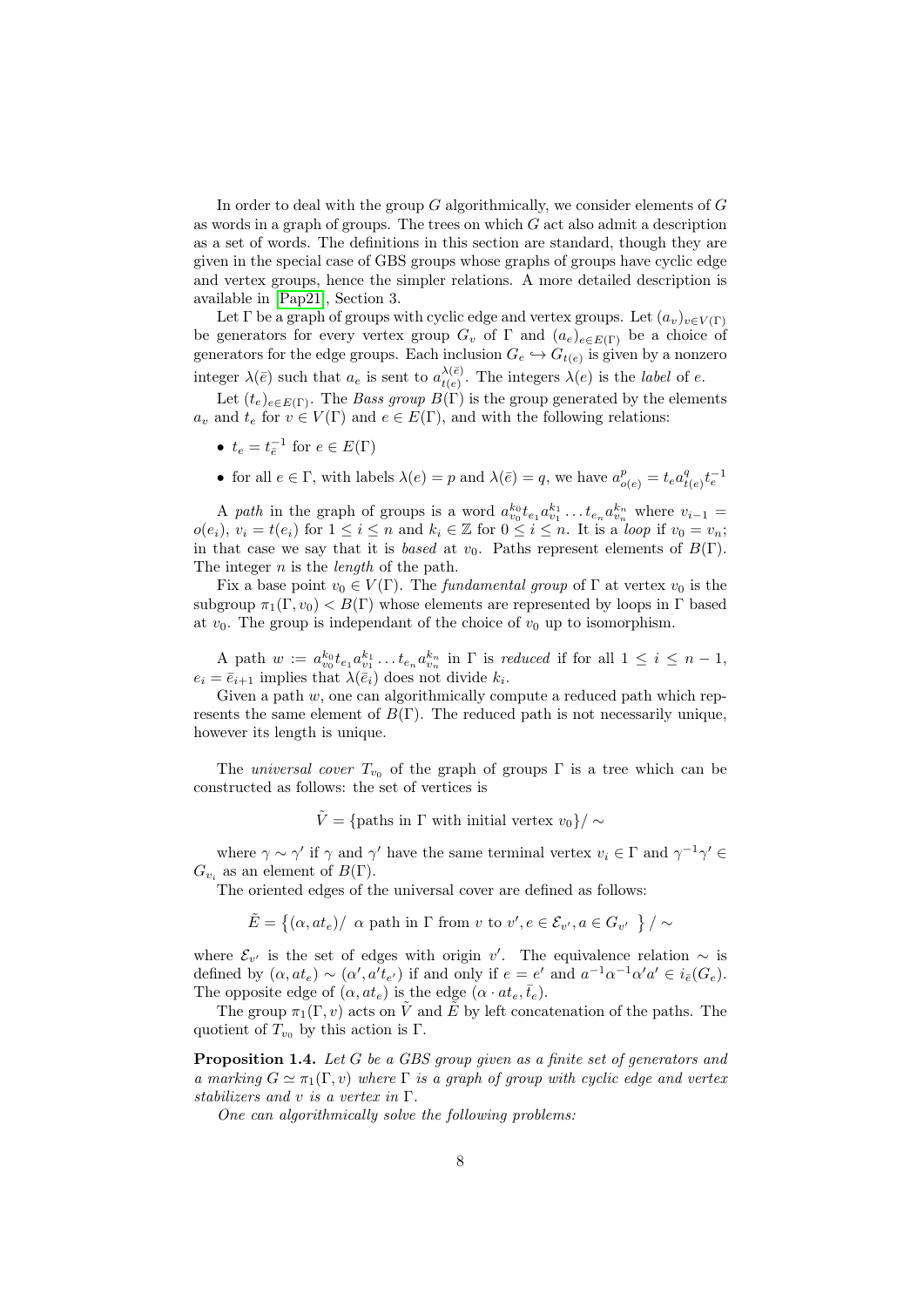- (i) word problem: given an element  $g \in G$  given as a loop in the graph of groups, find out whether g is the identity
- (ii) given  $x \in \tilde{V}$  (resp.  $e \in \tilde{E}$ ) and  $g \in G$  given as a loop, compute the image gx
- (iii) given vertices  $x, x' \in \tilde{V}$  (resp. edges  $e, e' \in \tilde{E}$ ) given as paths in the graph of groups, decide if  $x \sim x'$  (resp. e ~ e'), i.e. if the paths x, x' represent the same point of  $T_v$
- (iv) given x, y in  $\tilde{V}$ , find out whether x, y belong to the same orbit, and when they do, find  $q \in G$  such that  $y = qx$
- (v) given two pairs  $(x, x'), (y, y')$  of elements of  $\tilde{V}$ , find out whether there exists  $g \in G$  such that  $(y, y') = (gx, gx')$
- (vi) given  $x \in \tilde{V}$  and  $n \in \mathbb{N}$ , list all edge paths with length n and first vertex x
- (vii) given an edge  $e \in E(\Gamma)$ , compute the graph of groups  $\Gamma'$  obtained from  $\Gamma$ by subdividing e

*Proof.* (i) Using the identification of the set of generators of  $G$  with loops in Γ, one can compute a loop w in Γ for q. By [\[Ser77,](#page-45-4) 5.2, Theorem 11] a word  $w$  represents the trivial word if and only if it can be reduced to the trivial loop  $1 = a_{v_0}^0$ , or equivalently if every reduced form is the trivial loop. Since computing a reduced loop is algorithmic, the word problem can be solved.

(ii) To compute the image gx of  $x \in V(T)$  given as a path in  $\Gamma$  based at  $v_0$ , it suffices to compute a loop for g based at  $v_0$  and concatenate it on the left of the path representing  $x$ .

(iii) Let  $\gamma, \gamma'$  be paths in  $\Gamma$  representing  $x, x'$ . Their first vertex is  $v_0$  and their last vertex is a vertex  $v_i \in V(\Gamma)$ . The concatenation  $\gamma^{-1} \cdot \gamma'$  is a loop based at  $v_i$ . It represents an element of  $G_{v_i} \subset B(\Gamma)$  if and only if there exists a reduced loop for it with length 0 (or equivalently, if every reduced loop for  $\gamma^{-1}\gamma'$  has length 0).

(iv) The points  $x, y$  belong to the same orbit in T if and only if the paths representing them have the same terminal vertex in  $V(\Gamma)$ . The element  $q \in G$ represented by the loop  $yx^{-1}$  satisfies  $gx = y$ .

(v) We can assume that there exists  $g \in G$  such that  $gx = y$  and find such a g. The set of elements of G such that  $gx = y$  is  $\{gu, u \in \text{Stab}(x)\}\)$ . Let  $\gamma_x$  be a path representing x and let v be its terminal vertex in  $V(\Gamma)$ . By definition of  $\tilde{V}$ ,  $\text{Stab}(x) = \{a_x^i, i \in \mathbb{Z}\}\$  with  $a_x := \gamma_x a_v \gamma_x^{-1}$ . Since  $a_v$  is elliptic on  $T_{v_0}$  and the tree  $T_{v_0}$  is locally finite, the orbit  $\langle a_v \rangle \cdot x'$  is finite so there exists  $i \geq 1$  such that  $a_x^i x' = x'$ , and one can algorithmically find such an *i* by (iii). Thus the pairs  $(x, x')$  and  $(y, y')$  are in the same orbit if and only if there exists  $0 \leq j < i$ such that  $ga_x^j x' = y'$ . This can be checked algorithmically.

(vi) This can be done by induction. For  $n = 1$  it suffices to list all edges with origin x: if  $\gamma_x$  is a path in Γ representing x and  $v_x$  is the image of x in  $V(\Gamma)$ , then the edges are

$$
\{(\gamma_x,a_{v_x}^i t_e, e\in E(\Gamma) \hbox{ s.t. } o(e)=v_x, 0\leq i<\lambda(e)\}
$$

For  $n > 1$ , list all edge paths with length  $n - 1$ . The edge paths with length n are the paths  $\tilde{\gamma} \cdot \tilde{e}$  where  $\tilde{\gamma}$  is an edge path with length  $n-1$  starting with x,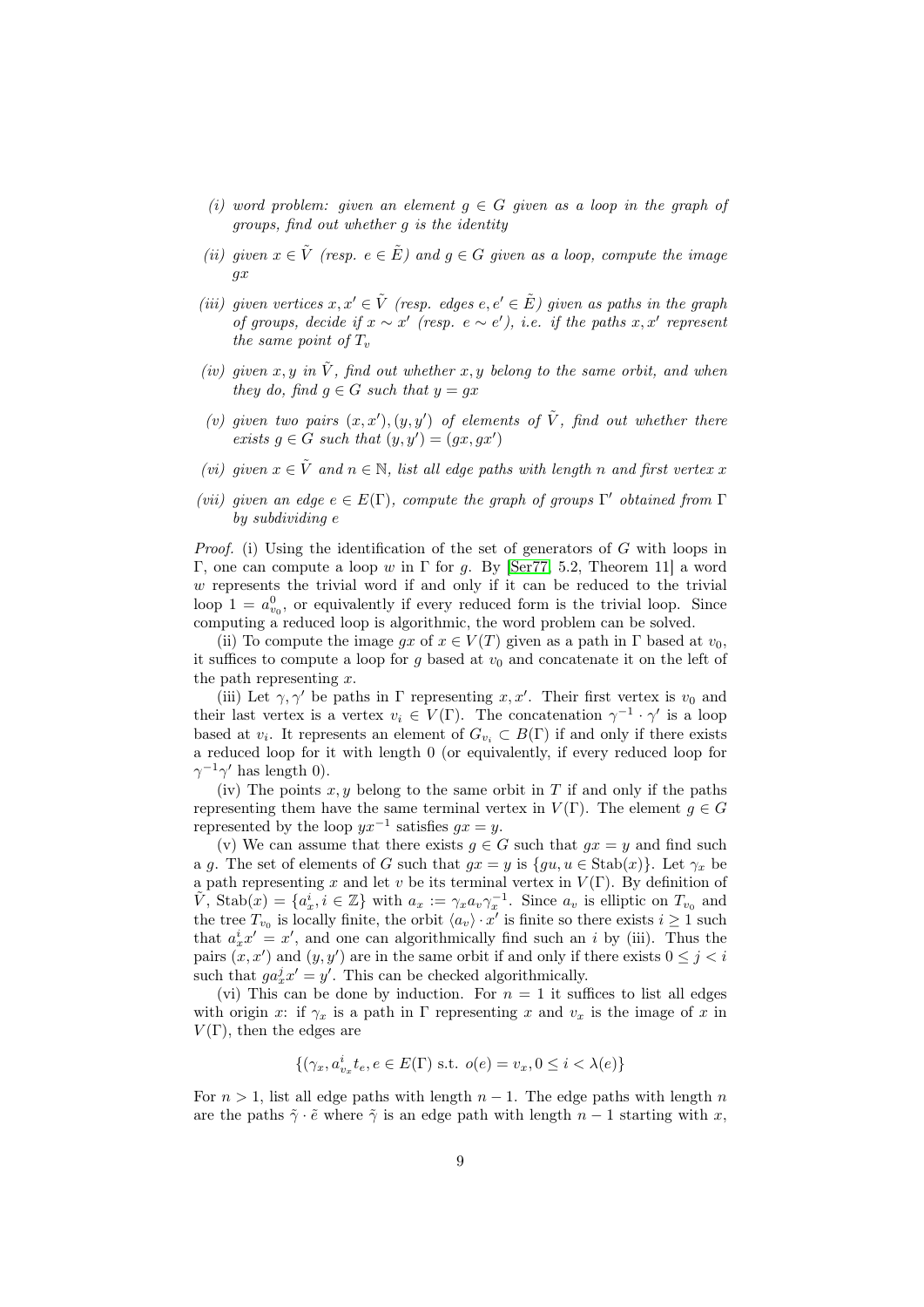$\tilde{e} \in \tilde{E}$  is an edge whose origin is the last vertex of  $\tilde{\gamma}$ , and the last edge of  $\tilde{\gamma}$  and  $\tilde{e}$  are not opposite.

(vii) The subdivision consists in replacing e by edges  $e', e''$  with  $o(e') = o(e)$ ,  $t(e'') = t(e)$ , and  $t(e') = o(e'')$  is a new vertex. Labels are the following:  $\lambda(e') = \lambda(e), \lambda(\bar{e}') = \lambda(e'') = 1, \lambda(\bar{e}'') = \lambda(\bar{e}).$  The new marking must also be computed; the operation consists in replacing  $t_e$  in paths in  $\Gamma$  by  $t_{e'}$   $1t_{e''}$ .  $\Box$ 

A group automorphism  $\phi: G \to G$  can be described using a finite set of generators for G. We also assume that we know a description of the inverse of the automorphism  $G \to \pi_1(\Gamma)$  in terms of the generators of  $\pi_1(\Gamma)$  described above. Thus one can compute the image of any element of  $\pi_1(\Gamma)$  by  $\phi$  and the image is a loop in Γ.

Maps between trees can be described using the same tool. For a  $G$ -equivariant map between trees (or a  $\phi$ -equivariant map; the G-equivariant case is the case  $\phi = id$ ) sending vertex to vertex, it suffices to give the image of every orbit of vertex and edge in the tree. Let  $f: T \to T$  be a G-equivariant map and let  $V \subset V(T)$  be a set of representatives for  $V(T/G)$ , let  $\mathcal{E} \subset E(T)$  be a set of representatives for  $E(T/G)$ :

- the image of a vertex  $v \in \mathcal{V}$  is a path  $f(v) \in \tilde{V}$
- the image of an edge  $e \in \mathcal{E}$  is a path in the universal cover: it may be a single vertex or several edges.

For another vertex qv (resp. edge qe) with  $q \in G$  described as a loop in  $\pi_1(\Gamma)$ , the image is  $\phi(g)f(v)$  (resp.  $\phi(g)f(e)$ ) where  $\phi(g)$  and  $f(v)$  are paths which can be computed separately.

#### 1.2 Irreducible automorphisms and train track representatives

Let  $T, T'$  be metric G-trees. Let d be the distance on T and d' be the distance on  $T'$ . Let  $f: T \to T'$  be a map sending vertex to vertex and edge to nonbacktracking edge path. The Lipschitz constant of f is  $\text{Lip}(f) := \sup_{x \neq y \in T} \frac{d'(f(x), f(y))}{d(x, y)}$  $\frac{f(x),f(y))}{d(x,y)}$ .

In the rest of the paper, we will always assume that maps between trees send vertex to vertex and send edges to non-backtracking edge paths. We need not assume that maps are linear on edges but for  $e \in E(T)$  and  $e' \in f(e)$  we will assume that it is linear on  $f_{\{\{e\}}^{-1}(\{e'\})$ .

Let  $v \in T$  be a vertex. A *turn* at v is an unordered pair of distinct edges  ${e, e' }$  with origin v. If  $e = e'$  we call it a *degenerate turn*. A non-backtracking path  $\gamma$  crosses a turn  $\{e, e'\}$  if e and e' appear in  $\gamma$ .

Fix a map  $f: T \to T$ . A turn  $\{e, e'\}$  is *illegal* if there exists  $n \geq 1$  such that  $f^{n}(e)$  and  $f^{n}(e')$  are paths with a common prefix of nonzero length. Otherwise the turn is *legal*. A non-backtracking path  $\gamma$  is a *legal path* if every turn crossed by  $\gamma$  is legal.

**Definition 1.5.** We say that  $f$  is a *train track map* if  $f$  sends every edge  $e \in E(T)$  to a legal path. It is a *metric train track map* if in addition the stretch factor on every edge is uniform and equal to  $Lip(f)$ , i.e.  $len(f(e))$  =  $Lip(f)$  len(e).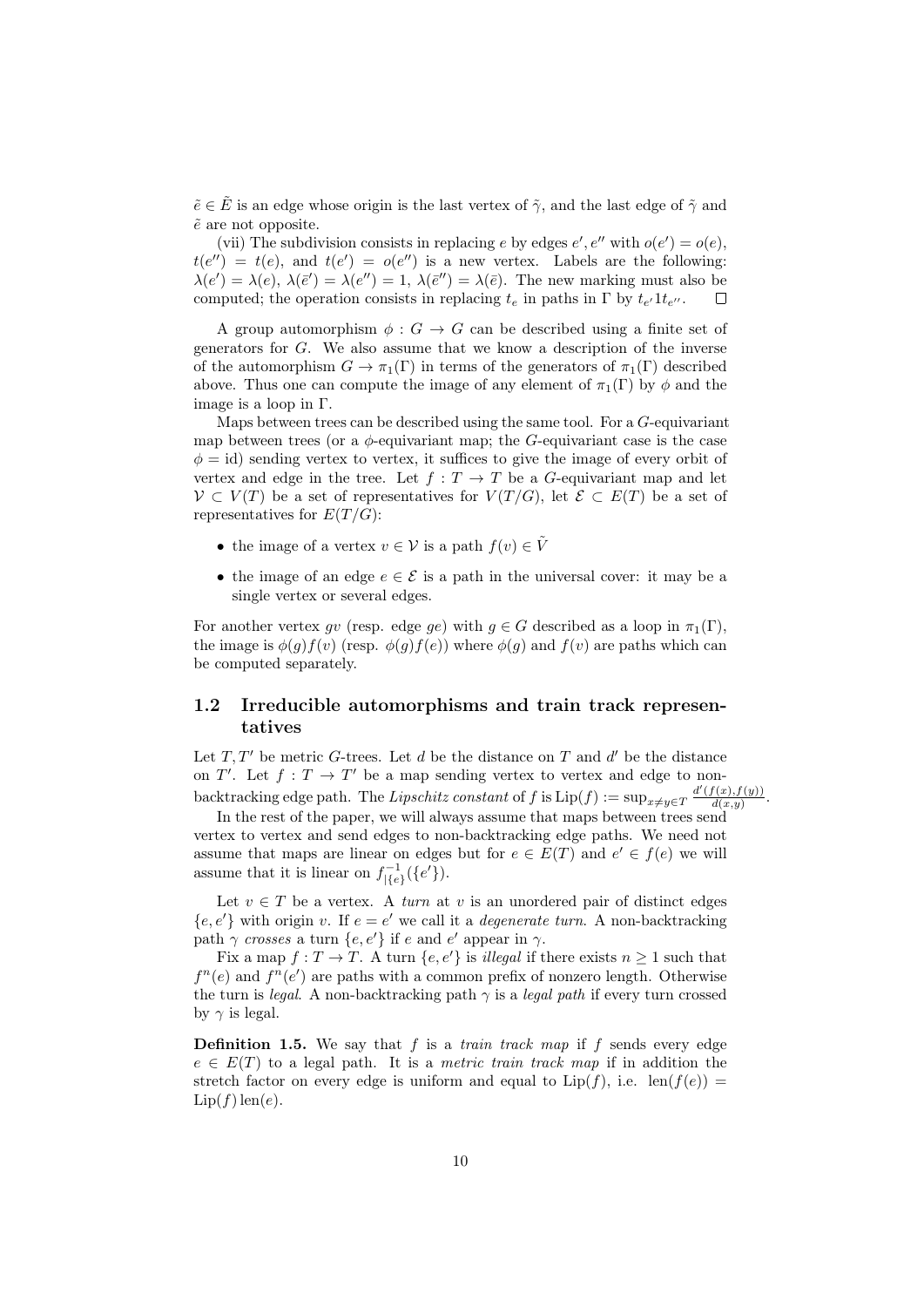When f is a train track map, for every  $e \in E(T)$  and every  $n \in \mathbb{N}$  the path  $f^{n}(e)$  is a geodesic.

The bounded cancellation constant  $\text{BCC}(f)$  is a constant introduced in [\[Coo87\]](#page-44-7) in the case of free groups, with the following property. Let  $\alpha, \beta$  be legal paths and let  $\alpha \cdot \beta$  be their concatenation. The path  $\alpha \cdot \beta$  may not be legal and subsegments of  $f(\alpha)$  and  $f(\beta)$  may be equal. However the length of the common subsegments is bounded by  $BCC(f)$ . The constant exists for the following reason. A piecewise linear map between G-trees in the same deformation space is a quasi-isometry ( $[GL07,$  Remark 3.9]). Thus there is a constant  $C$  such that for all  $x, y \in T$ ,  $f(x) = f(y) \Rightarrow d(x, y) < C$ , and the constant Lip(f)C has the property above.

Let  $\phi \in \text{Aut}(G)$ . We say that a map  $f : T \to T$  represents  $\phi$  if it is  $\phi$ -equivariant, i.e. for every  $t \in T$  and  $g \in G$  we have  $f(g \cdot t) = \phi(g) \cdot T$ .

We call  $f: T \to T$  a train track representative of  $\phi$  if it represents  $\phi$  and is a train track map. A train track representative for  $\Phi \in \text{Out}(G)$  is a train track representative for some  $\phi \in \Phi$ .

Remark 1.6. For all  $\Phi \in \text{Out}(G)$ , for all  $T \in \mathcal{D}$ , there exist a  $\phi$ -equivariant map  $f: T \to T$  with  $\phi \in \Phi$  sending vertex to vertex and piecewise linear on edges. However the train track condition is restrictive.

A theorem by Bestvina and Handel in [\[BH92\]](#page-44-2) states that every fully irreducible automorphism of  $F_N$  has a train track representative. It is not known whether an analogue is true for all GBS groups. Given an arbitrary representative for Φ one can apply a procedure to try to obtain a train track map but the termination has not been proved, unless  $\mathcal D$  is finite dimensional ([\[Mei15\]](#page-45-2)).

The transition matrix  $A(f)$  associated to  $f: T \to T$  is a matrix defined as follows. By assumption  $f$  sends vertex to vertex and edge to edge path. Suppose  $E(T/G)$  contains n unoriented edges  $e_1, \ldots, e_n$ . The matrix  $A(f)$  is the square matrix of size n such that  $A(f)_{i,j}$  is the number of edges in the orbit  $e_i$  which appear in  $f(e_i)$ , without taking orientation into account.

A subforest of a tree  $T$  is proper if it is not  $T$ . It is essential if it contains the axis of an element of G.

<span id="page-10-0"></span>**Lemma 1.7.** Let  $\phi \in \text{Aut}(G)$ . The following assertions are equivalent:

- there exists a proper special factor  $H < G$  such that the conjugacy class of H is invariant by  $\phi$
- there exists a tree T and a map  $f: T \to T$  representing  $\phi$  such that T contains a proper G-invariant essential subforest Y with  $f(Y) \subset Y$ .

*Proof.* Suppose there exists a proper special factor  $H < G$  such that H is invariant by  $\phi$ . By definition of special factors there exists a collapse  $\pi: T \to \overline{T}$ with  $T \in \mathcal{D}$  such that H is the stabilizer of a vertex  $v \in \overline{T}$ . Then  $Y := \pi^{-1}(G \cdot v)$ is a proper  $G$ -invariant subforest of  $T$ . Moreover it contains the axis of every loxodromic element of H so it is essential.

Now let us construct the map  $f : T \to T$ . The subgroup H is a GBS group and  $\phi_{|H}$  is an automorphism of H. There exists a map  $f_H : T_H \to T_H$ representing  $\phi_{H}$ . Here is a construction of the map  $f_{H}$ . Let u be a vertex in  $T_{H}$ . In the collapse  $T \to \overline{T}$ , the vertex u is sent to v with  $G_v = H$  so  $G_u \subset H$ . Since H is  $\phi$ -invariant we also have  $\phi(G_u) \subset H$ . The point is that there exists a vertex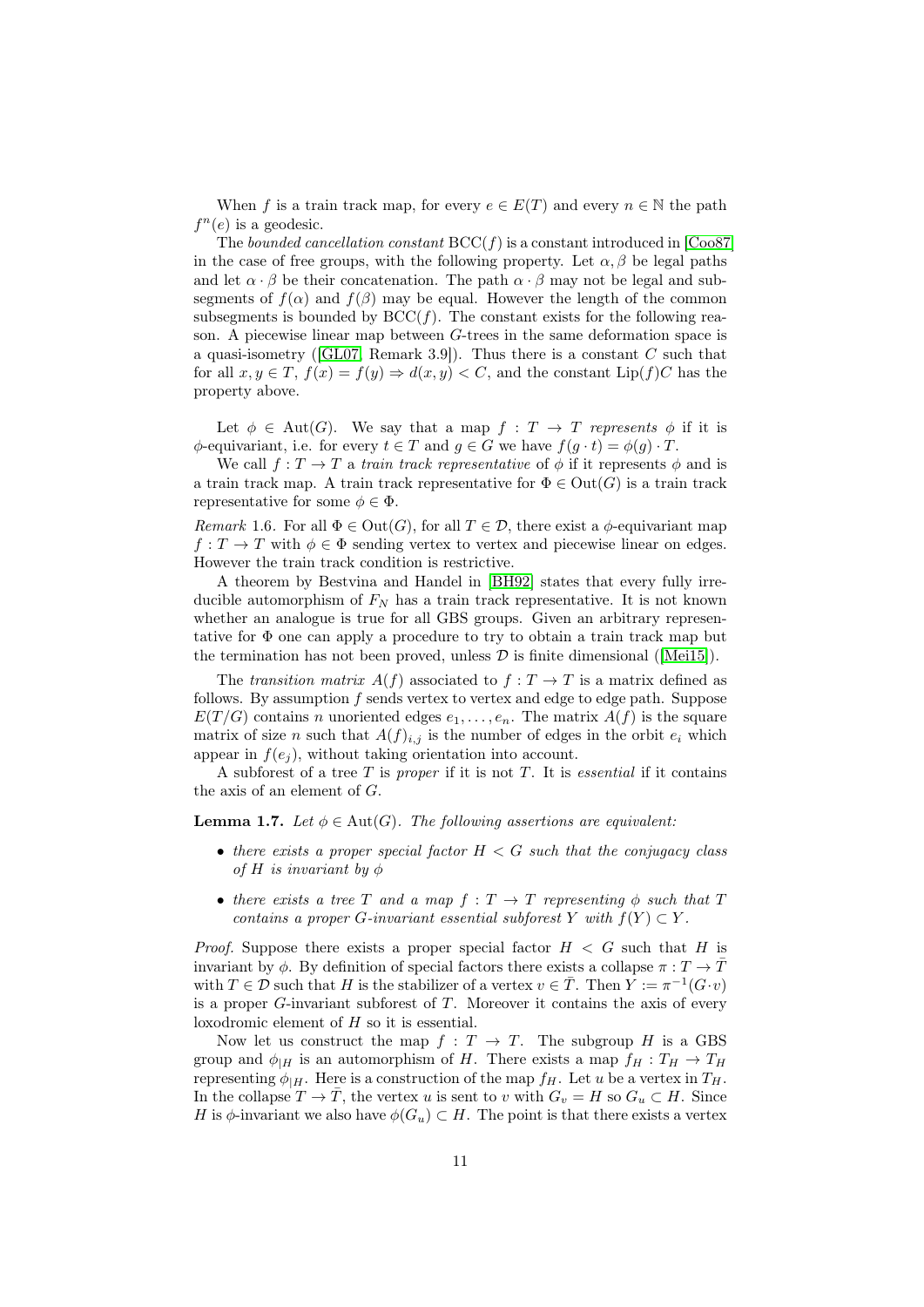$w \in T_H$  such that  $\phi(G_u)$  fixes w: there exists  $w \in T$  such that  $\phi(G_u) \subset G_w$ , and by replacing  $w$  by its projection on  $T_H$  we still have the inclusion.

Define  $f_H(gu) = \phi(g)w$  for every  $g \in G$ . Since there are finitely many of G-orbits of vertices in  $T_H$ , one can repeat this procedure until  $f_H$  is fully defined on vertices of  $T_H$  and extend to edges by linearity.

Now we want to extend  $f_H$  to T. It suffices to define the image of one vertex in every orbit of vertices. Let v be a vertex in  $T \setminus G \cdot H$ . There exists a vertex  $w \in T$  such that  $\phi_{H}(G_v) \subset G_w$ . Define  $f(v) = w$  and extend by equivariance on  $G \cdot v$  by

$$
f(gv) = \phi(g)f(v)
$$

By repeating this for every orbit of vertices and extending linearly on edges, we define f such that  $f_{|T_H} = f_H$ . Therefore  $f(Y) \subset Y$ .

Conversely suppose there exists  $T \in \mathcal{D}$  containing a proper G-invariant essential subforest Y. Let  $Y_0$  be a connected component of Y containing the axis of a loxodromic element h. By collapsing the forest Y we obtain a tree  $\overline{T}$  in which h fixes a point  $v$ . The stabilizer of  $v$  is a proper special factor  $H$ . There are finitely many orbits of vertices in  $\overline{T}$  so there are finitely many conjugacy class of non-cyclic vertex stabilizers in  $\overline{T}$ . Since  $f(Y) \subset Y$ , f induces a map  $\overline{f}$  on  $\overline{T}$ . The vertex  $v$  must be sent to a vertex with non-cyclic stabilizer. Thus there exists  $n \geq 1, k \geq 1$  and  $g \in G$  such that  $f^{n+k}(v) = gf^k(v)$  so  $\phi^{n+k}(H) \subset g\phi^k(H)g^{-1}$ , i.e.

$$
\phi^n(H) \subset g'Hg'^{-1}
$$

with  $g' = \phi^{-k}g$ . By repeating this we obtain a sequence of decreasing special factors

$$
H \supset g_1^{-1} \phi^n(H) g_1 \supset \cdots \supset g_N^{-1} \phi^{nN}(H) g_N \supset \ldots
$$

By Corollary 4.11 of [\[Pap21\]](#page-45-0) the sequence must be stationary so H and  $\phi^{n}(H)$ are actually conjugate. П

A square non-negative matrix A of size m is irreducible if for every  $1 \leq i, j \leq k$ m there exists  $n \in \mathbb{N}$  such that  $(A^n)_{i,j} > 0$ . The matrix A is primitive if there exists  $n > 0$  such that all coefficients of  $A<sup>n</sup>$  are positive.

A well-known result about primitive and irreducible matrices is:

**Theorem 1.8** (Perron-Frobenius). Let A be a non-negative primitive matrix with size  $n \times n$ .

- There exists a real eigenvalue  $\lambda > 0$  (the Perron-Frobenius eigenvalue) such that for every other eigenvalue  $\mu \neq \lambda$  we have  $|\mu| < \lambda$ .
- The eigenvectors for  $\lambda$  are unique up to scalar multiplication and there exists an eigenvector v for  $\lambda$  such that  $v > 0$ .

If A is irreducible the same hold except that  $|\mu| \leq \lambda$ .

A proof of the theorem can be found in [\[Sen81,](#page-45-5) Theorem 1.1].

<span id="page-11-0"></span>**Lemma 1.9.** Suppose  $\phi$  is a fully irreducible automorphism with a train track map  $f: T \to T$ . When  $\phi$  is fully irreducible then there exists a collapse  $\pi: T \to$ T' with  $T' \in \mathcal{D}$  and a train track map  $f': T' \to T'$  with  $\pi \circ f = f' \circ \pi$  such that  $A(f')$  is an irreducible matrix.

Moreover, if the Perron-Frobenius eigenvalue of  $A(f')$  is greater than 1, then  $A(f')$  is primitive, so there exists a power n such that  $A(f')^n > 0$ .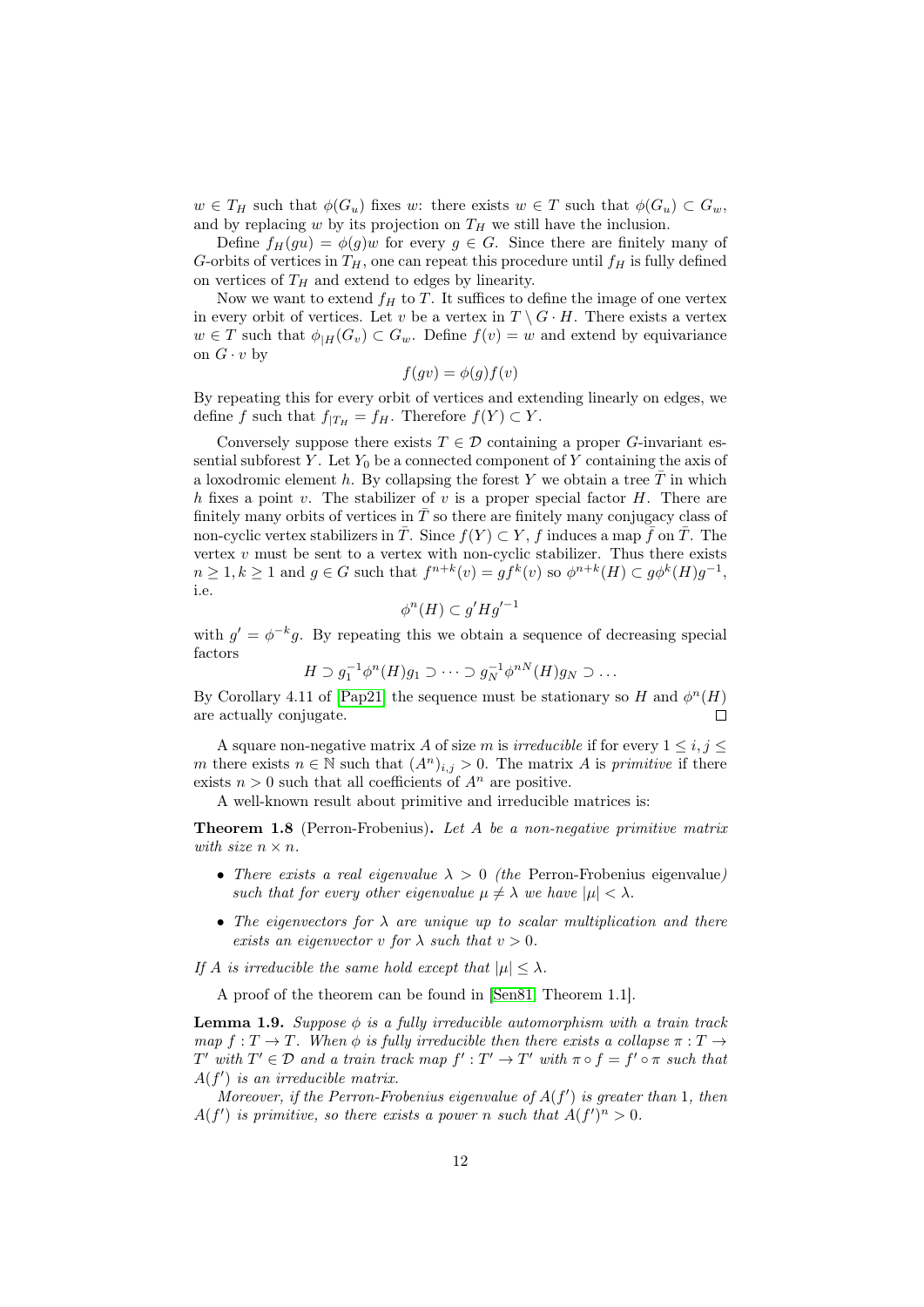In that case  $f'$  is an *irreducible* train track map. If  $A(f')$  is primitive then we call  $f$  primitive.

*Proof.* Suppose  $A(f)$  is not irreducible. There exists a partition  $I \cup J =$  $\{1,\ldots,n\}$  such that for every  $i \in I, j \in J, A(f)_{i,j} = 0$ . Then let  $\Gamma_J$  be the subgraph of  $\Gamma = T/G$  spanned by edges  $e_j$  such that  $j \in J$ . Then the corresponding subforest  $T_J \subset T$  is invariant by f. By Lemma [1.7,](#page-10-0)  $T_J$  is non essential since  $\phi$  has no invariant conjugacy class of special factors.

Let  $\pi : T \to \overline{T} = T / \sim_{T_I}$  be the collapse of the non essential invariant forest  $T_J$ . Since  $T_J$  is non essential  $\overline{T} \in \mathcal{D}$ . We have  $f(T_J) \subset J$  so the map f induces a map  $\bar{f}$  on  $\bar{T}$  such that if  $\pi$  is the collapse map  $T \to \bar{T}$  then  $\pi \circ f = \bar{f} \circ \pi$ .

If  $\overline{A}(\overline{f})$  is irreducible then we are done. Otherwise this process can be iterated by collapsing a non essential f-invariant forest of  $\overline{T}$ . At each step the number of orbits of edges in  $\overline{T}$  decreases so this stops eventually and we obtain the map  $f': T' \to T'$  such that  $A(f')$  is irreducible.

Let us check that the map  $f': T' \to T'$  is a train track map. Let  $\pi$  be the collapse map  $T \to T'$ . For every  $k \in \mathbb{N}$  we have  $\pi \circ f^k = f'^k \circ \pi$ . If  $\gamma$  is a non-backtracking path in T then  $\pi(\gamma)$  is also non-backtracking. For every edge  $e' \in E(T')$ , there is a unique edge  $e \in \pi^{-1}(e)$  and  $f'^k(e') = \pi \circ f^k(e)$ . Since f is train track  $f^k(e)$  is geodesic and so is  $f'^k(e')$ .

Let us prove that  $A(f')$  is a primitive matrix. Since  $f'$  is a train track map, for every  $n \in \mathbb{N}$ ,  $A(f^n) = A(f)^n$ . As in [\[Sen81,](#page-45-5) Section 1.4] an irreducible matrix A admits a partition of indices such that A induces a permutation of the classes of the permutation. In terms of tree maps, it means that there exists  $k \geq 1$  and a G-invariant partition  $T_1 \sqcup \cdots \sqcup T_k$  of  $E(T)$  such that  $f'$  induces a permutation of the subforests  $T_i, i \in \{1, ..., k\}$ . Moreover  $k = 1$  if and only if  $A(f')$  is primitive.

By contradiction, suppose  $k > 1$ . There is a power  $f^{\prime m}$  such that for every  $i \in \{1, \ldots, k\}$  we have  $f'^m(T_i) \subset T_i$ . Lemma [1.7](#page-10-0) implies that  $T_i$  must be a non-essential, thus collapsible, subforest. Its connected components must be uniformly bounded.

The Perron-Frobenius of  $A(f')$  is greater than 1 so there is an edge e in T such that the diameter of  $f^{mn}(e)$  is unbounded when n goes to infinity. There is a subforest  $T_i$  such that  $e \in T_i$ , and  $f^{mn}(e)$  must also be contained in a connected component of  $T_i$ . This is a contradiction and it implies that  $k = 1$ and  $A(f')$  is primitive.  $\Box$ 

Observe that the construction of  $f': T' \to T'$  starting from  $f: T \to T$  is algorithmic.

<span id="page-12-0"></span>Remark 1.10. Let f be a train track representative for  $\phi$  (i.e. sending edges to legal paths but not necessarily at a uniform speed). Suppose  $A(f)$  is irreducible. Let  $\lambda$  be the Perron-Frobenius eigenvalue for  $A(f)$  and let v be the right Perron-Frobenius eigenvector normalized such that its coordinates add up to 1. The metric on T can be redefined such that  $len(e_i)$  is the *i*-th coordinate of v. Then the Lipschitz constant of the new map  $f: T \to T$  is uniform on edges and is equal to  $\lambda$ , so f is a metric train track map.

Because of Remark [1.10](#page-12-0) all train track maps will be considered as metric train track maps. This point of view is not necessary but it gives some intuition on the behaviour of the iterate images of edges by  $f$ .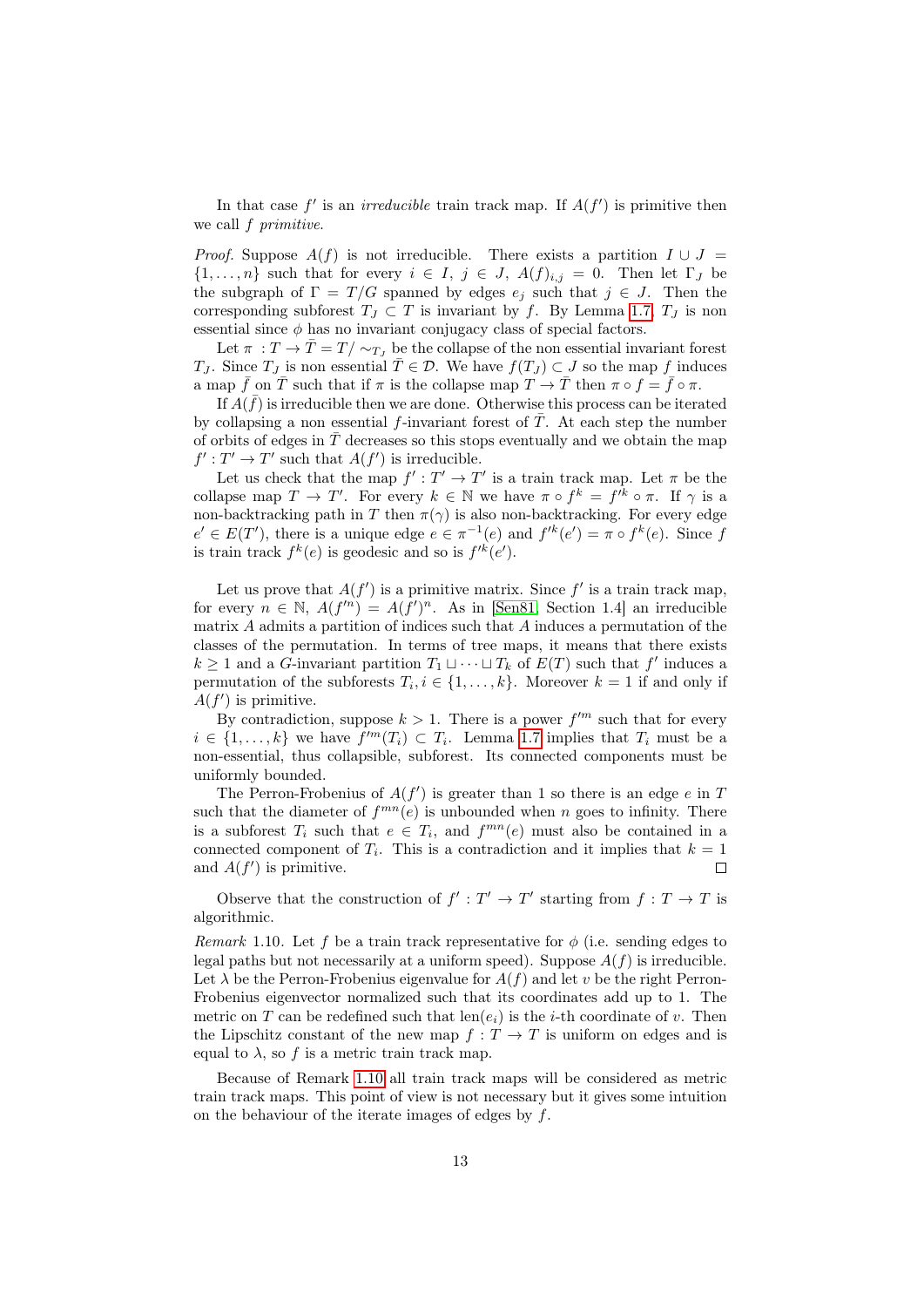- Remarks 1.11. If G is solvable then it has no special factor. Baumslag-Solitar groups have no fully irreducible automorphism: if  $q = pn$  for some  $n \in \mathbb{N}$ , then  $BS(p, q)$  has an Aut(G)-invariant conjugacy class of special factor ([\[Bou16\]](#page-44-3)). For other Baumslag-Solitar groups or an amalgamated product  $\mathbb{Z} *_{\mathbb{Z}} \mathbb{Z}$  all automorphisms have finite order in  $Out(G)$  ([\[Lev07\]](#page-45-1)). Thus we do not consider these groups when studying fully irreducible automorphisms.
	- Suppose G is not solvable and is neither a Baumslag-Solitar group  $BS(p, q)$ nor an amalgamated product  $\mathbb{Z} *_{\mathbb{Z}} \mathbb{Z}$ : then graphs of groups for G have more than one edge and have a proper subgraph representing a proper special factor. Let  $f: T \to T$  be an irreducible train track map representing  $\phi \in \text{Aut}(G)$ . If the Perron-Frobenius eigenvalue of  $A(f)$  is 1 then  $T = T \cdot \phi$ and f is an isometry. This implies that f preserves a subgraph of  $T/G$  so  $\phi$  is not fully irreducible.

<span id="page-13-0"></span>Corollary 1.12. Suppose G is a non-solvable Baumslag-Solitar group which is neither a Baumslag-Solitar group nor an amalgamated product  $\mathbb{Z} *_{\mathbb{Z}} \mathbb{Z}$ . Let  $\Phi \in \text{Out}(G)$  with a train track representative.

There is an algorithm which takes a train track representative  $f: T \to T$ for  $\Phi$  and either computes a primitive train track representative for  $\Phi$  or gives a proof that  $\Phi$  is reducible.

*Proof.* The construction of an irreducible representative for  $\Phi$  follows Lemma [1.9.](#page-11-0) Lemma [1.9](#page-11-0) also states that if  $\Phi$  is fully irreducible and the Perron-Frobenius eigenvalue is strictly greater than 1 then the transition matrix is also primitive. By Remark [1.11](#page-0-0) 2. if the Perron-Frobenius eigenvalue is 1 then  $\Phi$  is reducible. In that case the matrix is not primitive. Since there exists a power  $n$  depending on the size of the matrix A such that if A is primitive then  $A^n > 0$ , one can  $\Box$ algorithmically test the primitivity of the transition matrix.

#### 1.3 The stable lamination associated to a train track map

Let T be a G-tree in  $\mathcal{D}$ . Let  $\partial T$  be the space of ends of T, i.e. the set of equivalence classes of infinite geodesic rays of T, where rays  $\rho$ ,  $\rho'$  are equivalent if the Hausdorff distance  $d(\rho, \rho')$  is finite. We endow it with the standard topology: a basis of neighbourhoods for  $\xi \in \partial T$  is  $\{\mathcal{V}_x, x \in V(T)\}\$  where  $\mathcal{V}_x$  is the connected component of  $T \setminus \{x\}$  containing a ray for  $\xi$ .

For any other tree  $T' \in \mathcal{D}$  there exists a G-equivariant quasi-isometry f:  $T \to T'$  which induces a G-equivariant homeomorphism  $\partial f : \partial T \to \partial T'$ . The homeomorphism  $\partial f$  does not depend on the choice of f so there is a canonical identification of  $\partial T'$  with  $\partial T$  for any  $T' \in \mathcal{D}$ .

A lamination of G is a closed, symmetric, G-invariant subset of  $\partial T \times \partial T \setminus \Delta$ , for any tree  $T \in \mathcal{D}$ , where  $\Delta$  is the diagonal. As discussed above, its definition does not depend on the tree T.

There is a canonical action of Aut(G) on  $\partial T$  and thus on the set of laminations: let  $T \in \mathcal{D}$  and  $\phi \in \text{Aut}(G)$  and let  $f : T \to T$  be a representative for  $\phi$ . It induces a homeomorphism of  $\partial T$  which does not depend on the choice of f.

Since laminations are G-invariant, the action of Aut(G) on  $\partial T$  yields an action of  $Out(G)$  on the set of laminations.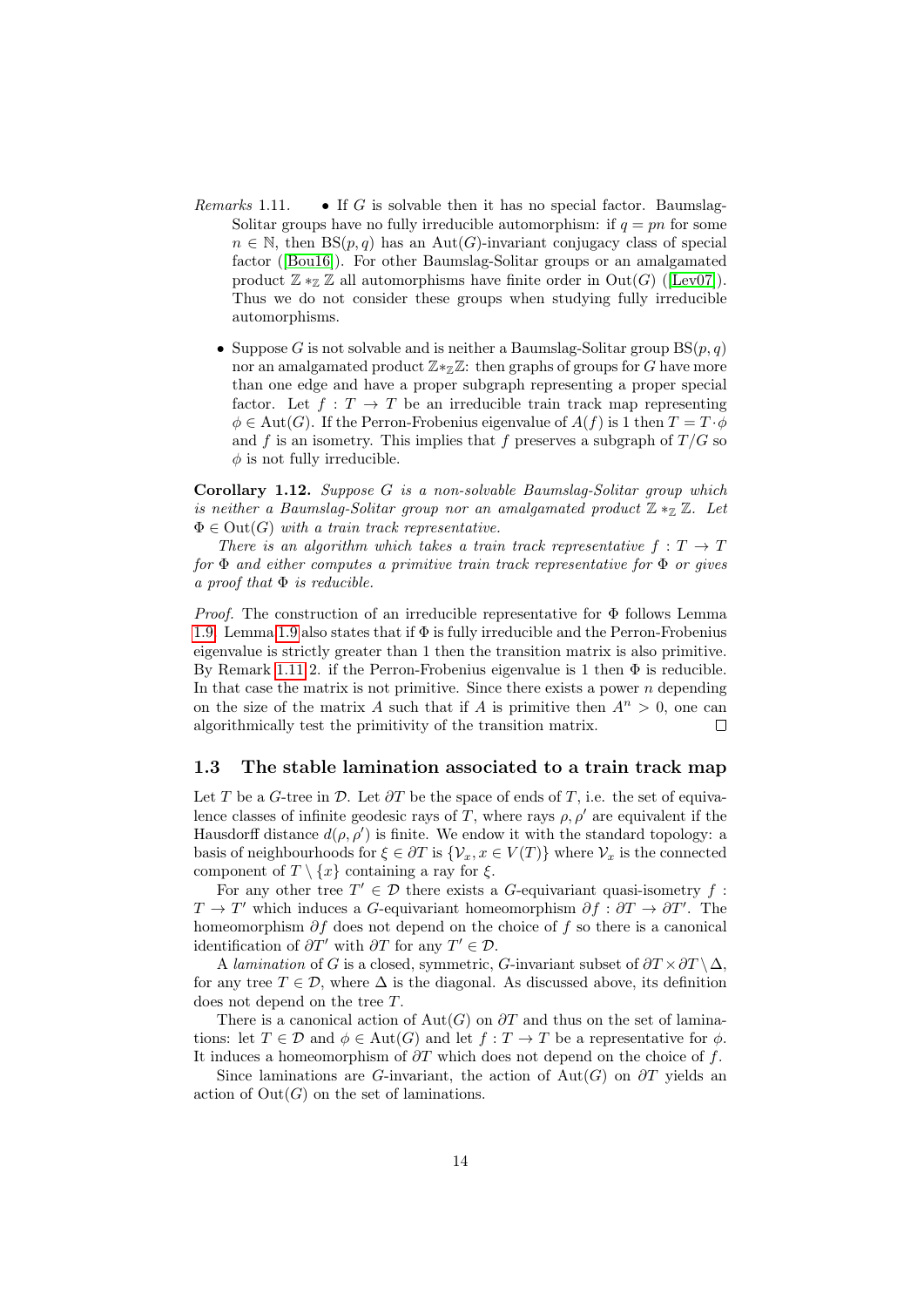Let  $\Lambda$  be a lamination. For  $T \in \mathcal{D}$ , the *realization*  $\Lambda_T$  of  $\Lambda$  in T is the G-invariant set of unoriented bi-infinite geodesics whose endpoints belong to  $\Lambda \subset \partial T \times \partial T \setminus \Delta$ . The geodesics of the realization are called *leaves* of  $\Lambda$ . If  $T' \in \mathcal{D}$  and  $f: T \to T'$  is a quasi-isometry, then for any leaf  $\lambda \in \Lambda_T$ , the geodesic obtained by tightening  $f(\lambda)$  is a leaf of  $\Lambda_{T}$ . Conversely all leaves of  $\Lambda_{T'}$  are obtained that way.

A leaf segment of  $\Lambda_T$  is a segment of T contained in a leaf in T.

We now introduce the *stable lamination* of an automorphism with a irreducible train track.

**Definition 1.13.** Let  $\Phi \in \text{Out}(G)$  and  $f: T \to T$  be an irreducible train track representative for  $\Phi$ . The *stable lamination*  $\Lambda^+$  is defined by its realization in T. A bi-infinite geodesic  $\lambda$  lies in  $\Lambda_T^+$  if and only if for every leaf segment  $\sigma \subset \lambda$ , there exists an edge  $e \in E(T)$  and  $n \in \mathbb{N}$  such that  $\sigma \subset f^n(e)$ .

Remark 1.14. Since all edges are legal, all leaf segments are also legal, so there is no cancellation in leaves in T when applying f. Thus leaves of  $\Lambda_T^+$  are legal. Viewing  $f$  as a metric train track map, they are also uniformly stretched by the factor Lip(f). The set  $\Lambda_T^+$  is stable by f. It implies that  $\Lambda^+$  is stable by  $\Phi$ .

Remark 1.15. If  $\Phi \in \text{Out}(G)$  admits an irreducible train track representative  $f: T \to T$  and thus a stable lamination  $\Lambda^+$  can be defined, then  $\Phi^n$  admits  $f^n$ :  $T \to T$  as a train track representative. Then the stable lamination associated to  $f^m$  is equal to  $\Lambda^+$ . Indeed, a subsegment of  $f^k(e)$  is also a subsegment of  $f^{nm}(e)$  for some  $m \in \mathbb{N}$ : since for N big enough,  $f^N(e)$  contains a translate of e, then for m big enough  $f^{nm-k}(e)$  contains a translate of e and  $f^{nm}(e)$  contains a translate of  $f^k(e)$ .

**Definition 1.16.** A lamination  $\Lambda$  is *minimal* with respect to a tree T if it satisfies the following condition:  $\forall \lambda, \lambda' \in \Lambda_T$ ,  $\forall I$  leaf segment in  $\lambda$ ,  $\exists g \in G$  such that  $gI \subset \lambda'$ . In other words, all leaves of a minimal lamination have the same leaf segments up to the action of G.

Remark 1.17. Let  $T, S \in \mathcal{D}$ . A lamination  $\Lambda$  is minimal with respect to T if and only if it is minimal with respect to S. Indeed let  $f: T \to S$  be a G-equivariant quasi-isometry. There exists  $C > 0$  depending on f such that the image of any geodesic path in  $T$  is in the  $C$ -neighbourhood of a geodesic path in  $S$ .

Let  $\lambda_S, \lambda'_S$  be leaves of  $\Lambda_S$ . Let  $\lambda_T, \lambda'_T$  be the corresponding leaves in  $\Lambda_T$ . Let  $I_S \subset \lambda_S$  be a leaf segment. There exists  $I_T \subset \lambda_T$  such that  $f(I_T)$  contains a C-neighbourhood of  $I_S$  in  $\lambda_S$ . There also exists  $g \in G$  such that  $gI_T \subset \lambda'_T$ . The segment  $f(gI_T) = gf(I_T)$  is in a C-neighbourhood of  $\lambda'_S$  so its central part containing  $gI_S$  is contained in  $\lambda'_S$ .

Lemma 1.18. The stable lamination associated to an automorphism with an irreducible train track representative is minimal.

A proof can be found in [\[BFH97,](#page-44-8) Lemma 1.2] for free groups, and it can be adapted to the case of GBS groups.

**Definition 1.19.** A leaf  $\ell$  of the realization of a lamination in a tree is *quasi*periodic if for every  $l > 0$  there exists  $C_l > 0$  such that if  $\sigma$  is a leaf segment of  $\ell$  of length at most l then any leaf segment of  $\ell$  of length at least  $C_l$  contains a translate of  $\sigma$ .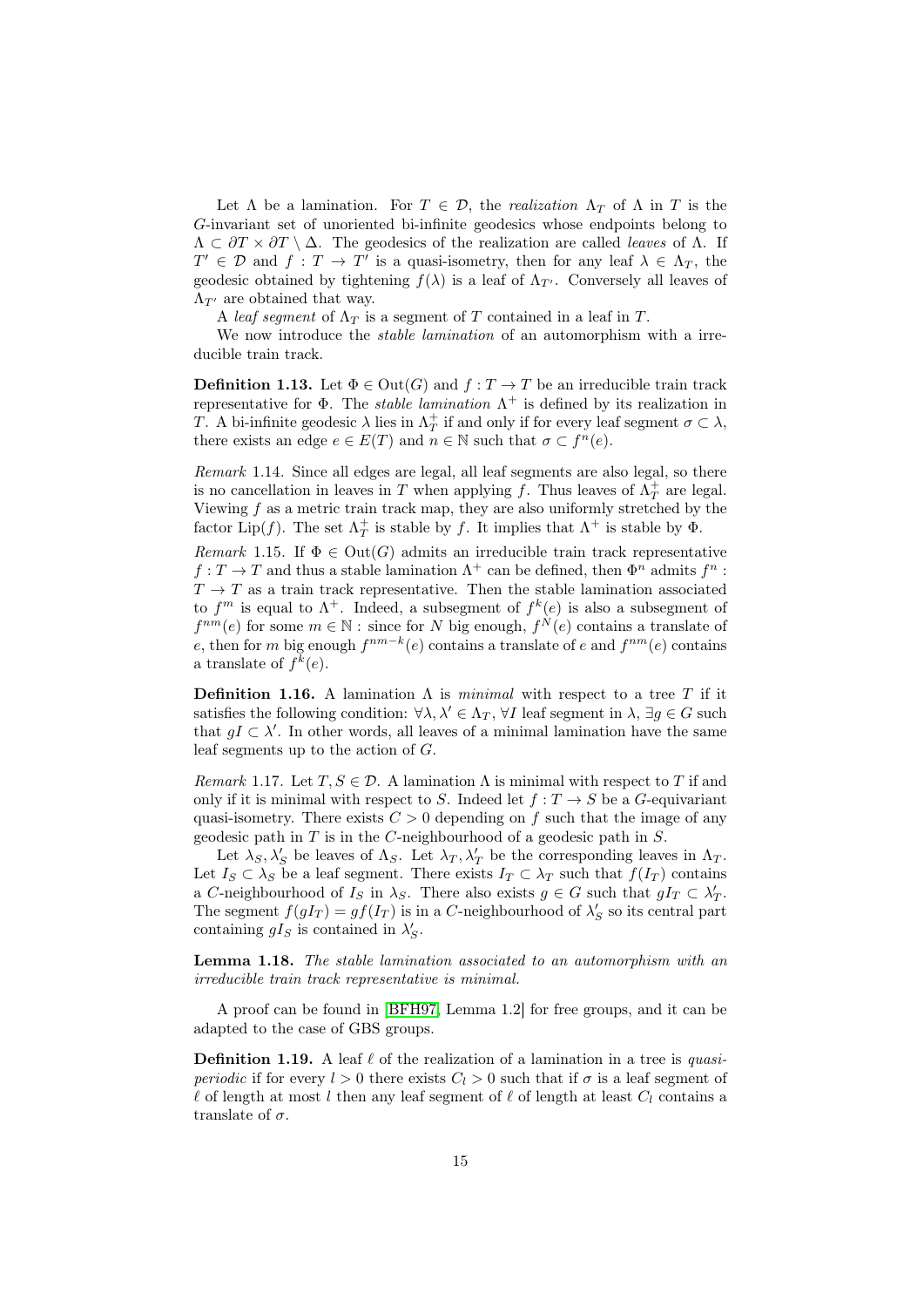**Lemma 1.20.** Let  $\Phi \in \text{Out}(G)$  with a train track  $f: T \to T$ . Let  $\ell$  be a leaf of  $\Lambda_T^+$ . The leaf  $\ell$  is quasi-periodic.

*Proof.* Let  $l > 0$ . Let  $e \in E(T)$ . Since the stable lamination is minimal, there exists  $k \in \mathbb{N}$  depending on l such that  $f^k(e)$  contains an edge path in every orbit of edge paths with length at most l crossed by leaves of the lamination.

There exists  $n \in \mathbb{N}$  such that for every  $e' \in E(T)$  and  $m \geq n$ , the path  $f^m(e')$  contains an edge in the orbit of e.

Let  $C_l := \max_{e \in E(T)} \text{len}(f^{n+k}(e'))$ . Let  $\sigma \subset \ell$  be a leaf segment with length at least  $C_l$ . There exists  $m \in \mathbb{N}$  and  $e' \in E(T)$  such that  $\sigma \subset f^m(e')$ . Moreover  $m \geq n + k$ . The path  $f^{m-k}(e')$  contains an edge in the orbit of e so  $f^m(e')$ contains a subpath in the orbit of  $f^k(e)$ , which itself contains a path in every orbit of edge paths with length at most l.  $\Box$ 

Let us fix an automorphism  $\Phi \in \mathrm{Out}(G)$ , and suppose it admits a train track representative and thus a stable lamination  $\Lambda^+$ . Let  $S \in \mathcal{D}$ , not necessarily the train track representative. Let v be a vertex in S. Let  $\lambda$  be a leaf in the stable lamination  $\Lambda_S^+$ . The *Whitehead graph* of the leaf  $\lambda$  at the vertex v is the graph  $Wh_S(\lambda, v)$  such that

- vertices are edges of S with origin  $v$
- there is an edge  $e e'$  if there exists  $g \in G$  such that  $\{e, e'\}$  is a turn in  $g\lambda$

The vertex stabilizer  $G_v$  acts naturally on  $Wh_s(\lambda, v)$ . The stable lamination is minimal so all leaves of the stable lamination have the same subsegments up to translation. In particular they have the same turns up to translation so for any leaf  $\lambda'$  in  $\Lambda^+$  we have  $Wh_S(\lambda', v) = Wh_S(\lambda, v)$ . We may as well define the Whitehead graph of the stable lamination at vertex v by  $Wh_S(\Lambda^+, v) =$  $Wh_s(\lambda, v)$  for any leaf  $\lambda$ .

<span id="page-15-0"></span>**Lemma 1.21.** Let  $\Phi \in \text{Out}(G)$  be an automorphism with an irreducible train track representative  $f : T \to T$  and associated stable lamination  $\Lambda^+$ . The Whitehead graphs  $Wh_T(\Lambda^+, v)$  can be computed algorithmically.

Proof. In order to compute Whitehead graphs we need to find all orbits of turns taken by the lamination.

Let  $e \in E(T)$ . Since f is irreducible, every leaf segment of  $\Lambda_T^+$  is a subsegment of a translate of  $f^n(e)$  for some  $n \in \mathbb{N}$ . Therefore all turns taken by  $\Lambda^+_T$  appear in  $f^{n}(e)$  for some  $n \in \mathbb{N}$ .

There are two ways a turn can arise in some  $f^{(n)}(e)$ . If  $\{e_1, e_2\}$  is a turn in  $f^{n}(e)$  then either it is a turn in  $f(e')$  for some  $e' \in E(T)$  (first type), or it is the turn between  $f^k(e'_1)$  and  $f^k(e'_2)$  where  $\{e'_1, e'_2\}$  is a turn of the first type (second type).

There exists a power  $f^n$  depending only on the size of  $A(f)$  such that for every edge e of T,  $f^{n}(e)$  crosses every orbit of edge in T. Therefore all turns of the first type appear in  $f^{n+1}(e)$ . Let K be the number of orbits of turns in T, which is finite. Then all turns of the second type appear in  $f^{n+1+k}(e)$  for some  $k \leq K$ . This gives a bound on the number of iterations needed to find all turns.  $\Box$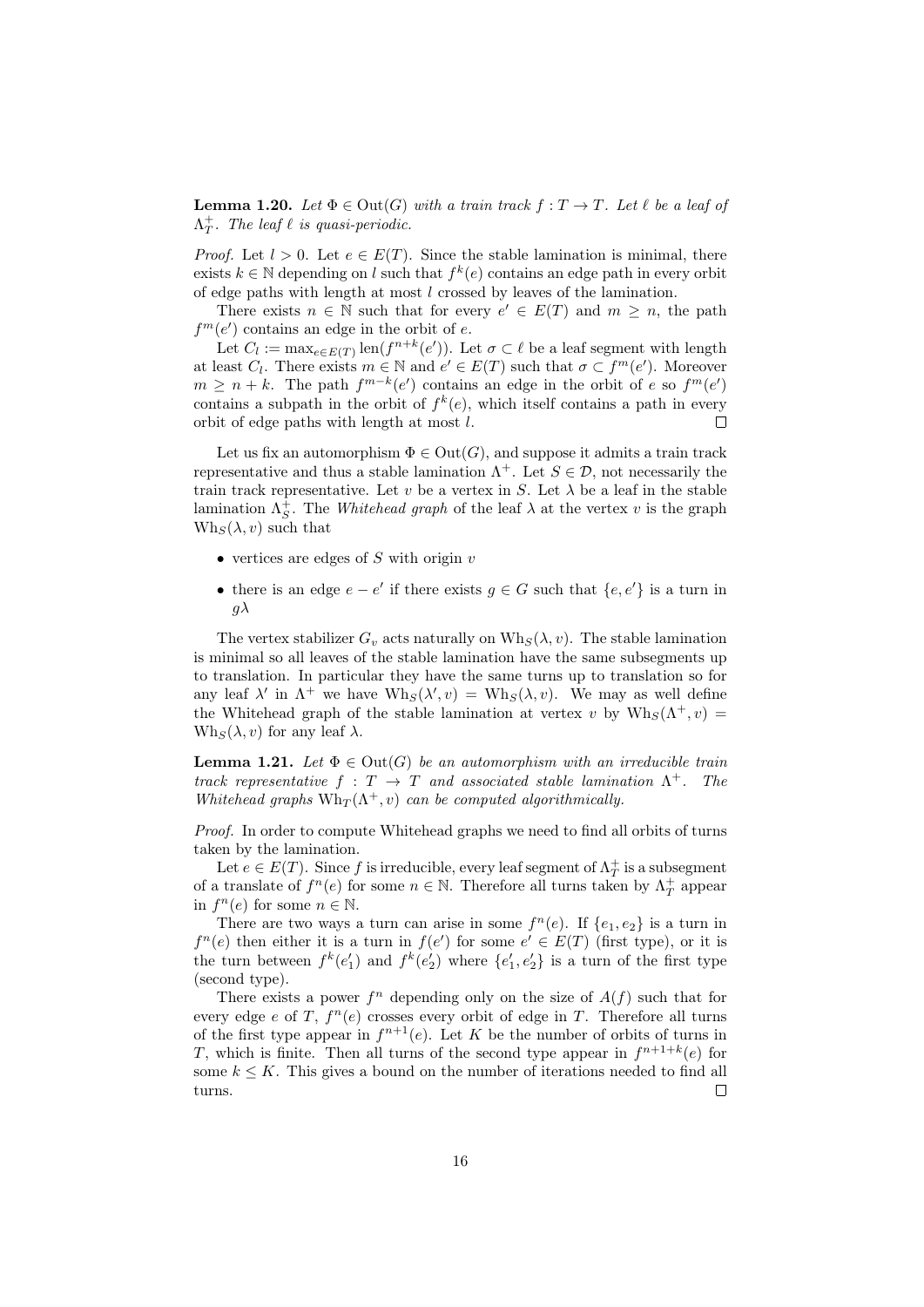The following results may apply to more general laminations. Let  $\Lambda$  be a lamination. We say that a finitely generated subgroup  $H \subset G$  containing a hyperbolic element carries  $\Lambda$  if there exists  $S \in \mathcal{D}$  such that any leaf in  $\Lambda_S$  is contained in a translate of the minimal subtree for  $H$  in  $S$ . The condition only depends on the conjugacy class of  $H$ . Moreover it does not depend on a choice of S:

<span id="page-16-0"></span>**Lemma 1.22.** If a finitely generated subgroup H carries  $\Lambda$  then in any  $S \in \mathcal{D}$ , any leaf of  $\Lambda_S$  is contained in a translate of the minimal subtree  $S_H$ .

*Proof.* Let  $S \in \mathcal{D}$ . A bi-infinite geodesic  $\lambda$  is contained in  $S_H$  if and only if it lies in a bounded neighbourhood of  $S_H$ .

Since H carries  $\Lambda$ , there exists a tree  $S' \in \mathcal{D}$  such that all leaves of  $\Lambda_{S'}$  are contained in  $S_H'$ .

Let  $f: S' \to S$  be a G-equivariant map. It is a quasi-isometry. Let  $\lambda$  be a leaf of  $\Lambda_{S'}$ . Up to translating it we may suppose that it is contained in  $S'_H$ . Then  $f(\lambda)$  is contained in  $f(S'_H)$ . By minimality the tree  $S_H$  is contained in  $f(S'_H)$ . The diameter of  $S'_H/H$  is bounded, also by minimality, so the diameter of  $f(S'_H)/H$  is also bounded. Therefore  $f(S'_H)$  must be contained in a c-neighbourhood of  $S_H$  for some  $c > 0$ .

The image  $f(\lambda)$  must then be contained in a c-neighbourhood of  $S_H$ . The tightened leaf  $[f(\lambda)]$  is a geodesic contained in  $f(\lambda)$  so it is contained in  $S_H$ .  $\Box$ 

For minimal laminations such as the stable lamination of an automorphism, we have the following:

<span id="page-16-2"></span>**Proposition 1.23.** Let  $\Lambda$  be a non-empty minimal lamination. Let  $H$  be a special factor of G. Then  $\Lambda$  is carried by H if and only if there exists  $T \in \mathcal{D}$ such that there exists a leaf of  $\Lambda_T$  contained in the minimal subtree for H in T.

Proof. The direct implication is immediate. Conversely, by Lemma [1.22,](#page-16-0) if there exists  $T \in \mathcal{D}$  and a leaf  $\lambda \in \Lambda_T$  contained in the minimal subtree  $T_H$ , then for all  $T' \in \mathcal{D}$ , the realization of  $\lambda$  in  $\Lambda_{T'}$  is also contained in  $T'_H$ .

We choose  $T' \in \mathcal{D}$  such that  $T'_H$  and its translates are disjoint: for all  $g \in G$ ,  $gT'_H \cap T_H \neq \emptyset \Rightarrow g \in H$ . The leaf  $\lambda$  is contained in  $T'_H$ . If  $\lambda'$  is another leaf, its segments are translates of segments of  $\lambda$ . This implies that  $\lambda'$  all edges crossed by  $\lambda'$  belong to  $G \cdot T'_H$ . As translates of  $T'_H$  are disjoint  $\lambda'$  must be contained in a single translate of  $T'_H$ .

<span id="page-16-1"></span>**Lemma 1.24.** Let A be a special factor for G. Let  $T \in \mathcal{D}$ . Let  $T_A$  be the minimal subtree for A. There exists  $C > 0$  such that for all  $g \in G \setminus A$  we have diam $(T_A \cap g \cdot T_A) \leq C$ .

*Proof.* By definition of a special factor, there exists a tree  $S \in \mathcal{D}^{\mathcal{A}}$  such that the translates of the minimal subtree  $S_A$  are disjoint.

There exists a G-equivariant application  $f : S \to T$  which is a quasi-isometry and such that  $T_A \subset f(S_A)$ . There exists a constant C depending on f such that if two subtrees are disjoint, the diametre of their intersection is bounded by  $C$ .  $\Box$ 

We deduce the following, which can be applied to the stable lamination of an automorphism in our context: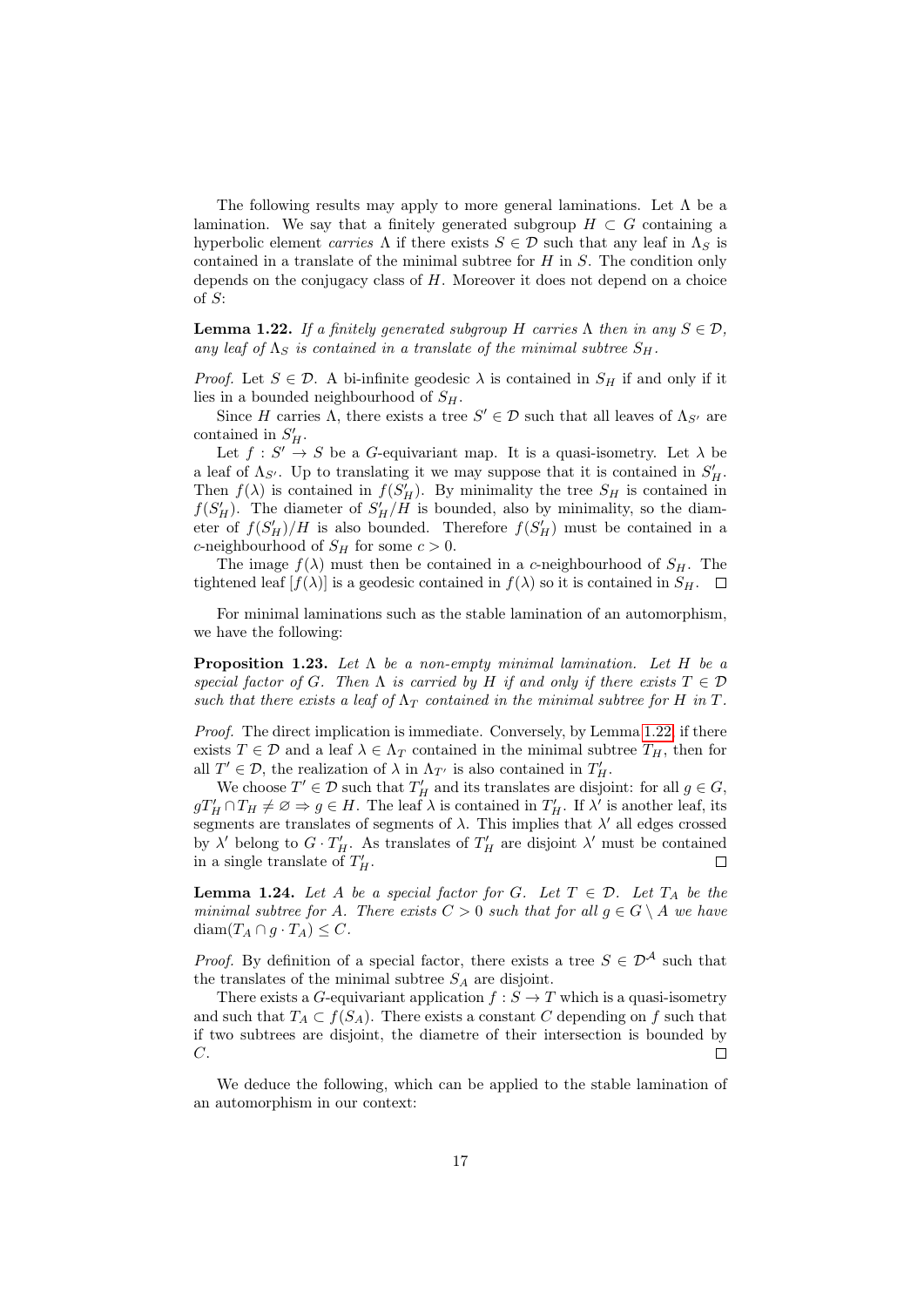<span id="page-17-3"></span>**Proposition 1.25.** Let  $\Lambda$  be a minimal lamination. There exists a unique special factor relative to  $\mathcal D$  and minimal for inclusion which carries  $\Lambda$ .

Proof. The existence is a consequence of the descending chain condition given in Corollary 4.11 of [\[Pap21\]](#page-45-0). For uniqueness we need to show that if a leaf of  $\Lambda$ is contained in the minimal subtree for two special factors  $A$  and  $A'$  then it is also contained in the minimal subtree for  $A \cap A'$ .

It suffices to prove that the intersection  $T_A \cap T_{A'}$  is contained in a bounded neighbourhood of  $T_{A\cap A'}$ . By Lemma [1.24](#page-16-1) there exists  $C > 0$  such that for every  $g \in G$ , diam $(T_A \cap gT_A) \geq C \Rightarrow g \in A$  and diam $(T_{A'} \cap gT_{A'}) \geq C \Rightarrow g \in A'$ .

There exists  $J > 0$  depending on C and T such that every segment  $\sigma$  of T with length at least  $J$  contains at least two segments of length  $C$  in the same G-orbit and with same orientation in  $\sigma$ .

Let  $\sigma \subset T_A \cap T_{A'}$  be a segment with length at least J. There exists a segment  $I \subset \sigma$  with length C and  $g \in G$  such that  $gI \subset \sigma$ . Then the diameter of  $T_A \cap gT_A$ is greater than C so  $g \in A$ . Similarly  $g \in A'$ . The axis of g is contained in  $T_{A\cap A'}$ . Thus  $T_A \cap T_{A'}$  is contained in a J-neighbourhood of  $T_{A\cap A'}$ .  $\Box$ 

## <span id="page-17-0"></span>2 Whitehead graphs of the lamination and reducibility

In order to decide whether an automorphism with a train track representative is fully irreducible, the Whitehead graphs of the stable lamination give important information. In order to state the main theorem we need to introduce first pseudo-periodic conjugacy classes, which will be developed further in Section [3.](#page-21-0)

**Definition 2.1.** Let  $\Phi \in \text{Out}(G)$  and let  $\phi \in \Phi$ .

The conjugacy class of an element  $g \in G$  is pseudo-periodic for  $\Phi$  if  $\|\phi^n(g)\|_T$ is bounded.

A fact worth mentioning is that the minimal special factor containing a pseudo-periodic element is periodic. We prove this in Section [3.](#page-21-0)

The aim of this section is to prove:

<span id="page-17-2"></span>**Theorem 2.2.** Let  $\Phi$  be an automorphism of G with a train track  $f: T \to T$ with no simple pseudo-periodic conjugacy class. Then  $\Phi$  is fully irreducible if and only if for every  $v \in T$ , the Whitehead graph  $Wh_T(\Lambda_f^+, v)$  is connected.

Propositions [2.3](#page-17-1) and [2.6](#page-18-0) are GBS equivalents for analogue results by Kapovich ([\[Kap14,](#page-44-4) Proposition 4.1, Proposition 4.2]). Along with Corollary [2.7](#page-20-0) they prove Theorem [2.2.](#page-17-2)

<span id="page-17-1"></span>**Proposition 2.3.** Let  $\Phi \in \text{Aut}(G)$  be an automorphism with an irreducible train track representative  $f: T \to T$  and an associated stable lamination  $\Lambda^+$ .

Let  $S \in \mathcal{D}$  be any tree. Let  $f' : S \to S$  be a representative for  $\Phi$ . If there exists  $v \in S$  such that the Whitehead graph  $Wh_S(v, \Lambda^+)$  is not connected and such that the stabilizer of some of its connected components is in  $A$ , then  $\Phi$  is reducible in  $\mathcal{D}^{\mathcal{A}}$ .

Remark 2.4. If  $\mathcal{D}^{\mathcal{A}} = \mathcal{D}$  the condition on stabilizers of connected components is always true.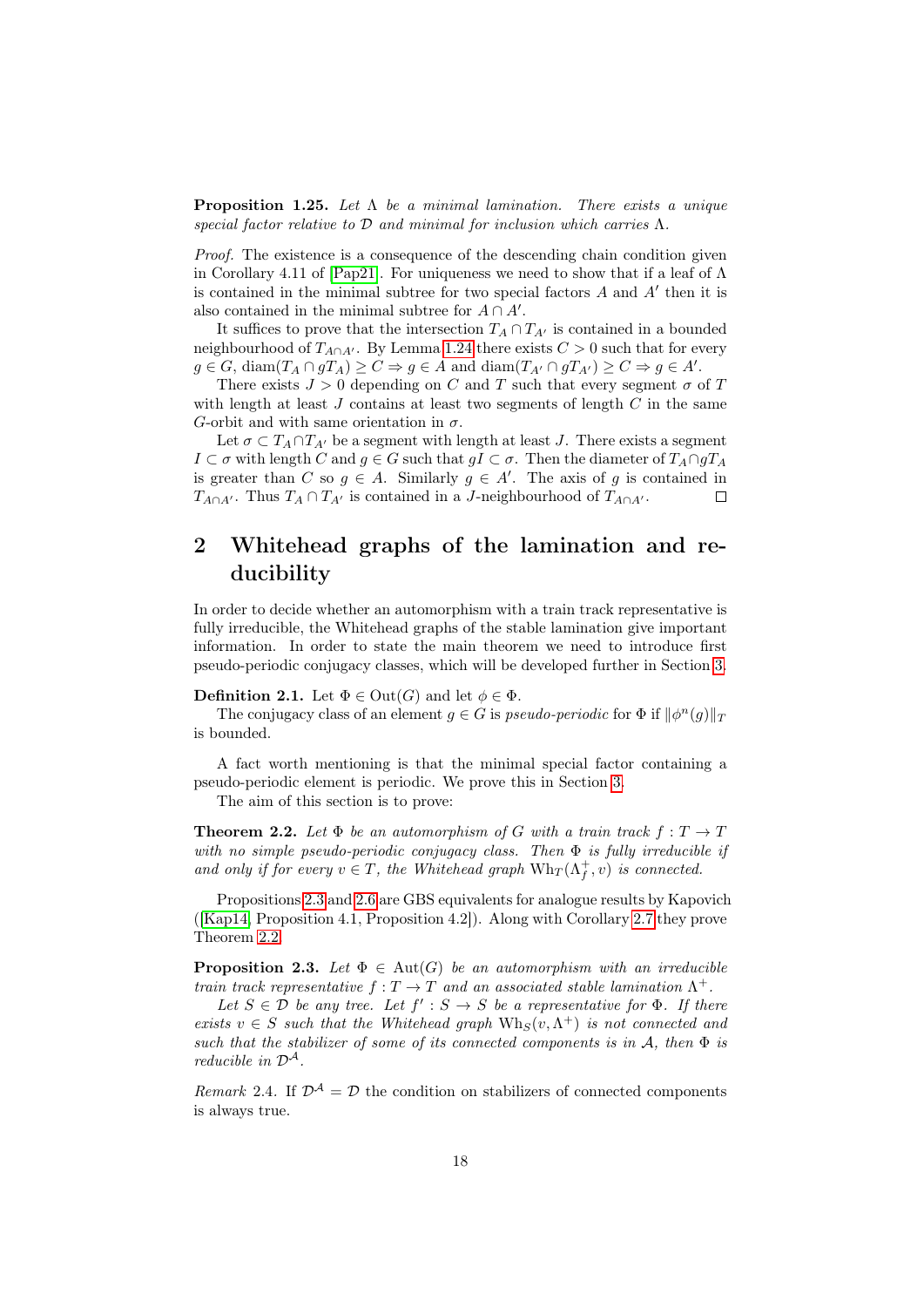<span id="page-18-1"></span>**Lemma 2.5.** Let  $\Phi$  be an outer automorphism having an irreducible train track representative. Let  $S$  be a  $G$ -tree. If there exists a special factor whose minimal subtree in S contains a leaf of the stable lamination, then  $\Phi$  is reducible.

*Proof.* Let  $\lambda$  be a leaf of the stable lamination. There exists a unique minimal special factor H carrying the leaf  $\lambda$  (Proposition [1.25\)](#page-17-3). By Proposition [1.23,](#page-16-2) every leaf of the lamination is contained by a translate of H. Let  $\phi \in \Phi$ . Since the stable lamination is  $\phi$ -invariant, all leaves are also carried by translates of  $\phi(H)$ . By minimality there is an element h such that we have  $H \subset h\phi(H)h^{-1}$ . It follows that  $H = h\phi(H)h^{-1}$ . Otherwise, construct a decreasing sequence

$$
\cdots \subset h_n^{-1} \phi^{-n}(H) h^n \subset \cdots \subset H
$$

and by  $[Pap21, Corollary 4.11]$  $[Pap21, Corollary 4.11]$  this sequence is stationary. This implies that  $H$ is conjugate to  $\phi(H)$ .  $\Box$ 

Proof of Proposition [2.3.](#page-17-1) Let  $\phi \in \text{Aut}(G)$  with a train track representative f:  $T \to T$ . Let  $f' : S \to S$  be a representative for  $\phi$ . Suppose there exists a vertex v such that the Whitehead graph  $Wh_S(v, \Lambda^+)$  is non-connected with at least one connected component with stabilizer in  $A$ . We will construct a tree  $S'$  such that there exists a collapse  $S' \to S$ , and such that the lifts of the leaves of  $\Lambda^+$ in  $S'$  avoid an orbit of edges.

Let  $C_1, \ldots, C_k$  be the connected components of  $W \mathbf{h}_S(v, \Lambda^+)$ .

Let E be the star with k edges  $e_1, \ldots, e_k$ . Replace v by E by attaching the end of  $e_i$  to edges in  $C_i$ . By extending this construction by G-equivariance, we define an expansion at vertex v.

The edge  $e_i$  has the same stabilizer as the corresponding connected component  $C_i$ . It is possible that the construction created an edge with stabilizer not in  $A$ . Collapse these edges. By assumption, at least one edge in  $E$  has stabilizer in  $A$ , so not all edges are collapsed.

We obtain a tree S' with a collapse map  $\pi : S' \to S$ . The leaves of the stable lamination can be lifted in  $S'$ .

By construction leaves in  $S'$  do not cross the edges which are collapsed by  $\pi$ . Thus there is a special factor H which carries a leaf of the lamination. By Lemma [2.5,](#page-18-1)  $\phi$  is reducible.  $\Box$ 

<span id="page-18-0"></span>**Proposition 2.6.** Let  $\Phi \in \text{Out}(G)$ . Let  $f: T \to T$  be a train track representative for  $\Phi$ . Suppose that the incidence matrix  $A(f)$  is primitive. Let  $\Lambda^+$  be the stable lamination.

Then if for every  $v \in T$ , the Whitehead graph  $Wh_T(\Lambda^+, v)$  is either connected, or disconnected such that no connected component has a stabilizer in A, then no leaf of the lamination is carried by a proper special factor.

Proof of Proposition [2.6.](#page-18-0) First let us prove the proposition under simplified assumptions: we suppose that all Whitehead graphs are connected.

By contradiction, let  $\Phi$ , f, T be as in the proposition and such that all Whitehead graphs of the stable lamination are connected. Let  $\phi \in \Phi$  be such that f is  $\phi$ -equivariant. Let A be a special factor such that the leaf  $\lambda$  is contained in the minimal subtree  $T_A$  of A in T. By Proposition [1.23](#page-16-2) this implies that A carries the stable lamination and that every leaf of it is contained in a translate of  $T_A$ .

Let  $e$  be an edge in  $T_A$ . Let  $e'$  be any edge of T. Up to reversing the orientation of these edges, there exists a geodesic path  $e = e_0 \dots e_n = e'$  (see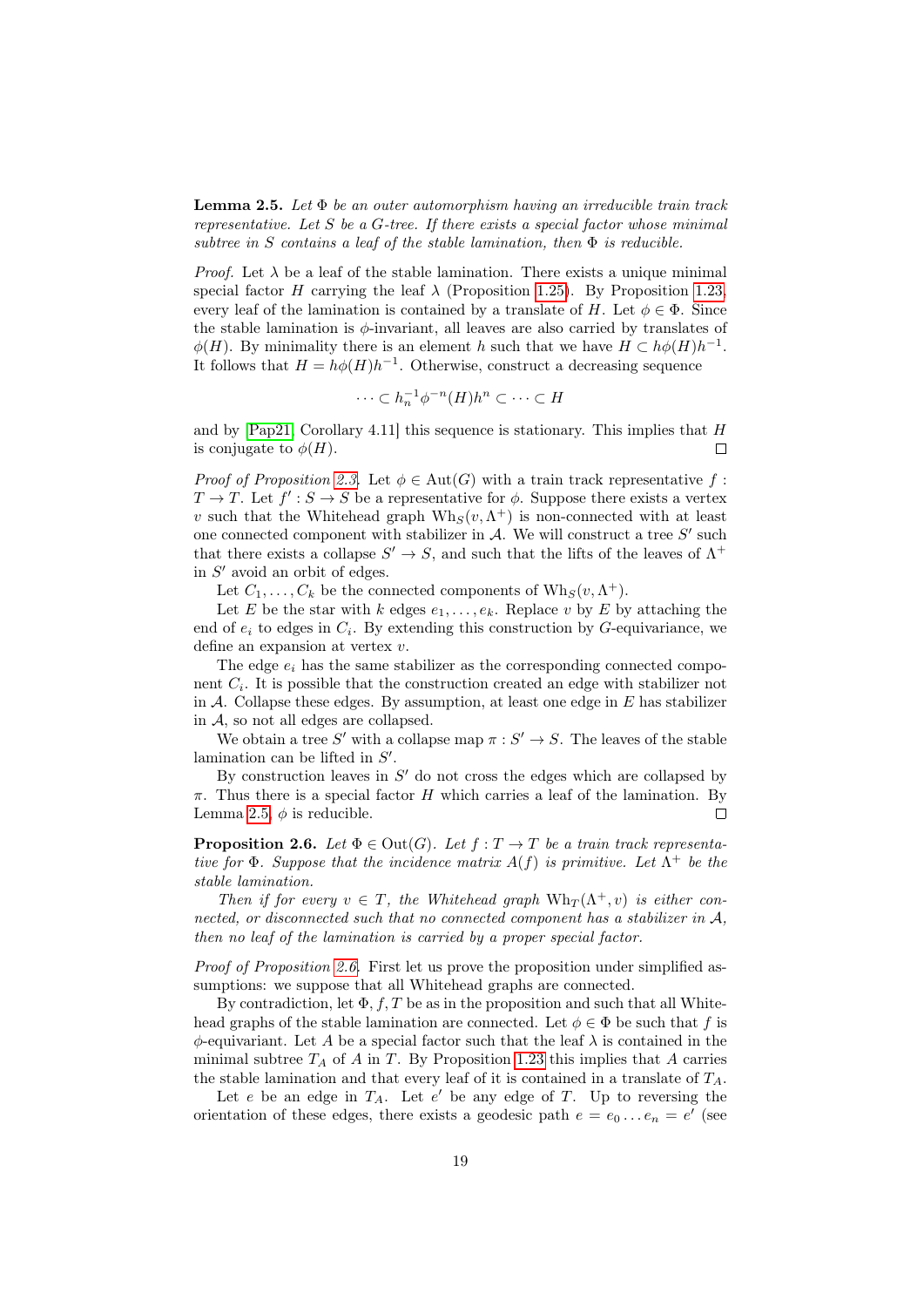Figure [2](#page-19-0) for what follows). Turns in this path are not necessarily crossed by any leaf of  $\Lambda^+$ . However, Whitehead graphs are connected. At every turn  $\bar{e}_i, e_{i+1}$ at vertex  $v_i$ , there exist edges  $\bar{e}_i = \epsilon_0, \ldots, \epsilon_k = e_{i+1}$  with origin  $v_i$  such that  $\epsilon_j, \epsilon_{j+1}$  is a turn crossed by a leaf. Thus  $\bar{\epsilon}_j \epsilon_{j+1}$  is a leaf segment.



<span id="page-19-0"></span>Figure 2: Cover the path between  $e$  and  $e'$  with overlapping leaf segments.

This yields a sequence of leaf segments which cover the path between e and  $e'$  and such that two consecutive segments overlap over at least the length of an edge.

Since leaf segments are legal, they are all stretched uniformly by  $f$ . There is a power m of f such that the image of any edge by  $f<sup>m</sup>$  is strictly longer than constant C given by Lemma [1.24.](#page-16-1)

If we apply  $f<sup>m</sup>$  to the leaf segments above, we obtain longer leaf segments such that two consecutive segments overlap by a length greater than  $C$ . Since all leaf segments are contained in translates of  $T_A$ , they must be contained in the same translate  $h_{e'}T_A$ . In particular  $f^m(e)$  and  $f^m(e')$  are both contained in  $h_{e'}T_A$ , by Lemma [1.24.](#page-16-1)

Since  $f^m(e)$  is longer than C and  $f^m(e) \subset h_{e'}T_A$  for any  $e' \in E(T)$ , the element  $h_{e'} \in G$  actually does not depend on  $e'$  and we denote it by h.

Therefore there exists  $m \in \mathbb{N}$  and  $h \in G$  such that  $f^m(e') \subset hT_A$  for all  $e' \in E(T)$ . This implies that  $f^{m}(T) \subset T_A$ , which gives the desired contradiction since  $f^m$  is surjective by minimality of the action.

Now suppose that Whitehead graphs may be disconnected, though stabilizers of connected components do not belong to  $A$ . Let A be a special factor such that  $T_A$  contains a leaf  $\lambda$  of the stable lamination.

Let  $R$  be the smallest G-equivariant equivalence relation on  $E(T)$  such that two edges in a turn crossed by a leaf of the lamination belong to the same equivalence class. It defines a partition of  $E(T)$ . If  $e\mathcal{R}e'$  then all edges on the geodesic path between  $e$  and  $e'$  also belong to the same equivalence class. Each equivalence class spans a connected subtree of  $T$ . When all Whitehead graphs are connected, there is a single equivalence class.

Now we prove that there exists  $m \in \mathbb{N}$  such that  $f^m(S_{i_0})$  is contained in a translate of  $T_A$ . The argument is the same as in the simple case of the proof: take  $e \in T_A \cap S$  on the leaf  $\lambda$ . There is  $m \in \mathbb{N}$  depending uniquely on  $T, A, f$ such that for any  $e' \in S$  the images  $f^m(e)$  and  $f^m(e')$  are in the same translate of  $T_A$ . This works well since the restriction of any Whitehead graph to  $S_{i_0}$  is connected. Then we have  $f^m(S_{i_0}) \subset gT_A$  for some  $g \in G$ .

As  $f^m(S) \subset gT_A$  and  $f^m(S_{i_0})$  is unbounded, Lemma [1.24](#page-16-1) implies  $\phi^m(\text{Stab } S) \subset$ Stab  $f^m(S_{i_0}) \subset gAg^{-1}$ , so Stab $(S) \subset \phi^{-m}(gAg^{-1})$ .

Let  $\{S_i\}_{i\in I}$  be the set of subtrees of T corresponding to equivalence classes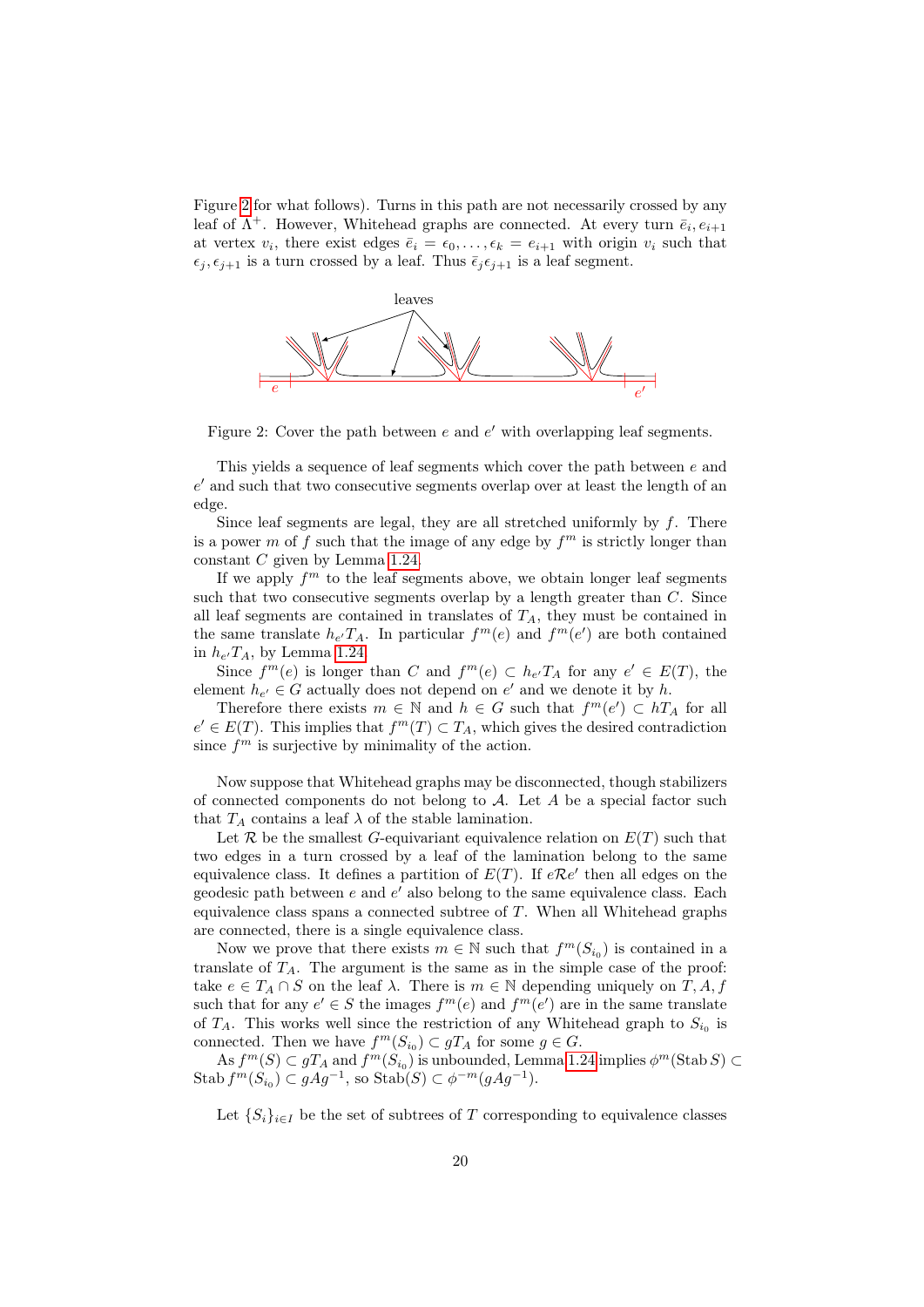of R. The intersection  $S_i \cap S_j$  for  $i \neq j$  is either empty or a single vertex. This means that  $\{S_i\}_{i\in I}$  is a transverse covering of T (see [\[Gui04,](#page-44-9) Def. 4.6]).

There exists  $i_0 \in I$  such that  $\lambda$  is contained in  $S_{i_0}$ . Since the transition matrix of the train track is primitive,  $\lambda$  crosses all orbits of edges in T so all subtrees  $S_i$  are translates of  $S_{i_0}$ . Construct  $\hat{T}$  (the skeleton of the transverse *covering*, [\[Gui04,](#page-44-9) Def. 4.8]) as follows. It is a bipartite graph. Vertices of  $\hat{T}$  are  $s_h$  with  $h \in G/\operatorname{Stab} S_{i_0}$  which correspond to translates of  $S_{i_0}$  and  $x_v$  for  $v \in T$ such that v is the intersection of two distinct translates of  $S_{i_0}$ . There is an edge  $s_h - x_v$  if  $v \in hS$ . This yields a G-tree with vertex stabilizers of  $x_v$  elliptic in D and vertex stabilizers of  $s_h$  conjugate to Stab S<sup>[1](#page-20-1)</sup>. The edge group of  $s_h - x_v$ is the stabilizer of the component of  $\text{Wh}_T(\Lambda^+, v)$  which intersects  $hS_{i_0}$ , so it is not in A.

Construct a map  $\hat{T} \to R$  where R is a collapse of an element of  $\mathcal{D}^{\mathcal{A}}$  and has a vertex stabilizer  $\phi^{-m}(A)$ . Map the vertex  $s_h$  of  $\hat{T}$  for  $h \in G$  to the vertex of R with stabilizer  $h\phi^{-m}(A)h^{-1}$  and map every vertex  $x_v$  to a vertex of R whose stabilizer contains  $G_v$ . All edge groups in R are in A while no edge group in  $\hat{T}$ is in A. Thus every edge of  $\hat{T}$  is sent to a point in R. By continuity the image of  $\hat{T}$  is a single point in R and is G-invariant. By minimality of the action on R, the tree R must be a single point and  $\phi^{-m}A = G$  so  $A = G$ , which is a contradiction. П

<span id="page-20-0"></span>**Corollary 2.7.** If  $\Phi \in \text{Out}(G)$  satisfies the hypotheses of Proposition [2.6,](#page-18-0) and no simple element in G is pseudo-periodic for  $\Phi$ , then  $\Phi$  is fully irreducible.

*Proof.* By contradiction, let  $\Phi$  be an automorphism satisfying the hypotheses of the corollary. Let  $\phi \in \Phi$ .

Let H be a special factor of G. Up to replacing  $\Phi$  by  $\Phi^k$  and to choosing  $\phi \in \Phi^k$ , we may assume that  $\phi(H) = H$ .

Let  $T_H$  be the minimal subtree of H. Let  $h \in H$  be a loxodromic element whose axis is contained in  $T_H$ , so h is simple. By assumption  $\|\phi^n(h)\|$  goes to infinity.

We will find a contradiction to Proposition [2.6](#page-18-0) by finding a leaf of  $\Lambda^+$  contained in  $T_H$ .

Let  $e_1, \ldots, e_m$  be the edges of a fundamental domain for h. Some fundamental domain of the axis of  $\phi^n(h)$  can be written as a concatenation of (maybe empty) sets  $J_i^n$  where  $J_i^n \subset f^n(e_i)$  for  $1 \leq i \leq m$ .

The non-degenerate  $J_i^n$  are leaf segments of  $\Lambda^+$ , some of them may be empty. Since  $\|\phi^n(h)\|_T$  goes to infinity, at least one of the  $J_i^n$  must also go to infinity when *n* goes to infinity. Besides we have  $J_i^n \subset T_{\phi(H)} = T_H$  for all  $n \in \mathbb{N}$ .

Suppose that  $(J_{i_0}^n)_{n \in \mathbb{N}}$  tends to infinity. The segments  $J_{i_0}^n$  are arbitrarily long leaf segments, all contained in  $T_H$ . Let  $\lambda$  be a leaf of  $\Lambda^+$ . Then every leaf segment of  $\lambda$  is contained in a translate of  $J_{i_0}^n$  for some  $n \in \mathbb{N}$ .

By Lemma [1.24](#page-16-1) there exists  $C$  such that if the intersection of two translates of  $T_H$  has diameter greater than  $C$ , then the translates are equal.

Since  $\lambda$  is quasi-periodic there exists  $L > 0$  such that for every leaf segment σ of length 3C, every leaf segment γ ⊂ λ with len(γ) ≥ L contains a translate of  $\sigma$ .

<span id="page-20-1"></span><sup>&</sup>lt;sup>1</sup>This tree may also be obtained by replacing vertices of  $T$  by stars on the connected components of their Whitehead graph, as in the proof of Proposition [2.3,](#page-17-1) then collapsing copies of  $S_{i_0}$ .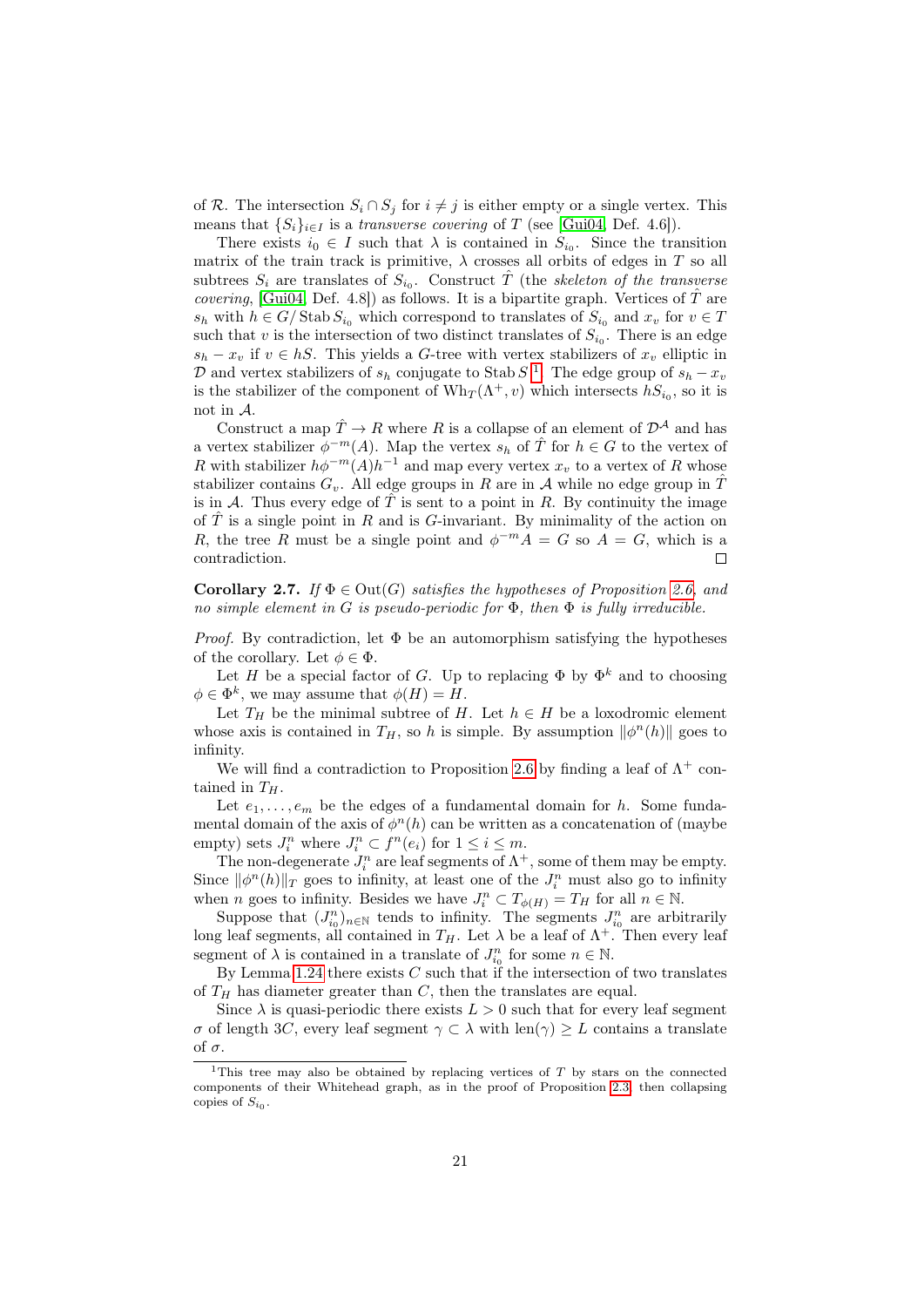There exists  $i_0$  and  $n \in \mathbb{N}$  such that  $\text{len}(J_{i_0}^n) \geq L$ . By minimality of  $\Lambda^+$ , the leaf  $\lambda$  contains a translate of  $J_{i_0}^n$  so every leaf segment  $\sigma \subset \lambda$  with  $\text{len}(\sigma) = 3C$ is a translate of a subsegment of  $J_{i_0}^n \subset T_H$ . Tile  $\lambda$  with such leaf segments of length  $C$  such that two consecutive tiles overlap on more than  $C$ . Each segment of the tiling is contained in a translate of  $T_H$  and by Lemma [1.24](#page-16-1) all these translates must be equal. Thus  $\lambda \subset gT_H$  for some  $g \in G$  and Proposition [1.23](#page-16-2) implies that H carries  $\Lambda$ .  $\Box$ 

## <span id="page-21-0"></span>3 Nielsen paths and pseudo-periodic elements

The aim of the present section is to define and describe *pseudo-periodic* conjugacy classes of an outer automorphism  $\Phi \in \text{Out}(G)$ . They are analogues of periodic conjugacy classes for an automorphism of a free group.

Pseudo-periodicity is a weaker notion than periodicity: the conjugacy class of  $g \in G$  is pseudo-periodic if the translation length  $\|\phi^n(g)\|_T$  is bounded for some, equivalently any, tree  $T \in \mathcal{D}$ , and some  $\phi \in \Phi$ . While it automatically implies that the conjugacy class of  $q$  is periodic in the free group case, it is not always true for GBS groups.

An outer automorphism  $\Phi \in \text{Out}(G)$  is *pseudo-atoroidal* if it has no pseudoperiodic conjugacy classes.

The point is that when there exists a *simple* element  $g \in G$  whose conjugacy class is pseudo-periodic, then the conjugacy class of the unique proper minimal special factor containing  $g$  is  $\Phi$ -periodic. In Section [2](#page-17-0) we gave a criterion for reducibility, such that automorphisms satisfying the criterion are irreducible if and only if they do not have any pseudo-periodic conjugacy classes.

For algorithmic purposes we need to find the pseudo-periodic conjugacy classes for an automorphism  $\Phi \in \text{Out}(G)$ . We will see that like for free groups, there is a strong link between pseudo-periodic conjugacy classes and *Nielsen* paths, which are some periodic paths in a train track representative for Φ. Finding Nielsen paths in a train track representative will be our first goal. Then we establish the link with pseudo-periodic conjugacy classes.

#### 3.1 Computation of periodic indivisible Nielsen paths

Like in the free group case, we can define Nielsen paths associated to a train track map. They are a useful tool to understand periodic elements of an automorphism. In the free group Nielsen paths are usually defined in the quotient graph but here we will define them in the tree instead, since in GBS graphs some non-degenerate turns cannot be seen in the quotient graph. Some example of references include [\[BH92\]](#page-44-2), [\[BFH97\]](#page-44-8).

For any path  $\alpha$  in a tree T we define  $[\alpha]$  as the path obtained by tightening  $\alpha$  while keeping the same endpoints. Equivalently, it is the geodesic between the endpoints of  $\alpha$ . If the endpoint of  $\alpha$  is the initial point of  $\beta$  then  $\alpha \cdot \beta$  is the concatenation of  $\alpha$  and  $\beta$ . It is a *tight* concatenation if  $\alpha$  and  $\beta$  are geodesics and  $\alpha \cdot \beta$  is a geodesic. A tight concatenation is a *legal* concatenation if the turn at the concatenation point is legal, otherwise it is illegal.

Let  $f: T \to T$  be an irreducible train track representative for  $\Phi \in \mathrm{Out}(G)$ . A *Nielsen path* is a tight path  $\gamma \subset T$  such that there exists  $g \in G$  such that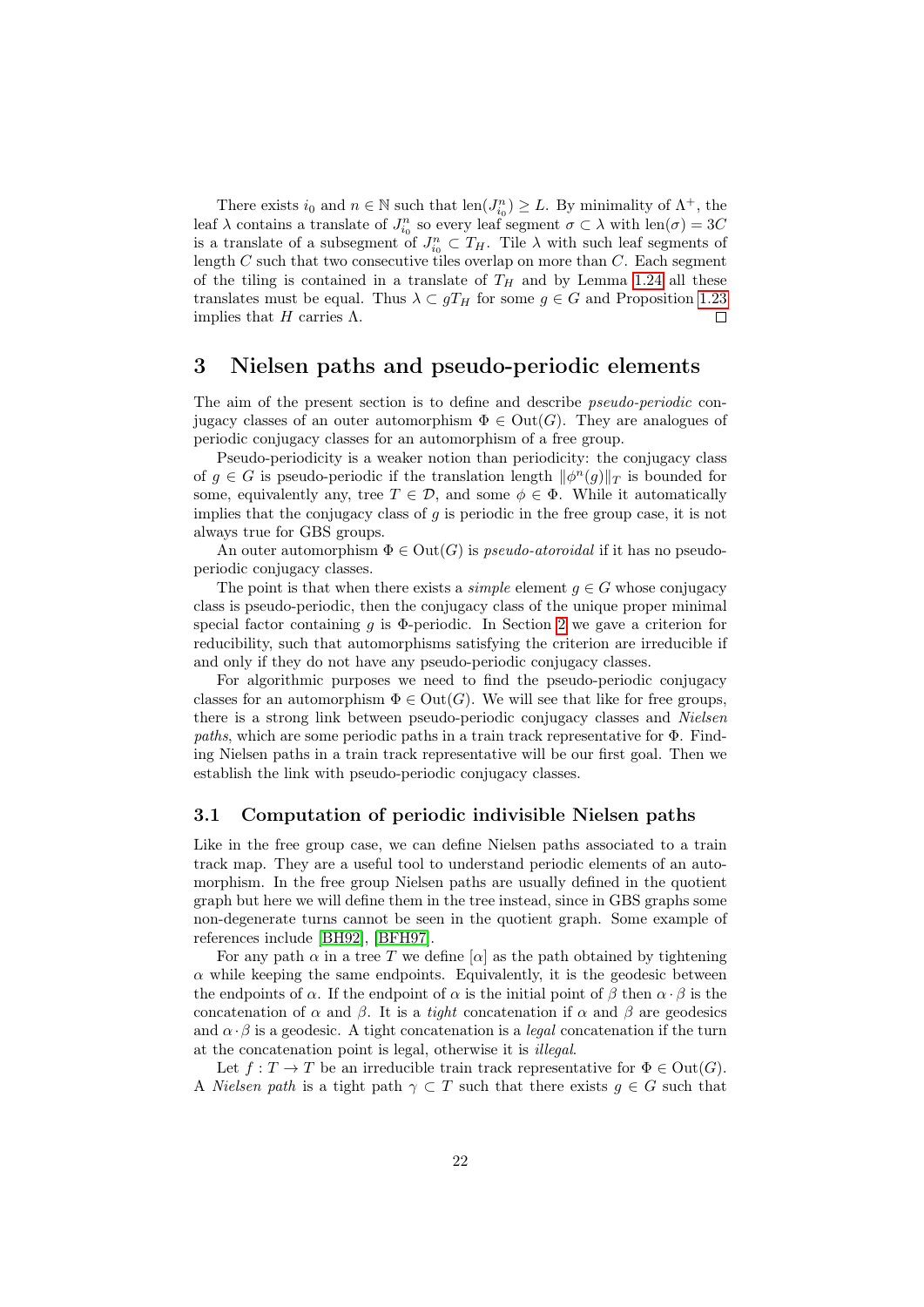$f(\gamma)$  and  $g\gamma$  are homotopic relative endpoints, i.e.  $g^{-1} \cdot f$  fixes both endpoints of  $\gamma$ .

A periodic Nielsen path is a tight path  $\gamma \subset T$  such that there exists  $n \geq 1$ and  $g \in G$  such that  $f^{n}(\gamma)$  and  $g\gamma$  have the same endpoints. The minimal nonzero integer *n* is the *period* of  $\gamma$ .

Remark 3.1. A tight concatenation of periodic Nielsen paths  $\gamma_1 \cdot \gamma_2$  might not be a periodic Nielsen path but it is pre-periodic: there exists  $k \in \mathbb{N}$  such that  $[f^k(\gamma_1 \cdot \gamma_2)]$  is a periodic Nielsen path. This is a consequence of the local finiteness of trees:  $[f^k(\gamma_1 \cdot \gamma_2)]$  has bounded length. Since the tree is locally finite and the orbits of the endpoints are periodic, there are finitely many possibilities for the orbit of  $[f^k(\gamma_1 \cdot \gamma_2)],$  hence its periodicity.

In general the endpoints of a Nielsen path are not vertices of the tree but rather lie in the interior of some edges.

An indivisible Nielsen path (INP) is a Nielsen path which cannot be written as the tight concatenation of two shorter Nielsen paths. A periodic indivisible Nielsen path (pINP) is a periodic Nielsen path which cannot be written as the concatenation of two shorter periodic Nielsen paths. Periodic INPs are defined as INPs for a certain power of  $f$ . Just as for periodic Nielsen path one can define the period of a periodic INP.

Lemma [3.2](#page-22-0) is a GBS version of well-known facts for pINPs in the free group case.

#### <span id="page-22-0"></span>**Lemma 3.2.** Let  $f: T \to T$  be a train track map.

- (i) Let  $\gamma$  be a periodic Nielsen path of period n. There exists a unique decomposition of  $\gamma$  as a tight concatenation of periodic indivisible Nielsen paths whose period divides n.
- (ii) If  $\gamma$  is a tight concatenation of periodic indivisible Nielsen paths  $\eta_1 \cdots \eta_k$ and  $\eta$  is a pINP such that  $\eta \subset \gamma$  then there exists  $i \in \{1, \ldots, k\}$  such that  $\eta = \eta_i$ . In particular the decomposition of a periodic Nielsen path into pINPs is unique.
- (iii) A periodic indivisible Nielsen path contains a unique illegal turn. It is a tight concatenation  $\alpha \cdot \beta$  where  $\alpha, \beta$  are legal subpaths.

*Proof.* Let  $\gamma$  be a periodic Nielsen path. Let  $g \in G$  and  $n \in \mathbb{N}$  such that  $g \cdot f^n$ fixes the endpoints of  $\gamma$ .

Let  $\gamma_1, \ldots, \gamma_k$  be the maximal legal subsegments such that  $\gamma = \gamma_1 \cdots \gamma_k$ . The path  $\gamma$  cannot be legal since the lengths of its images by  $f^n$  is bounded so  $k > 2$ .

We have  $\gamma_i \subset g \cdot f^n(\gamma_i)$  for all  $1 \leq i \leq k$ . Indeed  $f^n(\gamma_i)$  is a legal segment, so it can only intersect a unique  $g^{-1}\gamma_j$ , otherwise it would cross an illegal turn. Since  $f^{n}(\gamma)$  covers  $g^{-1}\gamma$  and  $[f^{n}(\gamma)]$  has exactly the same number of illegal turns as  $\gamma$ ,  $f^n$  induces a permutation of the  $\gamma_i$  for  $1 \leq i \leq k$ . By continuity of  $f<sup>n</sup>$  the permutation must be trivial.

Up to taking a multiple of  $n$  we may suppose that there is cancellation at every illegal turn when applying  $f^n$ . For  $2 \leq i \leq k-1$ ,  $\gamma_i$  lies in the interior of  $g \cdot f^{n}(\gamma_i)$ . Since  $f^{n}$  stretches legal segments uniformly this implies that there is a unique fixed point  $v_i$  for  $g \cdot f^n$  in the interior of  $\gamma_i$ . The vertices  $v_i$  cut  $\gamma$  into  $k-1$  shorter periodic Nielsen paths, each of which has a unique illegal turn.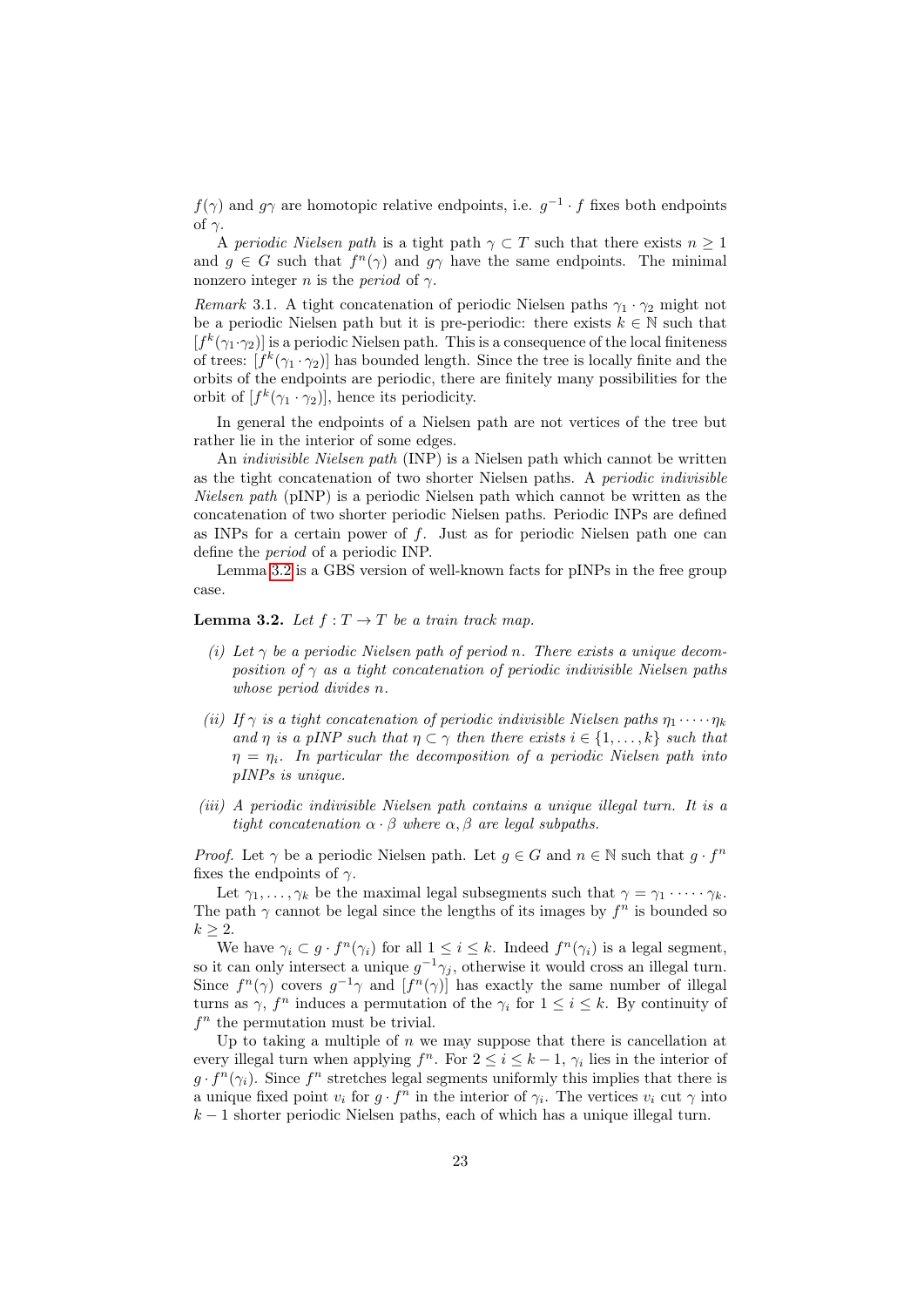Since periodic indivisible Nielsen paths cannot be cut into smaller paths, they have at most one illegal turn, and at least one since their length does not grow exponentially with  $f$ . This proves (iii). Conversely, if a periodic Nielsen path has a unique illegal turn, it can be written as a concatenation of legal paths  $\alpha \cdot \beta$ . Up to replacing f by  $qf^n$ , the first point of  $\alpha$  and the last point of  $\beta$  are fixed by f and all other points in  $\alpha \cdot \beta$  escape exponentially when iterating f. Therefore pINPs are exactly periodic Nielsen paths with one illegal turn. For a general periodic Nielsen path  $\gamma$ , we found a decomposition into periodic Nielsen paths with one illegal turn each, also pINPs so (i) is proved.

Let us prove (ii). Now we do not assume that  $\gamma$  is a periodic Nielsen path, only that it is a concatenation of pINPs. We just proved that the former implies the latter. Observe that if  $\alpha, \beta$  are legal paths and if  $\eta = [x, y]$  is a pINP with  $x \in \alpha$ ,  $y \in \beta$  then for any  $a, b \in \alpha \cdot \beta$  such that  $\{a, b\} \neq \{x, y\}$ , either  $d(f^{n}(a), f^{n}(b)) \to \infty$  or there exists  $n \in \mathbb{N}$  such that  $f^{n}(a) = f^{n}(b)$ .

Let  $\eta = [x, y]$  be a pINP in  $\gamma$ . There exists a unique illegal turn in  $\eta$  and it is also the illegal turn in a pINP  $\gamma' = [x', y']$  which appears in a decomposition of  $\gamma$ .

Let  $\alpha, \beta$  be the maximal legal subsegments in which  $x, y$  lie. Since  $\gamma'$  has a unique illegal turn,  $x', y'$  lie in  $\alpha \cdot \beta$ . Since  $\gamma'$  is a pINP the sequence  $d(f^{n}(x'), f^{n}(y'))$  is bounded and positive. The claim implies that  $\{x', y'\}$  $\{x,y\}.$ 

This proves the uniqueness of the decomposition.

 $\Box$ 

Recall the bounded cancellation constant  $\text{BCC}(f)$ . Suppose  $\alpha \cdot \beta$  is the concatenation of two legal paths. Then we have  $\text{len}([f(\alpha \cdot \beta)]) > \lambda \text{len}(\alpha \cdot \beta)$  $2 \text{BCC}(f)$ .

We can deduce a bound on the length of Nielsen paths. Let  $C_f := \frac{2 \text{ BCC}(f)}{\lambda - 1}$  $\frac{3CC(J)}{\lambda-1}$ . If  $\alpha, \beta$  are legal and len $(\alpha \cdot \beta) > C_f$  then len $([f(\alpha \cdot \beta)]) > \text{len}(\alpha \cdot \beta)$  so the length of  $([f^n(\alpha \cdot \beta)])$  is strictly increasing. Therefore, if  $\alpha \cdot \beta$  is an indivisible Nielsen path, then  $\text{len}(\alpha) \leq C_f$ ,  $\text{len}(\beta) \leq C_f$ .

The following fact is a well-known fact for the free group case and also applies here, mainly because trees are also locally finite in the GBS case.

#### <span id="page-23-0"></span>Lemma 3.3. There are finitely many orbits of periodic indivisible Nielsen paths.

Remark 3.4. Since  $T$  is locally finite, there are finitely many orbits of edge paths with bounded length. However in general the endpoints of pINPs are not vertices of T so pINPs are not edge paths.

Before proving Lemma [3.3](#page-23-0) we introduce the following notion which will enable us to work with edge paths while looking for periodic indivisible Nielsen paths.

**Definition 3.5.** A *pseudo-pINP* is an edge path  $\gamma \subset T$  with one illegal turn such that there exists  $n \geq 1$  and  $g \in G$  such that  $\gamma \subset g[f^n(\gamma)].$ 

<span id="page-23-1"></span>**Lemma 3.6.** Every pseudo-pINP contains a unique pINP. Conversely, the minimal edge path containing a pINP is a pseudo-pINP.

*Proof.* Suppose  $\gamma$  is an edge path with one illegal turn, and let  $n \geq 1$  and  $g \in G$ be such that  $\gamma \subset g[f^n(\gamma)]$ . Up to replacing f by  $gf^n$  we may suppose  $\gamma \subset [f(\gamma)]$ . Write  $\gamma$  as the concatenation  $\alpha \cdot \eta_1 \cdot \eta_2 \cdot \beta$  where the illegal turn is between  $\eta_1$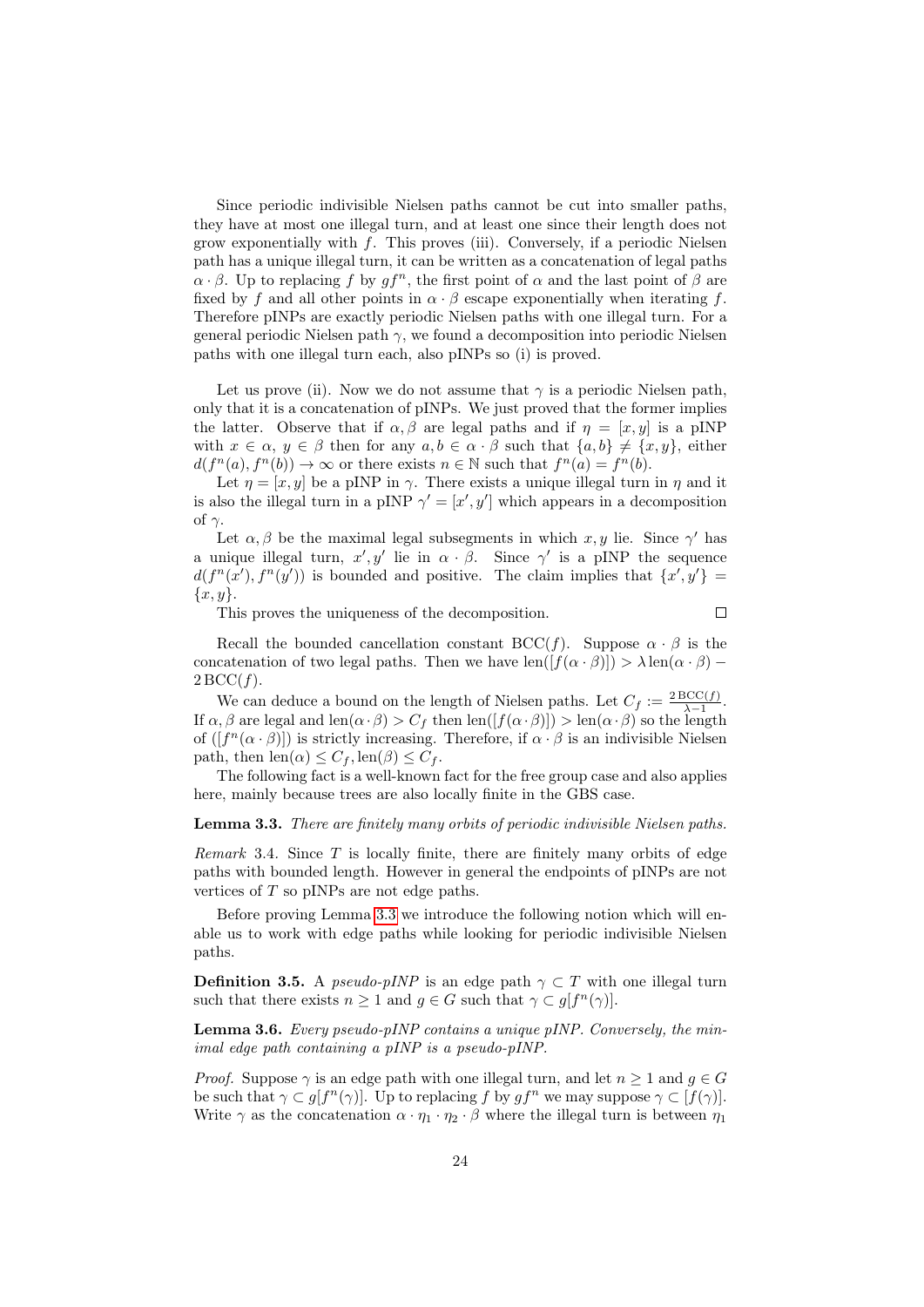and  $\eta_2$ , and  $\eta_1$  and  $\eta_2$  are the maximal subpaths such that  $f(\eta_1) = f(\bar{\eta}_2)$ . If  $\gamma$ contains a pINP  $\gamma'$  then the length of each legal branch of  $\gamma'$  must be  $\frac{\lambda \operatorname{len}(\eta_1)}{\lambda - 1}$ , which proves uniqueness. For the existence, since  $\gamma \subset f(\gamma)$  this length defines a unique subpath  $\gamma' \subset \gamma$  and  $[f(\gamma')] = \gamma'$ .

Conversely, the minimal edge path  $\gamma$  containing a pINP  $\gamma'$  is sent to an edge path containing  $gf^n(\gamma')$  for some  $n \geq 1$  and  $g \in G$ . Since  $\gamma' \subset g[f^n(\gamma')] \subset$  $g[f^{n}(\gamma)]$  and  $\gamma$  is the minimal edge path containing  $\gamma'$ , then  $\gamma$  is a pseudopINP.  $\Box$ 

Now we prove Lemma [3.3.](#page-23-0)

*Proof of Lemma [3.3.](#page-23-0)* First of all the tree T is locally finite and there are finitely many orbits of illegal turns. There is a bound on the lengths of pINPs, namely the critical constant  $C_f$ . Finally every pINP crosses a unique illegal turn.

Every pINP is contained in a pseudo-pINP whose legal branches have length at most  $C_f + \max_{e \in E(T)} \text{len}(e)$ . There are finitely many orbits of edge paths with bounded length, hence finitely many orbits of pseudo-pINPs with bounded length. Since every pseudo-pINP contains a unique pINP by Lemma [3.6,](#page-23-1) there are finitely many orbits of pINPs.  $\Box$ 

The important implication of Lemma [3.3](#page-23-0) is that the set of orbits of indivisible Nielsen paths can be computed algorithmically. To prove this for GBS groups we use an approach which resembles [\[CL15,](#page-44-10) Sections 5, 6], where *long turns* are used to understand pINPs.

The algorithm which finds all periodic indivisible Nielsen paths relies on the correspondance with pseudo-pINPs given by Lemma [3.6.](#page-23-1) It suffices to prove that all pseudo-pINPs can be computed algorithmically. This would be quite simple if we knew the bound  $C_f$ . However we do not know how to estimate  $\text{BCC}(f)$ and instead we will give an algorithm which does not need it. The algorithm consists in testing all edge paths with bounded length for pseudo-pINPs, and using a criterion to make sure that the bound on the length was sufficiently big. If not then the bound is increased: eventually it becomes greater than  $C_f$  and the criterion is satisfied.

Let  $\gamma = \alpha \cdot \beta$  be an edge path with  $\text{len}(\alpha)$ ,  $\text{len}(\beta) \neq 0$  such that  $\alpha, \beta$  are legal subpaths and the turn at the concatenation is illegal.

The following technical lemma studies the behaviour of the sequences  $([f^n(\gamma)])_{n\in\mathbb{N}}$ .

- **Lemma 3.7.** (i) There are four mutually exclusive behaviours for the sequence  $([f^n(\gamma)]),$  illustrated by Figure 3.
	- (1) for some  $n \in \mathbb{N}$ ,  $[f^n(\gamma)]$  is legal and neither  $f^n(\alpha)$  nor  $f^n(\beta)$  contains the other
	- (2) for some  $n \in \mathbb{N}$ ,  $f^{n}(\alpha) \subset f^{n}(\beta)$  or  $f^{n}(\beta) \subset f^{n}(\alpha)$
	- (3)  $\gamma$  contains a pseudo-pINP
	- (4)  $\gamma$  does not contain any pseudo-pINP but there exists  $k \geq 1$  such that  $[f^k(\gamma)]$  does
- (ii) There is an algorithm which takes an edge path  $\gamma$  with one illegal turn and returns what case  $([f^n(\gamma)])$  belongs to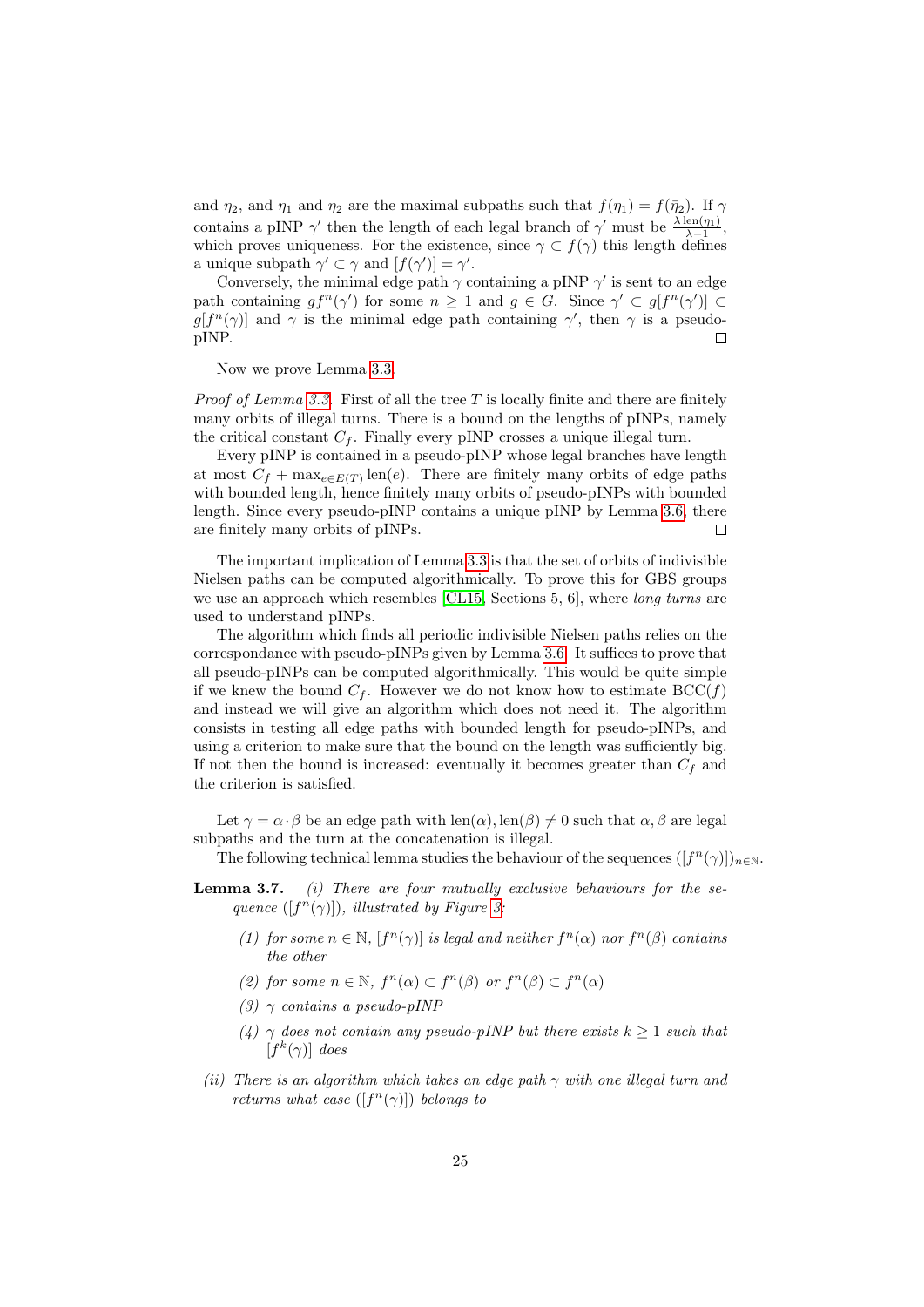

<span id="page-25-0"></span>Figure 3: Four different cases for the behaviour of  $[f^n(\gamma)]$ 

- (iii) If  $\alpha, \beta$  are both longer than  $C_f$  then case (2) is not possible
- (iv) If there exists a pINP  $\eta$  such that the minimal edge path containing  $\eta$ strictly contains  $\gamma$  then  $\gamma$  is in case (2).

*Proof.* (i) If there exists  $n \in \mathbb{N}$  such that  $[f^n(\gamma)]$  is legal then the sequence belongs to case (1) or (2). Otherwise, for all  $n \in \mathbb{N}$ , the path  $[f^{n}(\gamma)]$  contains an illegal turn. In particular its length is never zero. Let  $B \geq C_f$  be a bound on the length of legal branches of pseudo-pINPs. There are finitely many edge paths with length at most 2B so there exist  $k \geq 0, n \geq 1$  and  $g \in G$  such that  $[f^k(\gamma)]$  and  $g[f^{k+n}(\gamma)]$  are either equal, or intersect on a length at least B on each side of the illegal turn. Let  $\eta$  be the maximal edge path in the intersection  $[f^k(\gamma)] \cap g[f^{k+n}(\gamma)]$ . Let  $\alpha_\eta$  be one of the legal branches of  $\eta$ . Since  $\text{len}(\alpha_{\eta}) \geq C_f$  we have  $\text{len}(f^n(\alpha_{\eta}) \cap [f^n(\eta)]) \geq \text{len}(\alpha_{\eta})$ . Therefore the image  $[f<sup>n</sup>(\eta)]$  contains  $g^{-1}\eta$ , so  $\eta$  is a pseudo-pINP. The sequence belongs to case (3) if  $k = 0$  and to case (4) otherwise.

Case (1) obviously excludes cases  $(2)$ ,  $(3)$  and  $(4)$ . Case  $(2)$  excludes cases (3) and (4) since it implies that  $[f<sup>n</sup>(\alpha \cdot \beta)]$  is a legal path. Definition of cases (3) and (4) also implies that they are mutually exclusive.

(ii) Before giving the algorithm which determines the case, let us give some preliminaries:

- By Proposition [1.4](#page-7-0) (v), there is an algorithm which, given finite nonbacktracking edge paths  $\alpha, \beta$ , decides whether they belong to the same orbit or whether there exists  $g \in G$  such that  $\alpha \subset g\beta$ .
- There is an algorithm which takes an edge path  $\eta$  and a period  $p \geq 1$ , and determines if  $\eta$  is a pseudo-pINP with period at most p. Compute the iterates  $[f^n(\eta)]$  for  $n \in \{1, ..., p\}$ . If there exists n such that  $[f^n(\eta)]$ contains a translate of  $\eta$  then  $\eta$  is a pseudo-pINP whose period divides n. Otherwise it is not a pseudo-pINP with period at most p.

Let  $\gamma$  be an edge path with one illegal turn. Repeat the following steps, starting with  $n = 0$ :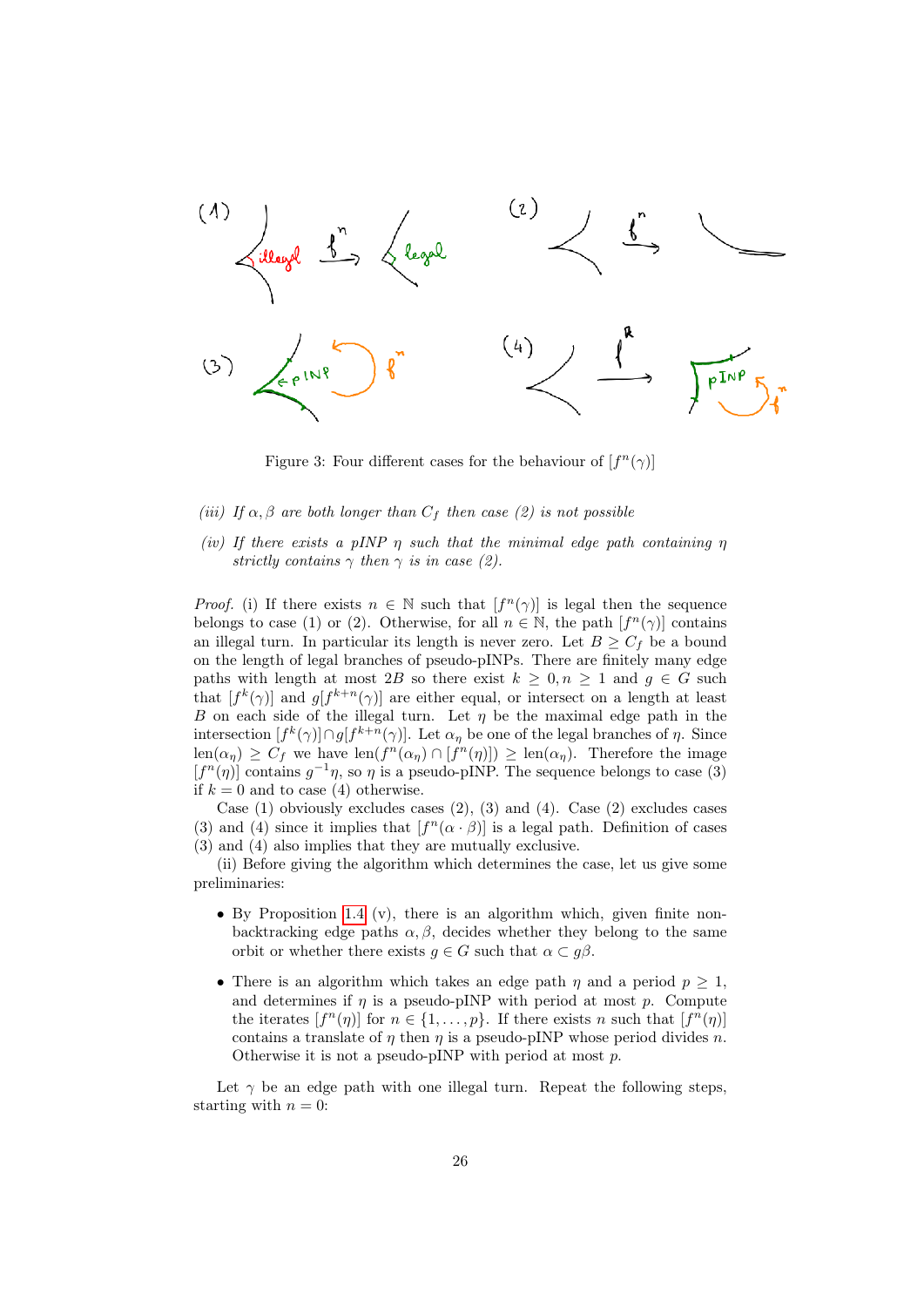- Compute  $f^{n}(\gamma)$ .
- If  $f^{n}(\gamma)$  is legal, check whether  $f^{n}(\alpha) \subset f^{n}(\beta)$  or vice-versa. If yes then  $\gamma$  belongs to case (2), else it belongs to case (1). The algorithm stops.
- If  $f^{n}(\gamma)$  is not legal, check if it contains a pseudo-pINP with period at most  $n + 1$ . Suppose it contains a pseudo-pINP with period  $p \leq n + 1$ . Then either case (3) or case (4) is true. The pINP contained in  $\eta$  also has period p: if  $\gamma$  contains a pINP  $\eta_0$  then  $\eta$  contains its  $f^n$ -image, so  $\eta_0$  has period p. Then it suffices to check if  $\gamma$  contains any pseudo-pINP with period p. If yes then  $\gamma$  is in case (3), else it is in case (4).
- Replace *n* by  $n + 1$ .

Because of (i) this will eventually terminate.

(iii) If  $\text{len}(\alpha) \geq C_f$  then for every  $n \in \mathbb{N}$ ,  $\text{len}(f^n(\alpha) \cap [f^n(\gamma)]) > \lambda \text{len}(\alpha)$  $BCC(f) > \text{len}(\alpha)$ . A similar statement holds if  $\text{len}(\beta) \geq C_f$ . When both  $\alpha$  and  $\beta$  are longer than  $C_f$ , (2) cannot occur.

(iv) Suppose that there exists a pINP  $\eta$ , a pseudo-pINP  $\eta'$  containing  $\eta$ , such that  $\gamma \subsetneq \eta'$ , and that  $\gamma$  does not contain  $\eta$ . One of the endpoints x of  $\gamma$ lies in the interior of  $\eta$ . Let y be the endpoint of  $\eta$  in the same legal branch as x. The distance  $d_T(f^n(x), f^n(y))$  increases exponentially since  $[x, y]$  is legal. The distance between  $f^{(n)}(y)$  and the illegal turn is bounded by  $C_f$ . For  $n_0$  big enough,  $d_T(f^{n_0}(x), f^{n_0}(y)) > C_f$  so  $f^{n_0}(x)$  lies in the simplified part of  $f^{n_0}(\eta)$ . Since  $\gamma \subset \eta'$ ,  $[f^{n_0}(\gamma)]$  is contained in  $[f^{n_0}(\alpha)]$  or  $[f^{n_0}(\beta)]$  so  $\gamma$  is in case (2).

<span id="page-26-0"></span>**Proposition 3.8.** There is an algorithm taking a train track map  $f: T \to T$ and finding all orbits of minimal pseudo-pINPs.

*Proof.* Proposition [1.4](#page-7-0) (v) implies that given two edge paths, one can decide whether they belong to the same orbit. As a result one can list all orbits of edge paths of given length: it suffices to choose a representative for each orbit of vertex, and then construct all edge paths with given length starting with these vertices.

Start with  $L = 1$ . Apply the following steps.

- Let  $\mathcal{L}_L$  be a list of representatives of edge paths with shape  $\alpha \cdot \beta$  where  $\alpha$ and  $\beta$  are legal paths with combinatorial length at most L.
- For each path in  $\mathcal{L}_L$ , determine what case they belong to using Lemma [3.7](#page-0-0) (ii).
- If there exist a path in case  $(2)$  then increase L by 1 and start again. Else stop. Let  $\mathcal T$  be the subset of  $\mathcal L_L$  consisting of paths in case (3).

Every path  $\gamma \in \mathcal{T}$  contains a pseudo-pINP, moreover point (iii) of Lemma [3.7](#page-0-0) ensures that we can find such a pseudo-pINP  $\eta_0 \subset \gamma$  and its period p. For every other pseudo-pINP  $\eta \subset \gamma$ , the period of  $\eta$  is also p. Compute  $[f^p(\eta)]$  for every  $\eta \subset \gamma$  in order to find all pseudo-pINPs in  $\gamma$  and find the minimal one.

This algorithm eventually stops because after enough steps L becomes greater than  $C_f$  so case (2) does not occur. Suppose that the algorithm stops, then for every minimal pseudo-pINP  $\eta$  there exists  $\gamma \in \mathcal{T}$  such that  $\eta \subset \gamma$ . By contradiction suppose otherwise. Then  $\text{len}(\eta) > L$ . There exists a subpath  $\gamma \subseteq \eta$  of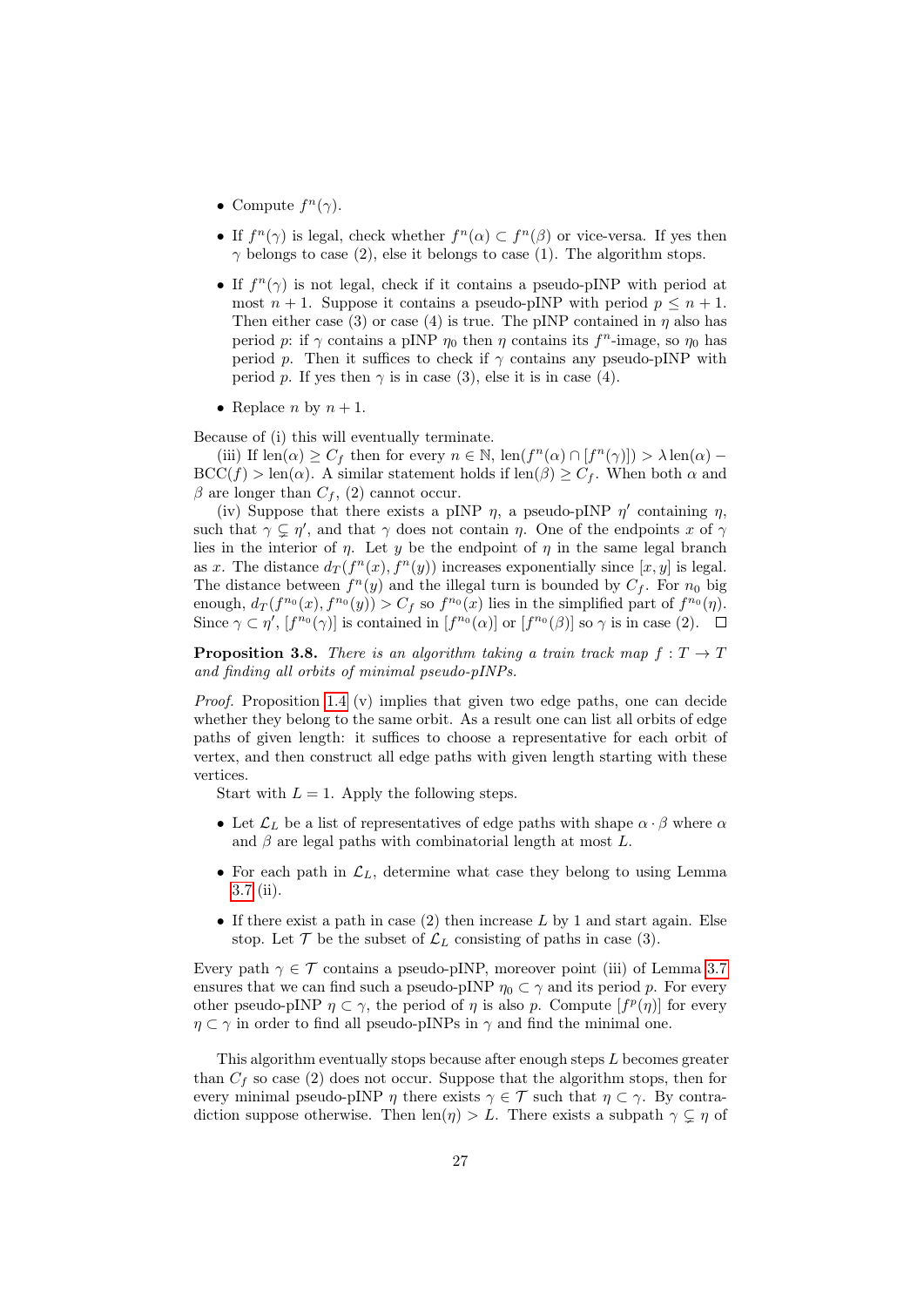combinatorial length L and by minimality of  $\eta$ ,  $\gamma$  does not contain the pINP contained in  $\eta$ . Then by (iv) of Lemma [3.7](#page-0-0)  $\gamma$  is in case (2) which is a contradiction. П

Of course it is more convenient to work with edge paths than with arbitrary paths which can start or end in the middle of an edge, especially for algorithmic purposes. Instead of using pseudo-pINPs, we will subdivide  $T$  at the endpoints of pINPs so that all pINPs become actual edge paths:

<span id="page-27-0"></span>**Lemma 3.9.** There exists a subdivision  $s: T \to T'$  with  $T' \in \mathcal{D}$  and a train track map  $f': T' \to T'$  such that  $f' \circ s = s \circ f$ , such that the endpoints of all pINPs for  $f'$  are vertices of  $T'$ .

*Proof.* Define  $T'$  by subdividing  $T$  at every endpoint of periodic indivisible Nielsen paths. Since there are finitely many orbits of pINPs the tree  $T'$  is simplicial. Let  $s: T \to T'$  be the corresponding isometry.

Since the set of pINPs is stable under f, the map  $f'$  induced by f on  $T'$ maps vertex to vertex. The map  $f'$  is a train track map.  $\Box$ 

<span id="page-27-1"></span>**Lemma 3.10.** One can compute a subdivision  $s: T \to T'$  and a train track map  $f': T' \to T'$  such that  $f' \circ s = s \circ f$  and such that all pINPs for  $f'$  start and end at vertices of  $T'$ .

*Proof.* The map  $f$  exists by Lemma [3.9.](#page-27-0) We will give an algorithmic construction.

One can find all orbits of minimal pseudo-pINPs by Proposition [3.8.](#page-26-0) Let  $\gamma$ be a minimal pseudo-pINP. It contains a unique pINP  $\eta$ . There exists  $n \geq 1$ and  $g \in G$  such that  $\eta = g[f^n(\eta)]$ . The first point of  $\eta$  (resp. last point) is a vertex if and only if the first edge (resp. last edge) of  $\gamma$  is equal to the first edge (resp. last edge) of  $g[f^n(\gamma)]$ . This can be checked algorithmically.

There exists  $k \geq 1$  such that all pINPs are k-periodic. Step by step, we will construct a subdivision of T which is  $f^k$ -invariant. We will check that it is also f-invariant.

Start with  $S = T$ .

While there exists a pINP  $\eta = [x, y]$  for  $f^k$  such that x is not a vertex, define the subdivided tree  $S'$  as follows. Let e be the edge of S which contains x. Subdivide e by adding a new vertex v representing x. The map  $f^k$  induces a map on S' with  $f^k(x) = gx$  where g is such that  $f^k(\eta) = gp$ .

By repeating this with  $S := S'$  for every pINP, we obtain an  $f^k$ -invariant subdivision  $T'$ .

Now we would like to prove that the subdivision is f-invariant. We need to define f on vertices of  $V(T') \setminus V(T)$ . Suppose  $v \in V(T') \setminus V(T)$ . In T the point v is not a vertex but it is the endpoint of a pINP  $\eta$ . There exists a unique pINP  $\eta'$  such that  $[f(\eta)] = \eta'$ , and the path  $\eta'$  can be computed. The map f sends the endpoints of  $\eta$  to those of  $\eta'$ : define  $f'(v)$  as the corresponding endpoint of  $\eta'$  in T'. By construction  $f'(v)$  is a vertex.

The construction does not depend on the choice of  $\eta$  since it exhibits the subdivision of Lemma [3.9.](#page-27-0)  $\Box$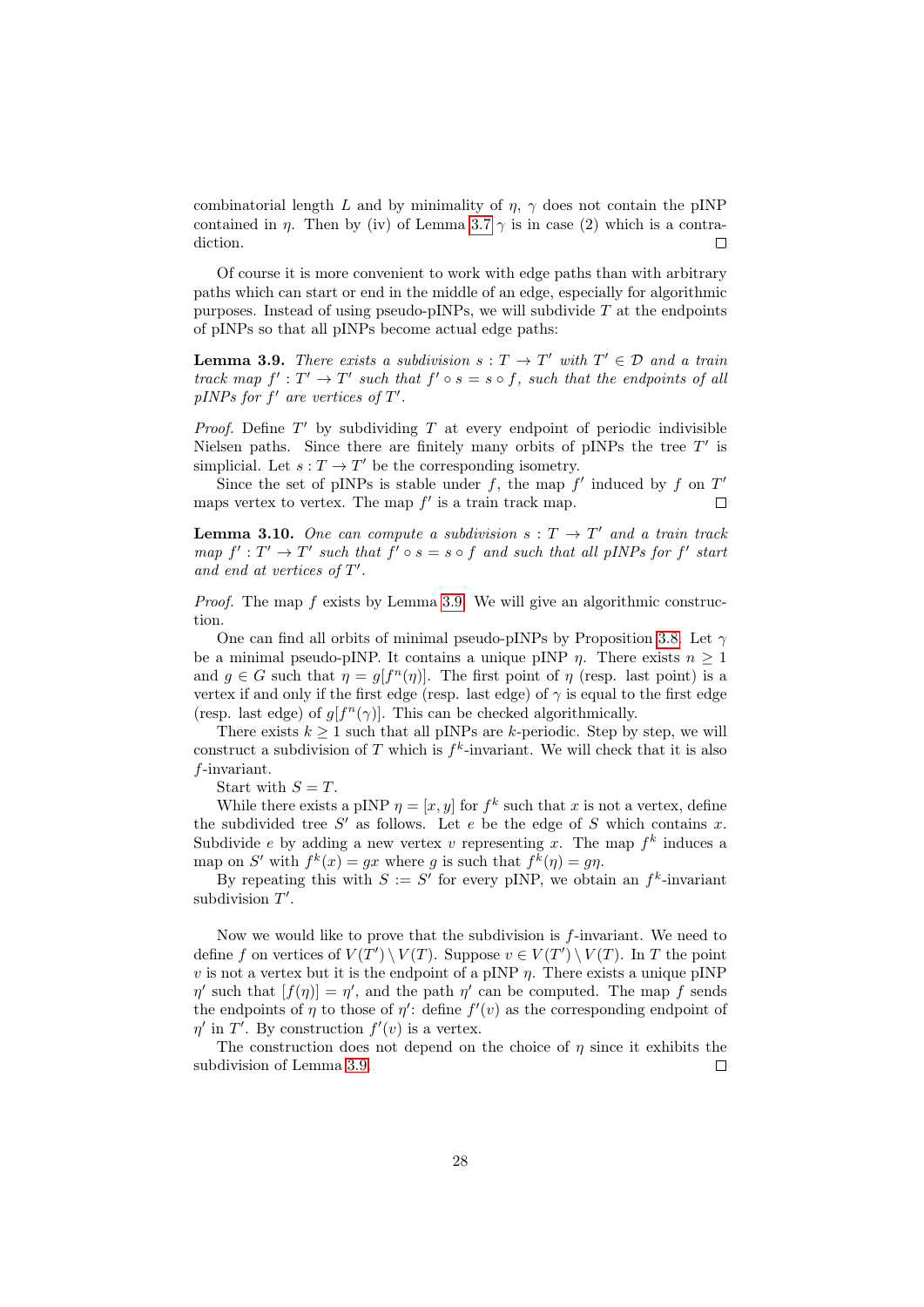#### 3.2 Pseudo-periodic conjugacy classes of  $G$

Recall that the conjugacy class of  $q \in G$  is *pseudo-periodic* for  $\Phi \in Out(G)$  if  $\|\phi^n(g)\|_T$  is bounded for  $n \to \infty$  and  $\phi \in \Phi$ .

The motivation for the notion of pseudo-periodicity is given by the following result, which we will prove below:

<span id="page-28-1"></span>**Proposition 3.11.** If there exists a simple element  $h \in G$  such that h is pseudoperiodic, then a power of  $\Phi$  is reducible.

**Lemma 3.12.** Let  $g \in G$  be a loxodromic element. Let  $\phi \in \text{Aut}(G)$ : The following conditions are equivalent:

- $\|\phi^n(g)\|_T$  does not tend to infinity
- $\|\phi^n(g)\|_T$  is bounded.

*Proof.* The axis of  $g$  in  $T$  can be partitioned into maximal legal segments, concatenated at illegal turns. Let  $s_1, \ldots, s_m$  be consecutive maximal legal segments forming a fundamental domain of  $Axe_T(g)$ .

For every  $n \in \mathbb{N}$  there exists  $I_n \subset \{1, \ldots, m\}$  such that  $\bigcup_{i \in I_n} f^n(s_i)$  contains a fundamental domain of the axis of  $\phi^{n}(g)$ . We may assume  $\widetilde{I_n} \subset I_{n-1}$  for every  $n \in \mathbb{N}$ . For  $i \in I_n$  let  $J_i^n := f^n(s_i) \cap \text{Axe}_T(\phi^n(g))$ . It is a legal segment.

If  $\|\phi^n(g)\|_T$  is not bounded then at least one of the  $J_i^n$  has unbounded length. Suppose for  $N \in \mathbb{N}$ ,  $len(J_{i_0}^N) > 2C_f$ . When applying f to  $J_{i_0}^n$ , it is stretched by a factor  $\lambda$ , however there might be cancellation at the ends of  $J_{i_0}^n$ because of illegal turns. Since this cancellation cannot exceed  $\mathrm{BCC}(f)$ , we have  $\text{len}(J_{i_0}^{N+1}) \geq \lambda \text{len}(J_{i_0}^N) - 2\text{BCC}(f) > \frac{\lambda}{2} \text{len}(J_{i_0}^N) + \lambda C_f - 2\text{BCC}(f) > \frac{\lambda}{2} \text{len}(J_{i_0}^N)$ so  $\text{len}(J_{i_0}^n) \geq \left(\frac{\lambda}{2}\right)^{n-N} \text{len}(J_{i_0}^N)$ . Therefore  $\|\phi^n(g)\|_T$  goes to infinity.

Remark 3.13. Equivalently the conjugacy class of an element  $g \in G$  is pseudoperiodic for  $\Phi$  if there exists  $S \in \mathcal{D}$  such that  $\|\phi^n(g)\|_S$  is bounded with  $\phi \in \Phi$ , and equivalently if for all  $S \in G$ ,  $\|\phi^n(g)\|_S$  is bounded.

Pseudo-periodic elements are the right analogue of periodic elements in the GBS context. Although the conjugacy class of a periodic element is not periodic, the translation length is.

<span id="page-28-0"></span>**Lemma 3.14.** Let  $\phi \in \text{Aut}(G)$ . Let  $h, g \in G$  be loxodromic elements. Suppose there exists  $t \in \mathcal{D}$  and  $v \in \text{Axe}_{T}(h) \cap \text{Axe}_{T}(g)$  such that  $[v, h^{2}v] = [v, g^{2}v]$ . Then in any  $S \in \mathcal{D}$  there exists  $w \in S$  such that  $[w, g^2w] = [w, h^2w]$  is a common pair of fundamental domains for g and h. In particular  $||g||_S = ||h||_S$  for all  $S \in \mathcal{D}$ .

*Proof.* Let  $\phi$ , h, g, T, v be as described in the hypotheses.

Let  $f: T \to S$  be a G-equivariant application. See Figure [4.](#page-29-0) The segment  $[f(v), hf(v)]$  intersects  $\text{Axe}_{S}(h)$ . Let  $l_h$  be the distance between  $f(v)$  and  $\text{Axe}_{S}(h)$ . It is equal to the distance between  $hf(v)$  and the axis. Moreover the length of the intersection  $[f(v), hf(v)] \cap [hf(v), h^2f(v)]$  is equal to  $l_h$ . The same goes for  $l_g$  and since  $gv = hv$  and  $g^2v = h^2v$ , we have  $l_g = l_h$ .

Let  $w_S \in S$  be the point of  $[f(v), hf(v)]$  at distance  $l_h = l_g$  from  $f(v)$ . It belongs to  $\text{Axe}_S(h)$  and  $\text{Axe}_S(g)$ .

The translation length of both g and h in S is  $d_S(f(v), hf(v))-2l_h$ . Therefore  $hw_S = g w_S$  is the point of  $[f(v), hf(v)]$  at distance  $l_h$  from  $hf(v)$  and  $h^2 w_S =$  $g^2 w_S$  is the point at distance  $l_h$  from  $h^2(v)$ . Г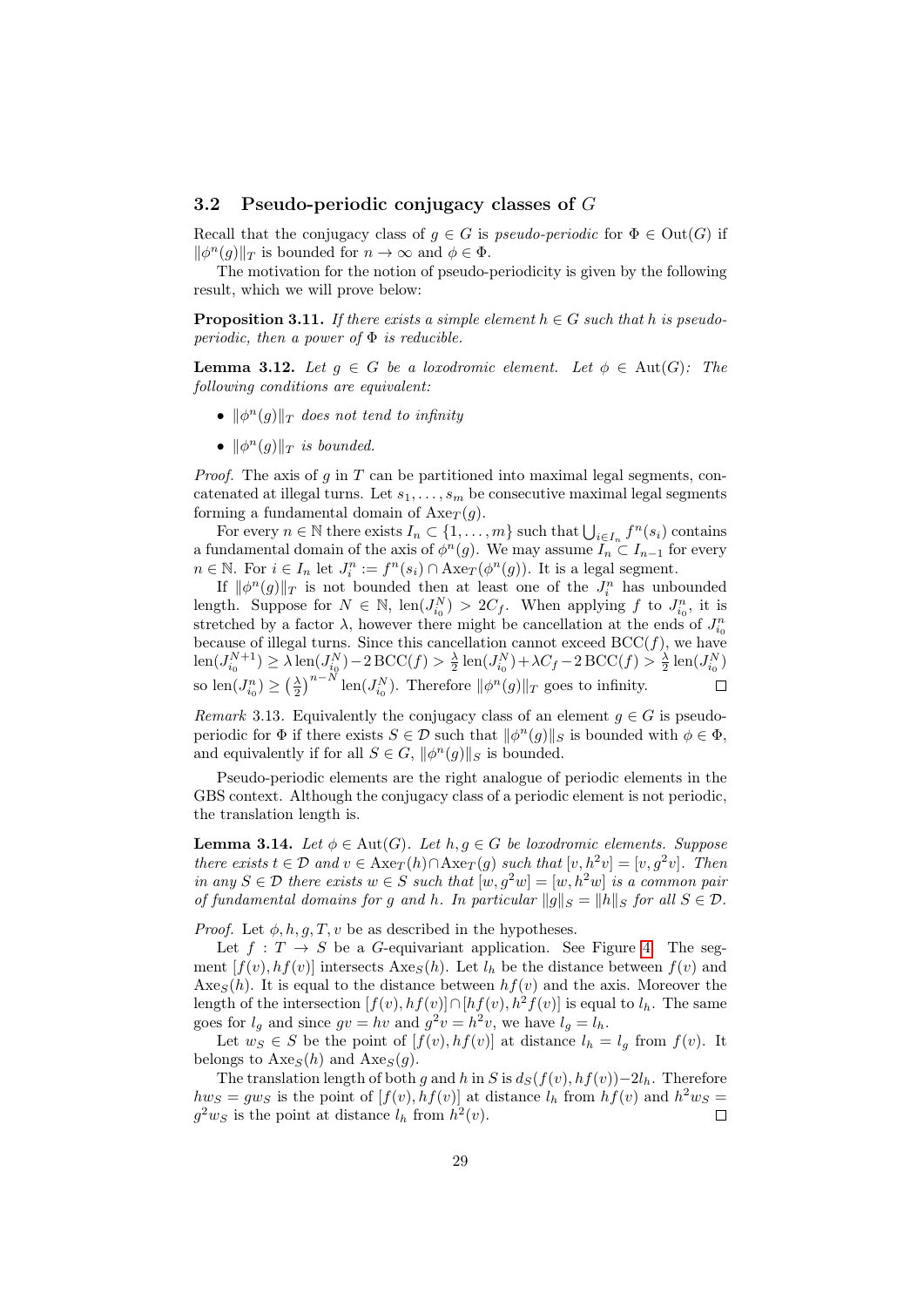

<span id="page-29-0"></span>Figure 4: Description of the proof of Lemma [3.14:](#page-28-0) image of the pair of fundamental domains in the new tree S

<span id="page-29-1"></span>Remark 3.15. The previous lemma is also true when replacing 2 with any  $n \geq 2$ : if q, h share n consecutive fundamental domain in some  $T \in \mathcal{D}$  then they do in every  $T \in \mathcal{D}$ .

<span id="page-29-3"></span>**Corollary 3.16.** Let  $h, g \in G$  be loxodromic elements such that there exists  $T \in \mathcal{D}$  and  $v \in \text{Axe}_{T}(h) \cap \text{Axe}_{T}(g)$  such that  $[v, h^{2}v] = [v, g^{2}v]$ . Then any special factor containing h also contains g.

*Proof.* Let A be a special factor containing h. Let  $S \in \mathcal{D}^{\mathcal{A}}$  be a tree such that a collapse  $\overline{S}$  of S has a vertex x with stabilizer A. By Lemma [3.14](#page-28-0) the axes of h and g in S share a fundamental domain  $[w, gw] \subset S$ .

In S, A is the stabilizer of the vertex x. Therefore the axis of h is sent to x by the collapse map  $S \to \overline{S}$ . The fundamental domain of g in the axis of h is also sent to  $x$ , so the whole axis of  $g$  is sent to  $x$  by equivariance. Thus  $g$  fixes x and  $q \in A$ . С

In the following result, the fact that trees in  $D$  are locally finite is fundamental.

<span id="page-29-2"></span>**Proposition 3.17.** Let  $\phi \in \text{Aut}(G)$ . Let  $g \in G$  be a loxodromic element. The following conditions are equivalent:

- (i) the conjugacy class of g is pseudo-periodic for the outer class  $\Phi = [\phi]$
- (ii) for any  $T \in \mathcal{D}$ , for all  $N \geq 1$ , there exist distinct  $n, m \in \mathbb{N}$  such that  $\phi^n(g)$  and  $\phi^m(g)$  admit N common consecutive fundamental domains up to translation
- (iii) for all  $N \geq 1$ , there exists  $m > 0$  such that for any  $S \in \mathcal{D}$ , g and  $\phi^m(g)$ admit N common consecutive fundamental domains up to translation in S
- (iv) for any  $T \in \mathcal{D}$  the sequence  $(\|\phi^n(g)\|_T)_{n \to -\infty}$  is bounded.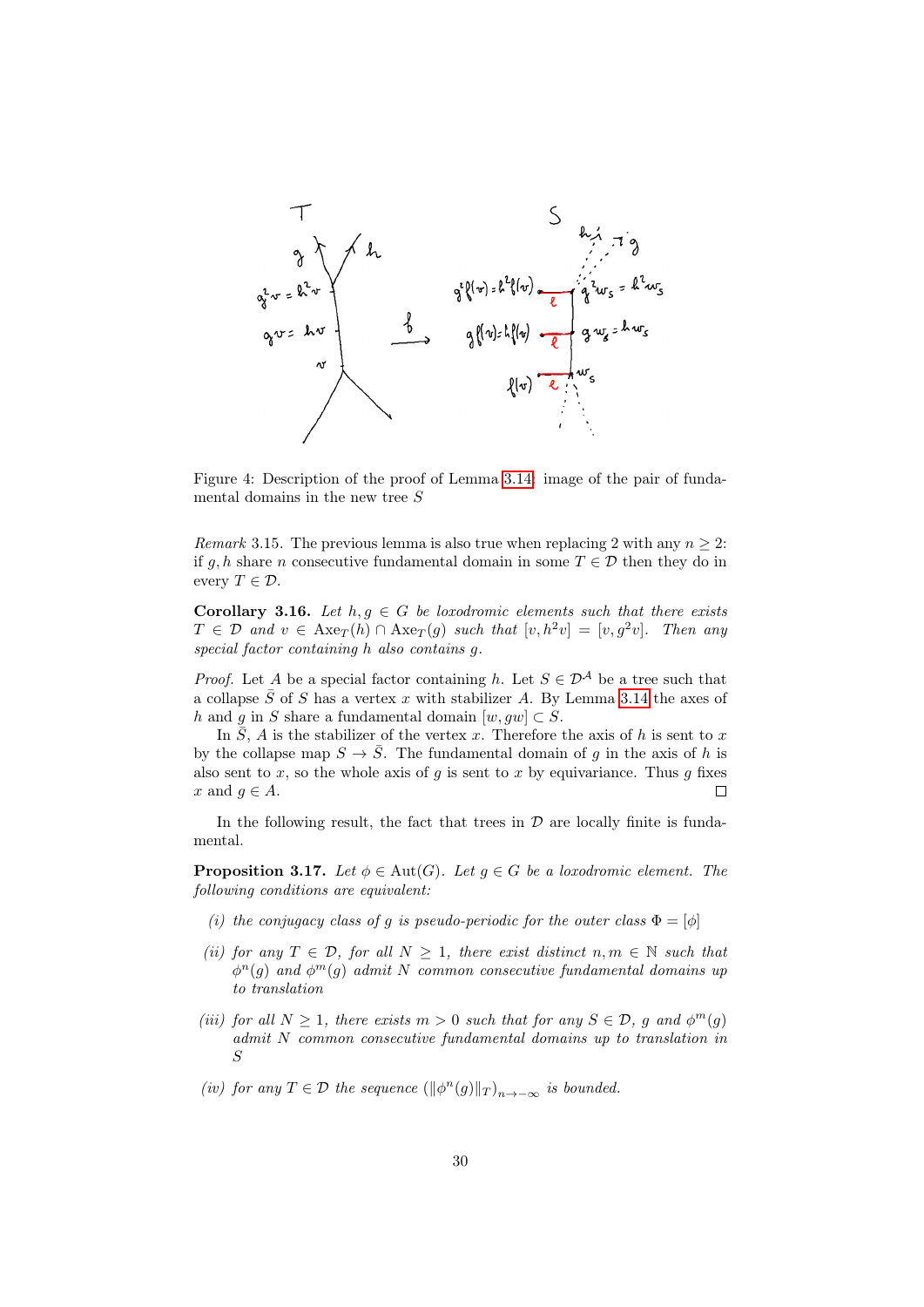*Proof.* Let us prove (i)  $\Rightarrow$  (ii). Suppose the conjugacy class of g is pseudoperiodic.

Let  $f: T \to T$  be a representative for  $\phi$ . Let  $B > \sup_{n \in \mathbb{N}} ||\phi^n(g)||_T$ . Let  $N \in \mathbb{N}$ . Since there are finitely many orbits of edge paths with length at most NB, there exist distinct  $n, m \in \mathbb{N}$  and  $h \in G$  such that  $\phi^{n}(g)$  and  $h\phi^{m}(g)h^{-1}$ share N consecutive fundamental domains.

To prove (ii)  $\Rightarrow$  (iii), take  $T \in \mathcal{D}$ . By (ii) there exists  $n, m$  such that  $\phi^n(g)$ and  $\phi^m(g)$  have N consecutive fundamental domains up to translation. By Lemma [3.14](#page-28-0) and Remark [3.15,](#page-29-1) these two elements have  $N$  consecutive fundamental domains, up to translation, in every tree in  $S \in \mathcal{D}$ . In particular in  $S \cdot \phi^{-n}$  they do. This implies that g and  $\phi^{m-n}(g)$  share N fundamental domains up to translation in S, for every  $S \in \mathcal{D}$ .

Suppose (iii): in particular, by taking  $S' := S \cdot \phi^n$  we have  $\|\phi^n(g)\|_S =$  $\|\phi^{n+m}(g)\|_{S}$  for any  $n \in \mathbb{Z}$ . Therefore  $\|\phi^{n}(g)\|_{S}$  is bounded so g is pseudoperiodic for  $[\phi]$  so (i) and (iv) are true.

Finally suppose (iv). Condition (iv) is condition (i) for  $\phi^{-1}$  instead of  $\phi$ , and it implies (iv) for  $\phi^{-1}$ , which is (i) for  $\phi$ . Therefore (iv)  $\Rightarrow$  (i).  $\Box$ 

Now we can prove Proposition [3.11,](#page-28-1) which states that the minimal factor containing an element whose conjugacy class is pseudo-periodic is itself periodic.

Proof of Proposition [3.11.](#page-28-1) Condition (iii) of Proposition [3.17](#page-29-2) states that there exist  $n, m$  such that h and  $\phi^m(h)$  share two consecutive fundamental domains up to translation. Using Corollary [3.16](#page-29-3) this implies that any special factor containing h also contains a conjugate of  $\phi^m(h)$ , and vice versa. Thus the minimal factors containing these elements are conjugate and the conjugacy class of these factors is  $\phi^m$ -periodic.  $\Box$ 

The following results are the key for finding pseudo-periodic elements in  $G$ :

<span id="page-30-0"></span>**Proposition 3.18.** Let  $q \in G$  be an element whose conjugacy class is pseudoperiodic for  $\Phi \in \text{Out}(G)$ . Suppose  $f : T \to T$  is a train-track representative for Φ. Then the axis of g in T is a concatenation of periodic indivisible Nielsen paths.

*Proof.* Let  $\phi \in \Phi$  be such that f is  $\phi$ -equivariant. The axis of q in T is a concatenation of maximal legal subsegments interrupted by illegal turns. The tightened image of the axis of g by  $f^n$  is the axis of  $\phi^n(g)$ . Since  $f^n$  maps legal segments to legal segments, the number  $N_n$  of orbits of maximal legal segments in  $Axe_T(\phi^n(g))$  never increases with n. Since g and  $\phi^{nk}(g)$  share two fundamental domains up to translation (Proposition [3.17](#page-29-2) (iii)) for some fixed  $k$ and every  $n \in \mathbb{N}$ , the number  $N_n$  is actually a constant N.

By Proposition [3.17](#page-29-2) (iii) there exists  $n \geq 1$  and  $h \in G$  such that  $h\phi^{n}(g)h^{-1}$ and g have at least  $N+1$  consecutive fundamental domains in common. Up to replacing  $\phi$  by  $c_h \circ \phi^n$  for some  $l \in \mathbb{Z}$ , and  $f$  by  $hf^n$ , we may suppose that  $g$  and  $\phi(q)$  share  $N+1$  consecutive fundamental domains. Let us call  $\sigma$  the segment where both axes overlap. Up to replacing  $\phi$  by  $c_{\phi(g^l)} \circ \phi$  we may suppose that for any fundamental domain  $\eta \subset \sigma$ , the first point of  $f(\eta) \cap \sigma$  is contained in  $\eta$  (see Figure [5\)](#page-31-0). Note that the set of pINPs for  $\phi$  does not change when replacing  $\phi$ with a power or composing with an inner automorphism, so these assumptions will not change the outcome of the proof.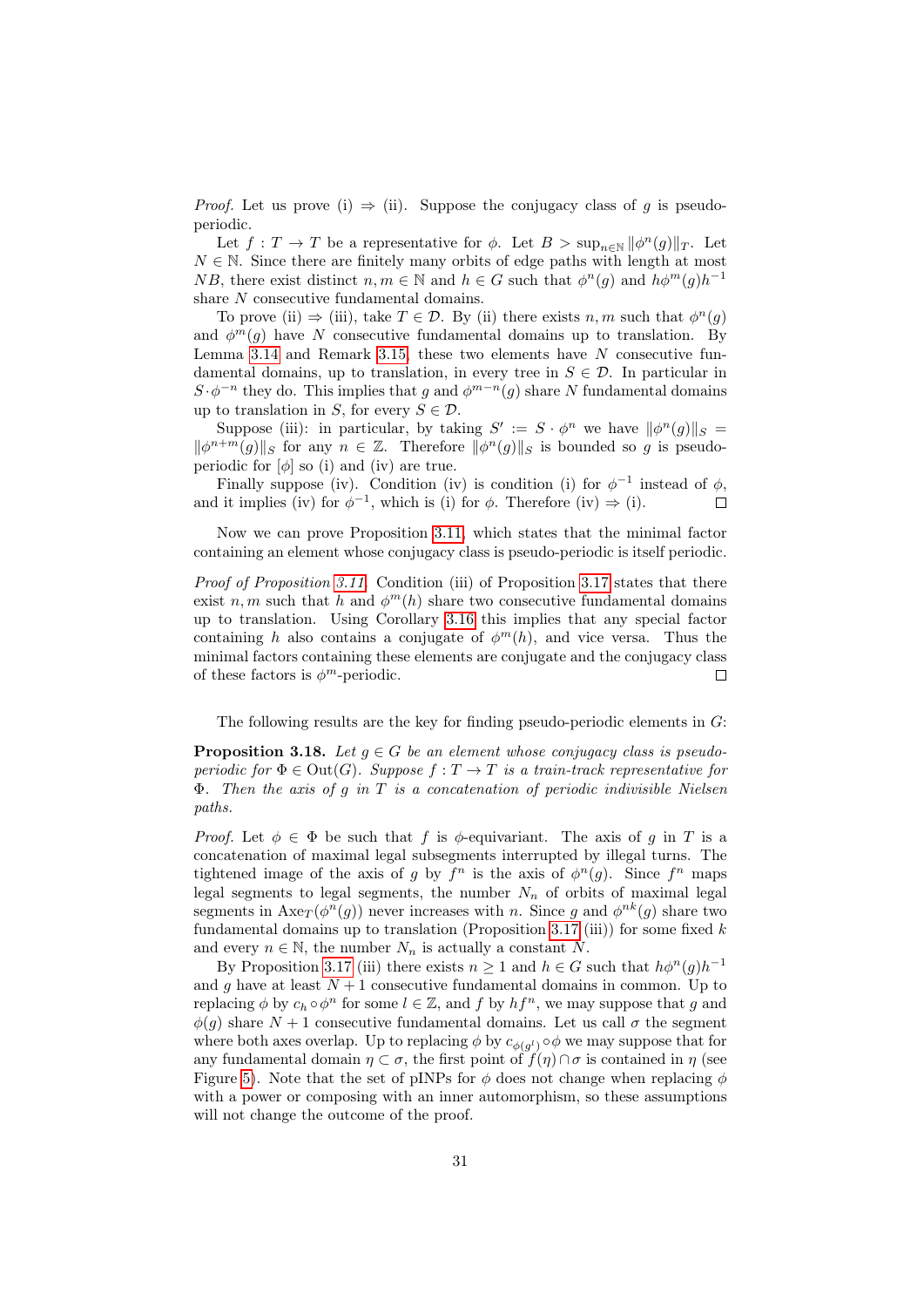

<span id="page-31-0"></span>Figure 5: Picture of the action of f on legal segments

Let  $\gamma_1, \ldots, \gamma_N, \ldots, \gamma_{N^2}, \gamma_{N^2+1}$  be consecutive maximal legal segments which appear whole in  $\sigma$ . The isometry g shifts the legal subsegments: for  $i \in$  $\{1,\ldots,N^2+1-N\}$  we have  $\gamma_{i+N} = g\gamma_i = \tilde{\phi}(g)\gamma_i$ .

The map  $f$  sends legal paths to legal paths, and it induces a bijection between the sets of maximal legal subsegments of  $Axe_T(q)$  and  $Axe_T(\phi(q))$ . This bijection preserves the order of the segments. On the part where the axes overlap, f shifts the subsegments  $\gamma_i$  by an amount which does not depend on i. More accurately, there exists  $0 \leq j \leq N$  such that for every  $1 \leq i \leq N(N-1)$ ,  $f(\gamma_i) \supset \gamma_{i+i}$ .

In particular, for  $i \in \{1, ..., N+1\}$  we have

$$
f^{N}(\gamma_{i}) \supset f^{N-1}(\gamma_{i+j}) \supset \cdots \supset \gamma_{i+Nj} = g^{j}\gamma_{i}.
$$

Since for all  $i \in \{1, ..., N+1\}$  we have  $g^j \gamma_i \subset f^N(\gamma_i)$  and  $f^N$  stretches legal segments uniformly, there exists a unique point  $p_i \in \gamma_i$  such that  $f^N(p_i) = g^j p_i$ . Besides  $p_{N+1} = gp_1$ . Thus for  $1 \leq i \leq N$  the segment  $[p_i, p_{i+1}]$  is a periodic Nielsen path, and since it has a unique illegal turn it is a pINP for  $f$ . Therefore  $Axe_T(g)$  is a concatenation of pINPs.  $\Box$ 

We also have a converse:

**Proposition 3.19.** Suppose that  $g \in G$  is a loxodromic element whose axis is a concatenation of pINPs. Then g is pseudo-periodic.

*Proof.* Suppose the axis of  $g \in G$  is a concatenation of pINPS. There exists a fundamental  $\eta_1 \cdot \cdot \cdot \cdot \eta_k$  for g where  $\eta_i$  is a pINP for  $i \in \{1, \ldots, k\}$ . There exists a common  $n \in \mathbb{N}$  such that for all  $i \in \{1, ..., k\}$  there exists  $h_i \in G$  such that  $[f^n(\eta_i)] = h_i \eta_i$ . By continuity of  $f^n$  the paths  $h_i \eta_i$  and  $h_{i+1} \eta_i$  have a common endpoint, although  $h_i$  may be different from  $h_{i+1}$ .

Therefore, for every  $k \in \mathbb{N}$ ,  $\text{len}([f^{nk}(\eta_1 \cdots \eta_k)]] \leq \text{len}(\eta_1 \cdots \eta_k)$ . Since f is Lipschitz, this proves that  $\|\phi^m(g)\|_T \to \infty$  when  $n \to \infty$ .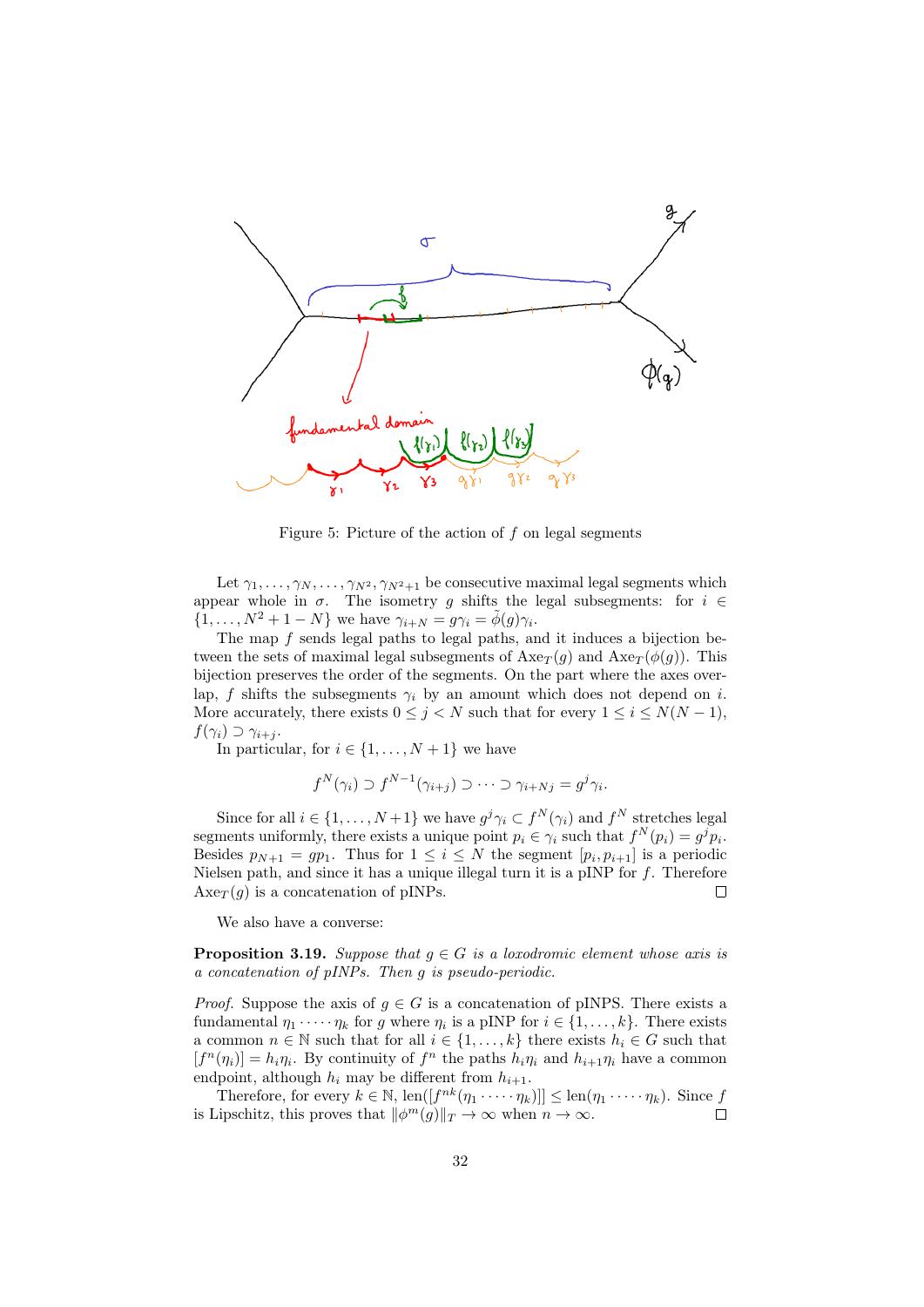Remark 3.20. A consequence is that there cannot be any illegal concatenation of pINPs forming the axis of a loxodromic element of  $G$ . If there were such an element g, up to taking a power of  $\Phi$  we could suppose the axis of g is made of INPs with an illegal concatenation occuring at some point. Then the sequence  $\|\phi^n(g)\|_T$  would be non increasing and non constant because of the illegal turn. This contradicts Proposition [3.17](#page-29-2) (iv).

## <span id="page-32-0"></span>4 Pseudo-periodic subgroups

In this section we introduce a collection of subgroups whose loxodromic elements are exactly the elements of G whose conjugacy class is pseudo-periodic, and we give an algorithm which computes these subgroups.

These groups can be understood as pseudo-periodic subgroups, which are analogous to fixed subgroups for free groups. The notion of pseudo-periodicity which is used here depends on a choice of actual automorphism  $\phi \in Aut(G)$  and is not a conjugacy class invariant.

### 4.1 Algorithmic computation of pseudo-periodic conjugacy classes

Fix  $\Phi \in \text{Out}(G)$ . Our aim in this subsection is to determine a subset of points which can be effectively constructed, and such that the loxodromic elements of its stabilizer are pseudo-periodic.

Let  $f: T \to T$  be a train track map for  $\Phi$ . Let  $\eta := [x_0, x_1] \subset T$  be a periodic indivisible Nielsen path for f. The Nielsen class associated to  $\eta$  is the set

$$
VY(\eta) := \{ y \in T/\exists x_0 = y_0, y_1, \dots, y_n \text{ s.t. } \forall 1 \le i \le n \quad [y_{i-1}, y_i] \text{ is a pINP } \}
$$

The set of pINPs with both ends in  $VY(\eta)$  is called  $EY(\eta)$ . For any  $\eta' \in$  $EY(\eta)$  we have  $VY(\eta') = VY(\eta)$ .

<span id="page-32-1"></span>**Lemma 4.1.** Let  $\Phi \in \text{Out}(G)$  and let  $f : T \to T$  be a representative for  $\Phi$ . Let  $\eta$  be a pINP for f. Then for  $g \in G$  the following are equivalent:

- (i)  $VY(\eta) = qVY(\eta)$
- (ii)  $VY(\eta) \cap qVY(\eta) \neq \emptyset$

*Proof.* The implication (i)  $\Rightarrow$  (ii) is obvious since  $VY(n) \neq \emptyset$ .

Suppose (ii). Let us prove (i). Let  $x \in VY(\eta) \cap gVY(\eta)$ . Let  $y \in VY(\eta)$ . By definition of  $VY(\eta)$ , there is a concatenation of pINPs from x to y. Since  $x \in gVY(\eta)$  there is also a concatenation from x to gy. Thus y and gy can be connected by a concatenation of pINP so they belong to the same Nielsen class. We deduce  $qVY(\eta) = VY(\eta)$ .  $\Box$ 

**Lemma 4.2.** Let  $\Phi \in \text{Out}(G)$  with a train track representative  $f: T \to T$ . Let  $\eta$  be a pINP for  $\Phi$ .

Suppose Stab $(VY(\eta))$  contains a loxodromic element.

The action of  $\text{Stab}(VY(\eta))$  on the subtree  $Y(\eta) := \text{conv}(VY(\eta))$  is cocompact.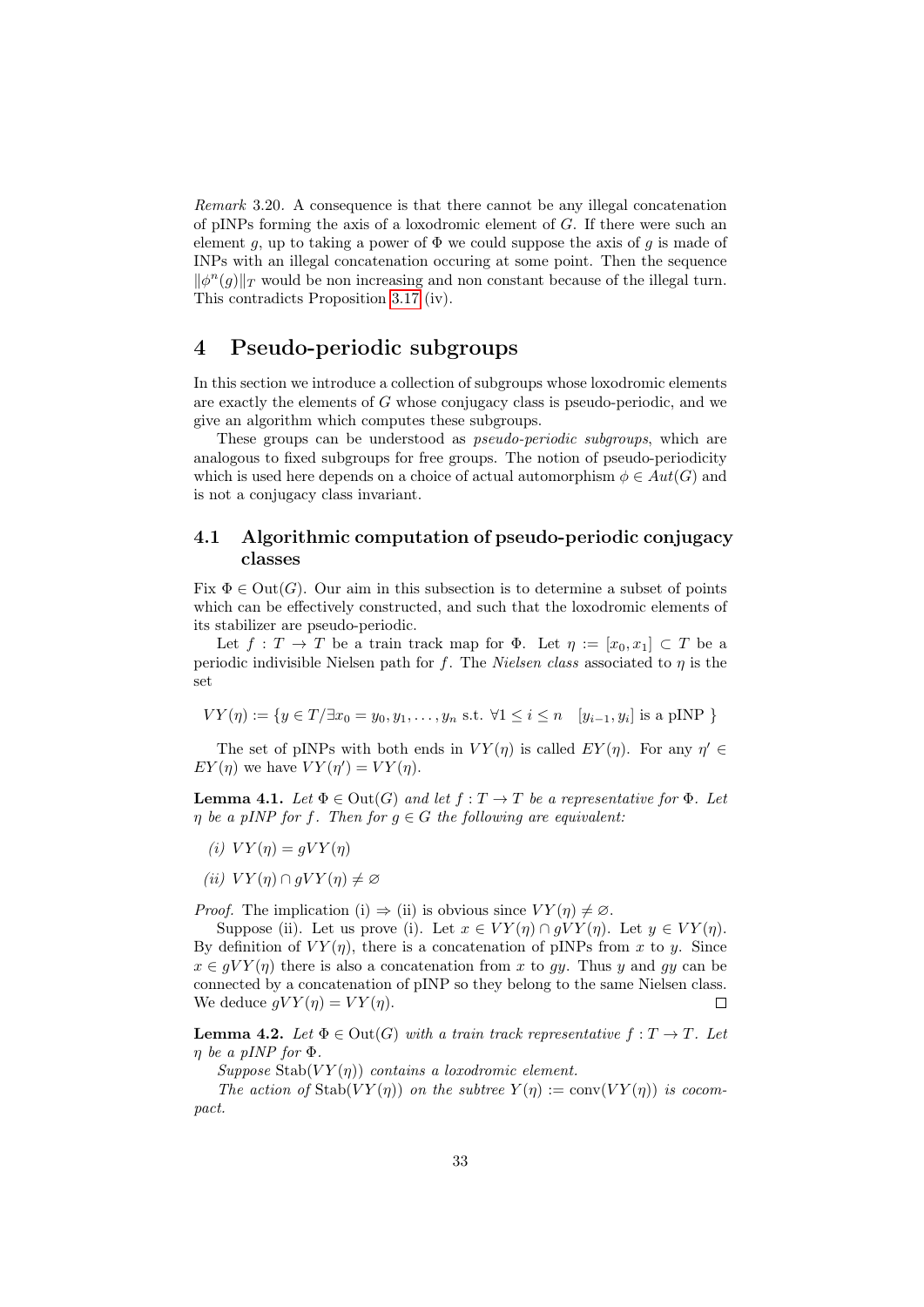*Proof.* Let  $VY := VY(\eta)$ ,  $Y := \text{conv}(VY)$  and  $EY := EY(\eta)$ .

The set  $VY / \text{Stab}(VY)$  is finite because the image of VY in  $T/G$  is finite: by Lemma [4.1,](#page-32-1) if  $g \in G$ ,  $y \in VY$  and  $gy \in VY$ , then  $g \in \text{Stab}(VY)$ .

The set  $EY/\text{Stab}(VY)$  is finite because  $EY/G$  is finite and for  $g \in G$ ,  $VY \cap gVY \neq \emptyset \Rightarrow g \in \text{Stab}(VY)$ . There exist representatives  $I_1, \ldots, I_k$  for EY and their union  $I_1 \cup \cdots \cup I_k$  is a compact subset of T whose orbit covers Y.

 $\Box$ 

Thus  $Y/\text{Stab}(VY)$  is compact.

**Corollary 4.3.** Let  $\Phi \in \text{Out}(G)$  with a train track representative  $f: T \to T$ be such that there exists a pINP  $\eta$  for f. The sets  $VY(\eta)/\text{Stab}(VY(\eta))$  and  $EY(\eta)$ / Stab $(VY(\eta))$  are finite.

The stabilizers of the Nielsen classes contain all the information on pseudoperiodic conjugacy classes, and they can be computed:

**Proposition 4.4.** Let  $\Phi \in \text{Out}(G)$ . Let  $f : T \to T$  be a train track representative for  $\Phi$ . For every pINP  $\eta$  for f, one can compute algorithmically a description of the set  $VY(\eta)$  and of its stabilizer in the following form:

- a finite set of generators for the subgroup  $Stab(VY(\eta))$
- a list of representatives for each  $Stab(VY(\eta))$ -orbit of points of  $VY(\eta)$
- a list of representatives for each  $Stab(VY(\eta))$ -orbit of pINP in  $EY(\eta)$ .

*Proof.* By Lemma [3.10](#page-27-1) we may subdivide T such that the endpoints of all pINPs are vertices.

Let  $\eta$  be a pINP for f.

We construct the set  $EY := EY(\eta)$  as follows. It suffices to construct all possible pINP concatenations starting from an endpoint of  $\eta$ , which actually constructs the vertices of  $VY := VY(\eta)$ .

Define  $EY_n$  as the list of pINPs which appear in concatenations of length at most n from  $y_0$ , where  $\eta = [y_0, y_1]$ . For all  $n \geq 1$  we have  $EY_n \subset EY_{n+1}$ .

The construction of  $EY_n$  is algorithmic. One needs a list of representatives for all G-orbits of pINPs, which can be computed using Proposition [3.8.](#page-26-0) Given a pINP  $\gamma$  ending with a vertex x, we need to know whether there is a pINP  $\gamma' \neq \gamma$  with x as endpoint. This question can be answered using these facts, which are consequences of Proposition [1.4:](#page-7-0)

- given a G-orbit of pINPs  $[\gamma']$  one can decide whether one endpoint of  $[\gamma']$ is in the same orbit as  $x$
- if so, one can compute a representative  $\gamma'$  with x as an endpoint and compute all other translates by applying repeatedly a generator of  $G_x$ . Since T is locally finite,  $G_x \cdot \gamma'$  is finite so eventually, all translates of  $\gamma'$ starting at  $x$  have been computed.

Since there are finitely many G-orbits of pINPs there exists  $n \in \mathbb{N}$  such that all orbits of pINPs in  $EY_{n+1}$  also appear in  $EY_n$ .

Choose a minimal set of representatives in  $\mathcal{R} \subset EY_n$  such that all orbits of pINPs in  $EY_{n+1}$  are represented in R. Let  $\eta_1, \ldots, \eta_s$  be the pINPs of  $EY_n \setminus \mathcal{R}$ . For every  $1 \leq i \leq s$  there exists an element  $g_i \in G$  such that  $g_i \eta_i$  belongs to  $\mathcal{R} \subset EY_{n-1}$ . Let a be a generator of Stab $(\eta)$ . Let  $G_{\eta} := \langle g_1, \ldots, g_s, a \rangle$ .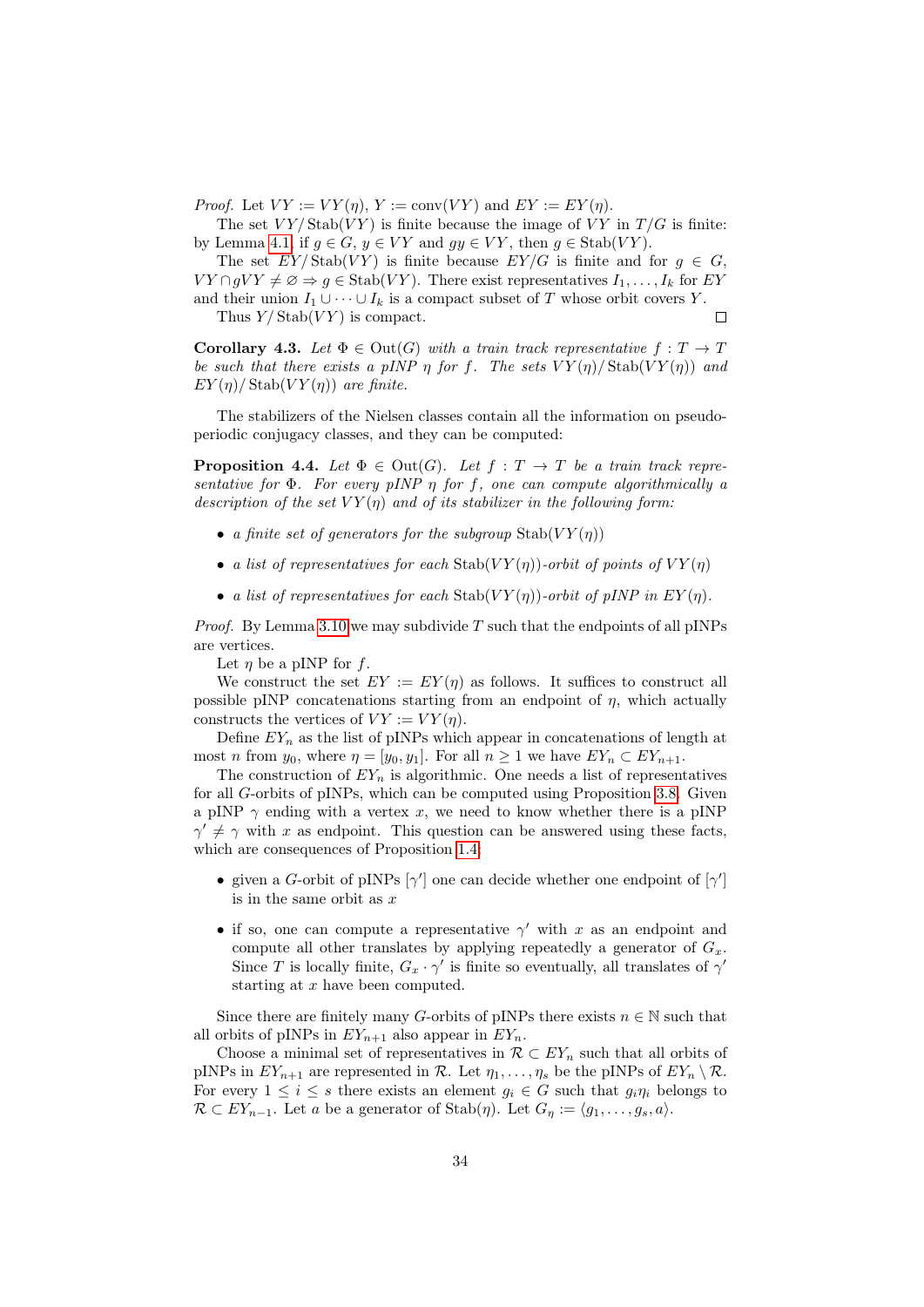Then define  $EY_n := G_n \cdot EY_n$ .

Let us prove that  $EY_{\eta} = EY$ . It suffices to prove that  $EY_{\eta}$  is the set of all pINPs which belong to a pINP path to  $y_0$ .

Suppose  $\gamma \in EY_{\eta}$ . There exists a word  $g_1 \ldots g_m$  in the generators of  $G_{\eta}$  and a pINP  $\gamma_0 \in EY_n$  such that  $\gamma = g_1 \dots g_m \gamma_0$ .

For every  $1 \leq i \leq m$ , the paths  $\gamma_0, q_i \gamma_0$  belong to  $EY_n$  and can be joined by a concatenation of pINPs within  $EY_n$ . Thus there is a concatenation containing all pINPs

$$
\gamma_0, g_1\gamma_0, g_1g_2\gamma_0, \dots, g_1 \dots g_m\gamma_0 = \gamma.
$$

Conversely suppose that there exists a concatenation of pINPs  $\gamma_0, \gamma_1, \ldots, \gamma_m$ such that  $\gamma_0 \in EY_n$ . Let us prove that  $\gamma_m \in EY_n$ . We proceed by induction on m. The case  $m = 0$  is obvious. For greater m suppose every concatenation of at most m pINPs starting with a pINP in  $EY_n$  is contained in  $EY_n$ . By the induction hypothesis, there exists  $g \in G_\eta$  such that  $g\gamma_{m-1}$  belongs to  $EY_n$ . Thus  $g\gamma_m$  belongs to  $EY_{n+1}$  so there exists  $i \in \{1, ..., s\}$  such that  $g_i g\gamma_m \in EY_n$ . Since  $g_i g \in G_n$ , this proves that  $\gamma_m \in EY_n$ . Thus a concatenation of  $m+1$ pINPs belongs to  $EY_n$ . We can conclude by induction.

Now let us prove that the stabilizer of  $EY_{\eta}$  is the subgroup  $G_{\eta}$ , which is finitely generated. The inclusion  $G_{\eta} \subset \text{Stab}(EY_{\eta})$  is true. Conversely let  $g \in$ Stab( $EY_n$ ). There exists a concatenation of pINPs  $\eta, \ldots, g \cdot \eta$ . There exists  $g' \in G_\eta$  such that  $g'\eta = g \cdot \eta$  so  $g \in g'$  Stab $(\eta) \subset G_\eta$ .

The list  $EY_n$  provides the list of representatives of the orbits of pINPs in EY. Moreover the ends of the elements of  $EY_n$  are a list  $VY_n$  of representatives of the orbits of VY. There may be redundant elements in both  $EY_n$  and  $VY_n$ and they may be eliminated algorithmically using Proposition [1.4.](#page-7-0)  $\Box$ 

Serre's Lemma ([\[Ser77,](#page-45-4) Section 6.5, Corollary 2]) gives a criterion for deciding whether a finitely generated subgroup acting on a tree is elliptic.

<span id="page-34-0"></span>**Lemma 4.5.** Suppose a finitely generated group  $G$  acts by isometries on a simplicial tree T. Let  $\{s_1, \ldots, s_n\}$  be a finite generating set for G. Then the action of G is elliptic if and only if

- for all  $i \in \{1, \ldots, n\}$  the isometry  $s_i$  is elliptic
- for all  $i, j \in \{1, \ldots, n\}$ ,  $s_i s_j$  is elliptic.

<span id="page-34-1"></span>Corollary 4.6. There is an algorithm which finds whether there exists a pseudoperiodic conjugacy class in G.

Proof. We can algorithmically compute finitely many generating sets for the stabilizers  $Stab(VY(\eta))$  for finitely many pINPs  $\eta$  representing every pINP orbit in T.

By Lemma [4.1](#page-32-1) there exist pseudo-periodic conjugacy classes if and only if one of these subgroups contain a loxodromic element.

Since a finitely generated subgroup is either elliptic or contains a loxodromic element, it then suffices to check that the algorithm returns only elliptic subgroups using Serre's lemma (Lemma [4.5\)](#page-34-0). If it returns only elliptic subgroups then there exists no pseudo-periodic conjugacy class in  $G$ , otherwise there exists one.  $\Box$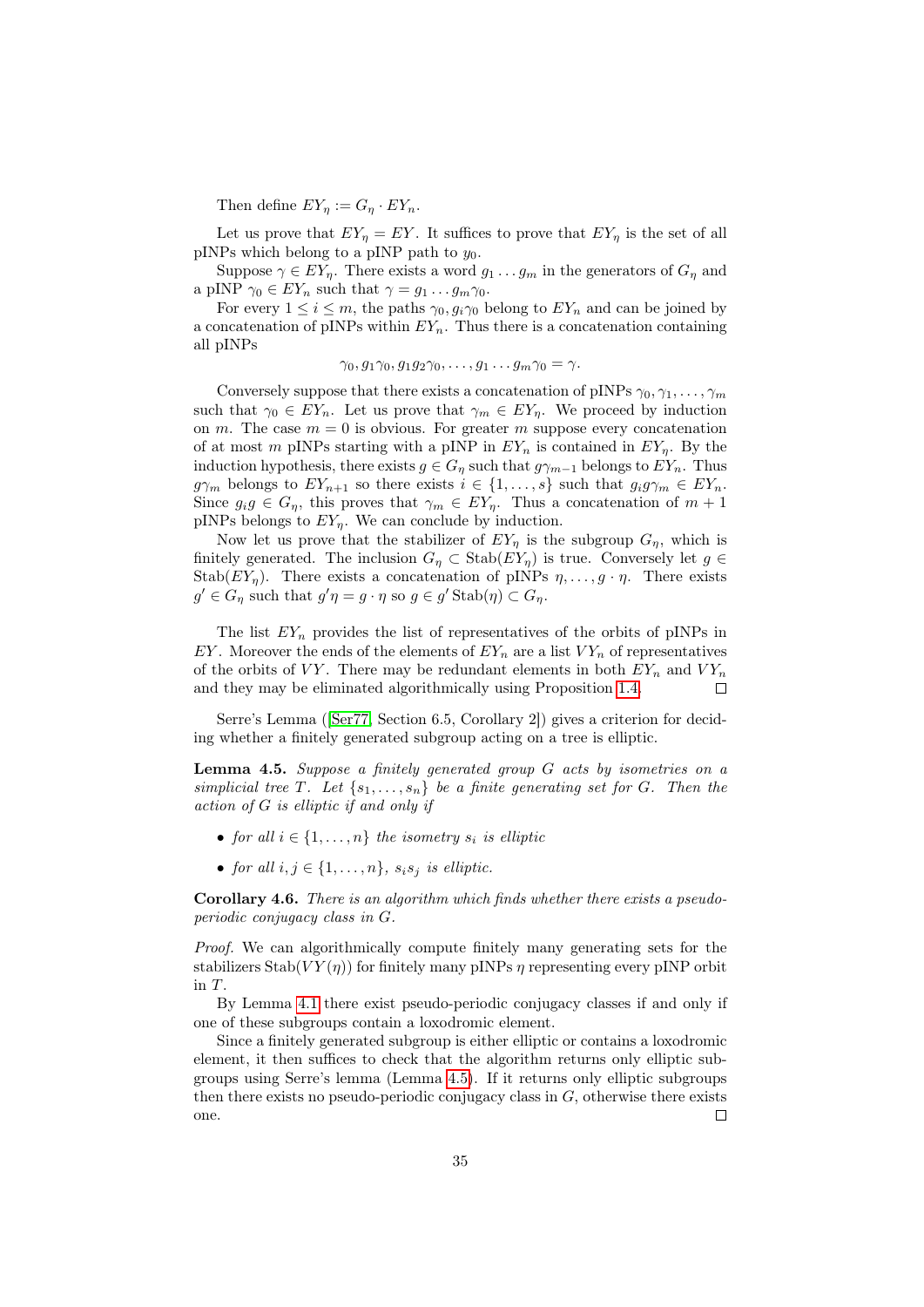#### 4.2 Link with pseudo-periodic subgroups

We now introduce *pseudo-periodic subgroups*, which can be defined independently of any train track representative. We will prove that when a train track map does exist, elements of pseudo-periodic conjugacy classes are pseudoperiodic for some  $\psi$  in the outer automorphism class of  $[\phi^k]$  for some  $k \in \mathbb{N}$ . Pseudo-periodic subgroups which contain loxodromic elements are contained in the subgroups  $\text{Stab}(VY(\eta))$  defined before, and maximal pseudo-periodic subgroups containing loxodromic elements coincide with some  $Stab(VY(\eta))$ .

**Definition 4.7.** Let  $\phi \in \text{Aut}(G)$  be an actual automorphism. An element  $g \in G$  is pseudo-periodic for  $\phi$  if for any  $T \in \mathcal{D}$ , for any  $x \in T$ , the sequence  $(d_T(x, \phi^n(g)x))_{n \in \mathbb{N}}$  is bounded.

- Remarks 4.8. 1. The boundedness of the sequence  $(d_T(x, \phi^n(g)x))_{n\in\mathbb{N}}$  depends neither on  $T$  nor on  $x$ .
	- 2. This notion is not defined for conjugacy classes of g. There may exist a pseudo-periodic element  $g \in G$  and a conjugate of g which is not pseudoperiodic. The conjugate will be pseudo-periodic for some  $\phi' \in Aut(G)$ such that  $\phi'$  and  $\phi$  belong to the same outer class.
	- 3. The definition also applies to elliptic elements. Not every elliptic element is pseudo-periodic in general.
	- 4. If g is pseudo-periodic and loxodromic, then its conjugacy class is pseudoperiodic for  $\Phi = [\phi]$ .
	- 5. The set  ${g \in G/g}$  pseudo-periodic  $}$  is a subgroup of G. Indeed suppose g, h are pseudo-periodic. For every  $n \in \mathbb{N}$  we have

$$
d_T(x, \phi^n(gh)x) \le d_T(x, \phi^n(g)x) + d_T(\phi^n(g)x, \phi^n(g)\phi^n(h)x)
$$
  
=  $d_T(x, \phi^n(g)x) + d_T(x, \phi^n(h)x).$ 

- 6. A loxodromic element  $g \in G$  is pseudo-periodic for  $\phi$  if and only if there exists  $m \in \mathbb{N}$  such that  $g^m$  is pseudo-periodic. The direct implication is immediate. For the converse, observe that since  $\phi^{n}(g)$  is loxodromic for every  $n \in \mathbb{N}$  we have  $d_T(x, \phi^n(g)x) \leq d_T(x, \phi^n(g^m)x)$ .
- 7. For any  $n \in \mathbb{N}$  we have the inclusion  $G_{\phi} \subset G_{\phi^n}$ .

**Definition 4.9.** Let  $\phi \in \text{Aut}(G)$ . The *pseudo-periodic subgroup*  $G_{\phi}$  associated to  $\phi$  is the subgroup of pseudo-periodic elements for  $\phi$ .

<span id="page-35-0"></span>**Lemma 4.10.** Let  $\phi \in \text{Aut}(G)$  and  $g \in G_{\phi}$  be a loxodromic pseudo-periodic element. For each  $T \in \mathcal{D}$ , there exists  $\in \in \mathbb{N}$  such that for every  $k \in \mathbb{Z}$ ,  $\phi^k(g)$ and  $\phi^{k+n}(g)$  have a pair of fundamental domains in common.

*Proof.* Since [g] is a pseudo-periodic conjugacy class, by Proposition [3.17,](#page-29-2) up to replacing  $\phi$  by a power, we may suppose that  $\|\phi^n(g)\|_T = \|g\|_T$  for every  $n \in \mathbb{N}$ .

Let  $x \in T$ . Since g is pseudo-periodic there exists  $r > 0$  such that for all  $n \in \mathbb{N}, d_T(x, \phi^n(g)x) \leq r$ . Therefore, for every  $n \in \mathbb{N}, x$  is at distance at most r/2 of the axis of  $\phi^n(g)$ . The intersection  $Axe_T(\phi^n(g)) \cap \overline{B(x, 2r)}$  is a segment with endpoints in  $\overline{B(x, 2r)}$  and length at least 3r. Since there are finitely many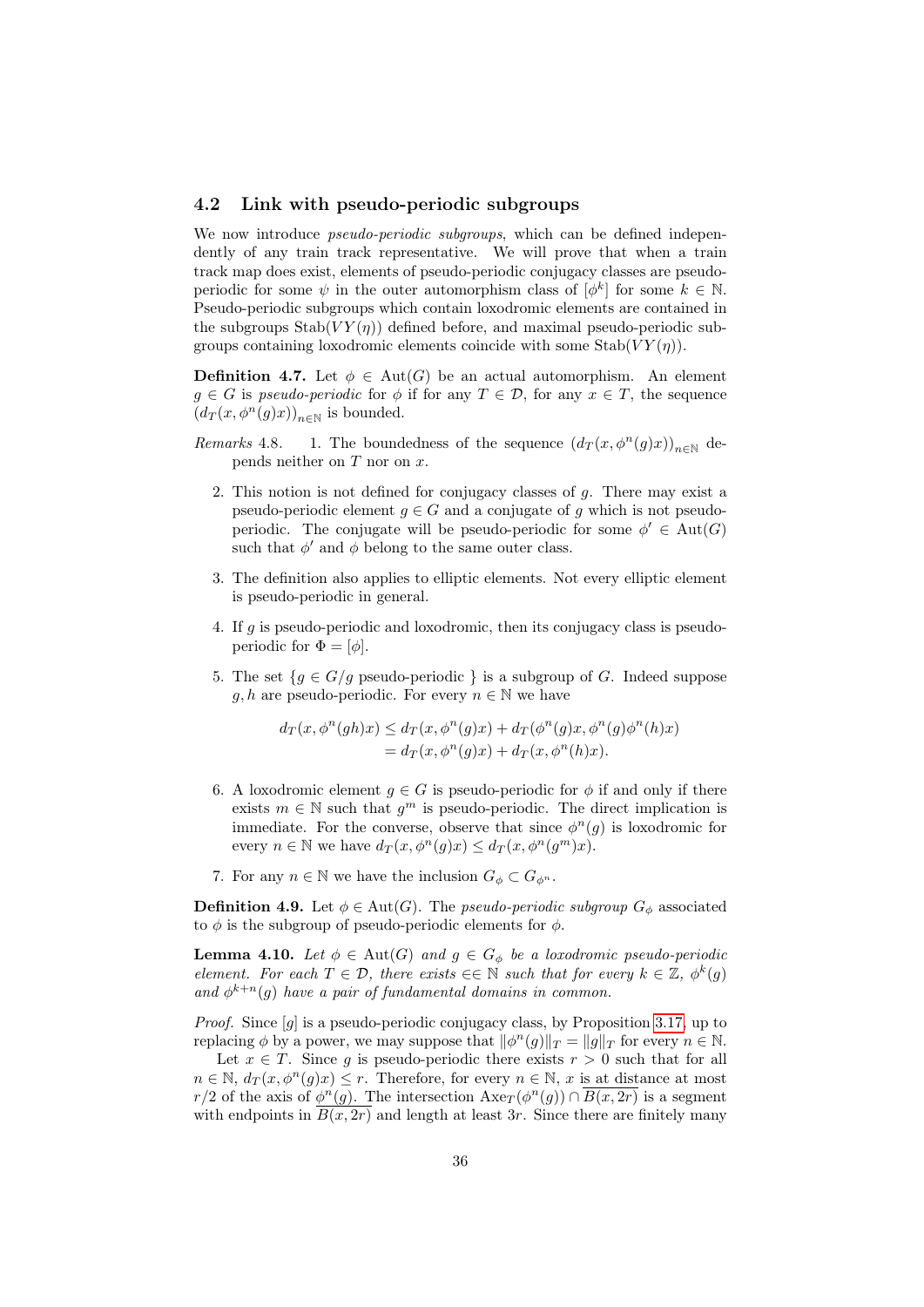such segments, there exist  $n, m$  with  $m > n + N$  such that  $Axe_T(\phi^m(g))$  $B(x, 2r) = \text{Axe}_{T}(\phi^{n}(g)) \cap B(x, 2r)$ . Moreover we have  $\|\phi^{n}(g)\|_{T} = \|g\|_{T} \leq r$ . These axes overlap over more than  $2\|\phi^n(g)\|_T = 2\|\phi^m(g)\|_T$ . This means they share at least two consecutive fundamental domains in T.

By Lemma [3.14,](#page-28-0) *n* does not depend on T: for any  $S \in \mathcal{D}$ , if  $g, \phi^n(g)$  share two fundamental domains in  $T$  then they also do in  $S$ .  $\Box$ 

<span id="page-36-1"></span>Remark 4.11. For a loxodromic pseudo-periodic element  $g \in G$  we can predict two behaviours for  $\phi^n(g)$  depending on the *modulus*  $\Delta(g) \in \mathbb{Q}^*$ . The modulus is a morphism  $\Delta: G \to \mathbb{Q}^*$  defined as follows; see [\[Lev07\]](#page-45-1) for a more detailed presentation. Fix an elliptic element  $a \in G$ . Since the commensurator of any elliptic element of G is G, there exist  $p, q \in \mathbb{Z} \setminus \{0\}$  such that  $ga^pg^{-1} = a^q$ . The ratio  $p/q$  does not depend on the choice of a. Define  $\Delta(q) := p/q \in \mathbb{Q}$ .

Suppose g is pseudo-periodic. By Lemma [4.10](#page-35-0) there exists  $n > 1$  such that  $\phi^n(g)$  and g share a fundamental domain  $\sigma$ . Therefore  $\phi^n(g)g^{-1}$  fixes one endpoint of  $\sigma$ . Let  $a \in G$  be a generator of the stabilizer of this endpoint: then  $\phi^{n}(g)g^{-1} \in \langle a \rangle$ . There exists  $k \in \mathbb{Z}$  such that  $\phi^{n}(g) = a^{k}g$ . Let  $p, q \in \mathbb{Z} \setminus \{0\}$  be such that  $ga^pg^{-1} = a^q$ .

• Suppose  $\Delta(g) \neq 1$ . Then  $p - q \neq 0$  and  $a^{p-q}g = a^pga^{-p}$ . Thus if  $l_1 = l_2$ mod  $p - q$  then  $a^{l_1}g$  and  $a^{l_2}g$  are conjugate.

Since there exist infinitely many possible choices for  $n$ , there exist  $n, n'$ such that  $\phi^n(g) = a^k g$  and  $\phi^{n'}(g) = a^{k'} g$  with  $k = k' \mod p - q$ . So  $\phi^{n}(g), \phi^{n'}(g)$  are conjugates, and so are g and  $\phi^{n'-n}(g)$ . Thus the conjugacy class of  $g$  is actually periodic. This does not imply that there are finitely many axes among the axes of  $\{\phi^n(g)/n \in \mathbb{N}\}\$ !

• Suppose  $\Delta(g) = 1$ , so  $q = p$ . This is the *unimodular* case. Then  $a^p g = ga^p$ so  $a^p$  fixes the axis of g. There exist  $\phi^n(g) = a^k g$ ,  $\phi^{n'}(g) = a^{k'} g$  with  $k = k' \mod p$  so  $\phi^n(g)$  and  $\phi^{n'}(g)$  have the same axis. By Lemma [3.14](#page-28-0) this implies that g and  $\phi^{n'-n}(g)$  have the same axis, and that  $\phi^l(g)$  and  $\phi^{l+n'-n}(g)$  have the same axis for every  $l \in \mathbb{Z}$ . In particular there exists  $m > 1$  such that the axis of  $\phi^{mn}(g)$  is the same as the axis of g for every  $n \in \mathbb{Z}$ . Here the axis is "periodic", but the conjugacy class of g is not in general.

In the rest of the section, we assume that  $\Phi \in \text{Out}(G)$  is an automorphism of G and it has a train track representative  $f_0: T \to T$ . We will study automorphisms in Aut(G) which are in the outer automorphism class  $\Phi^k$  for some  $k \in \mathbb{N}$ . For  $\psi$  in the outer automorphism class  $\Phi^k$ , we will always use the train track representative f such that  $f = g \cdot f_0^k$  for some  $g \in G$ , such that f is  $\psi$ -equivariant. This way, periodic Nielsen paths are the same for every  $\psi \in \Phi^k$ .

In our study, automorphisms whose representative has periodic points hold a special role.

**Definition 4.12.** Let  $\psi \in \text{Aut}(G)$  be in the outer class of  $\Phi^k$  for some  $k \in \mathbb{Z}$ and  $f: T \to T$  be a  $\psi$ -equivariant train track map. Let  $\eta$  be a pINP for f. We say that  $\psi$  is *adapted to n* if the endpoints of *n* are *f*-periodic.

<span id="page-36-0"></span>Remark 4.13. The set of pINPs for  $\Phi$  is the same as for  $\Phi^n$ , for any  $n \in \mathbb{N}$ . Thus a map f is adapted to  $\eta$  if and only if there exists  $n \in \mathbb{N}$  such that  $f^n$  is adapted to η.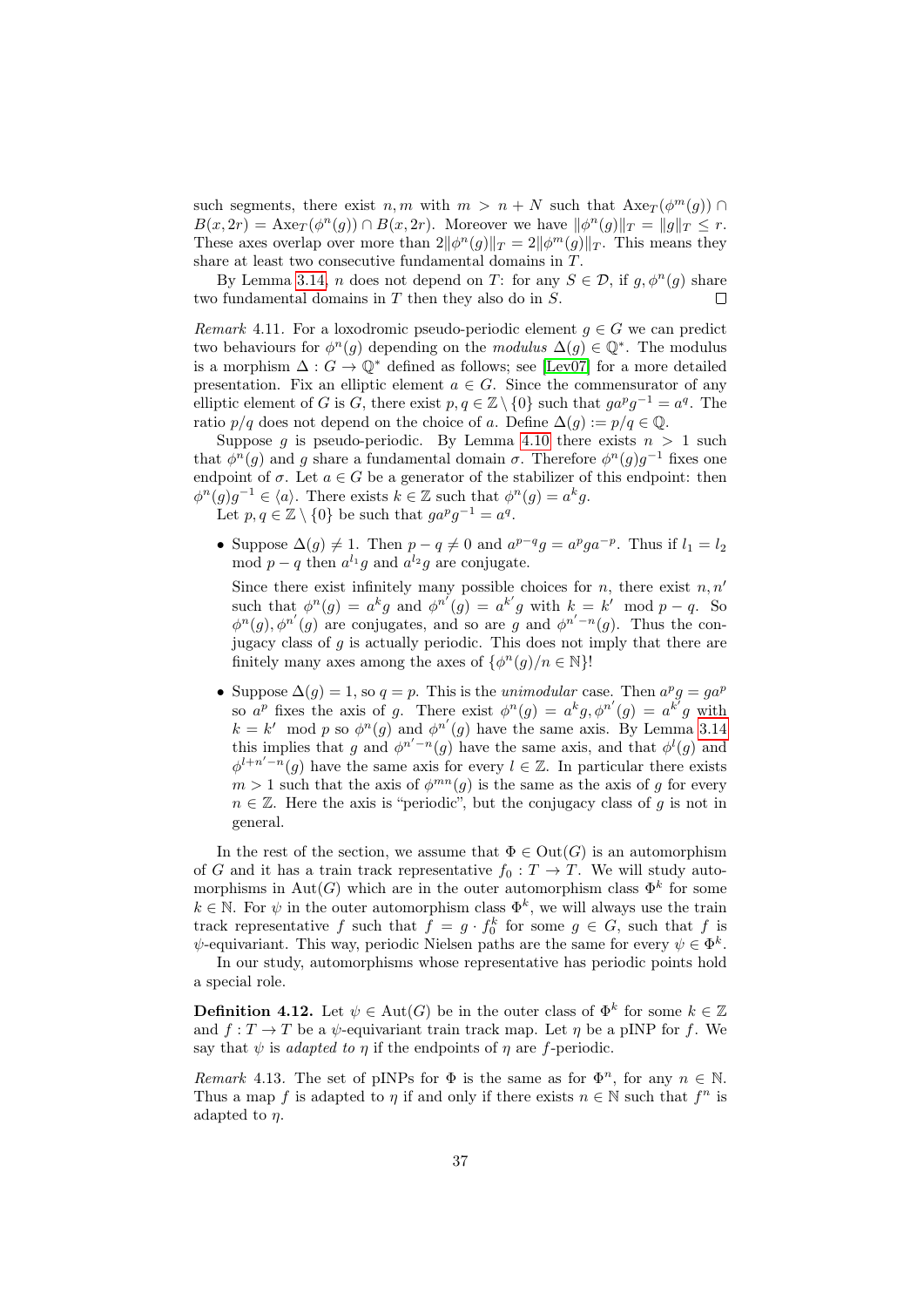<span id="page-37-1"></span>**Proposition 4.14.** Let k be such that for every pINP  $\eta$  in T,  $[f_0^k(\eta)]$  is in the orbit of  $\eta$ . For every loxodromic  $g \in G$  such that the conjugacy class [g] is pseudo-periodic for  $\Phi$ , there exists  $\psi \in \Phi^k$  with an associated train track representative f such that  $g \in G_{\psi}$  and  $(\psi, f)$  is adapted to a pINP  $\eta$  in the decomposition of the axis of g given by Proposition [3.18.](#page-30-0)

Therefore for every loxodromic g in a pseudo-periodic conjugacy class [g] of G, there exists a pINP  $\eta$  and a pair  $(\psi, f)$  adapted to  $\eta$  such that  $g \in G_{\psi}$ . Moreover  $g \in \text{Stab}(VY(\eta)).$ 

*Proof.* Let  $[q]$  be a pseudo-periodic conjugacy class. By Proposition [3.18](#page-30-0) the axis of g is a concatenation of pINPs. Take a pINP  $\eta = [x, y]$  in  $Axe_T(g)$ : there exists  $h \in G$  such that  $[f_0^k(\eta)] = h\eta$ . Define  $\psi := c_{h^{-1}} \circ \phi^k$ . The map  $f := h^{-1} \cdot f_0^k$  is a train track representative for  $\psi$  and the endpoints  $x, y$  of  $\eta$ are fixed points for f.

For every  $n \in \mathbb{N}$ ,  $f^{n}(x) = x$ . Since  $[x, gx]$  is a concatenation of pINPs, the distance  $d_T(f^n(x), f^n(gx)) = d_T(x, \phi^n(g)x)$  is bounded so  $g \in G_{\psi}$ . ⊏

A point  $x \in T$  is a *pre-periodic point* for f if there exists  $n \geq 0$  such that  $f^{n}(x)$  is periodic. We say x is non-escaping if for any  $y \in T$  the distance  $d_T(y, f^n(x))$  is bounded for  $n \to \infty$ . A pre-periodic point is obviously nonescaping but the converse is also true for a train track map:

**Lemma 4.15.** Let  $\phi \in \text{Aut}(G)$  and  $f: T \to T$  be a train track representative for  $\phi$ . If x is non-escaping then there exists  $n \in \mathbb{N}$  and  $m \in \mathbb{N} \setminus \{0\}$  such that  $f^{n+m}(x) = f^{n}(x)$ , so x is actually a pre-periodic point.

*Proof.* Suppose for some  $n_0 \in \mathbb{N}$ ,  $f^{n_0}(x)$  is a vertex. Since f maps vertices to vertices and T is locally finite,  $f^{(n)}(x)$  takes only finitely many values so there exists  $n < m$  such that  $f^{n}(x) = f^{m}(x)$  and  $f^{n}(x)$  is an actual periodic point.

If  $f^{n}(x)$  is in the interior of an edge for every  $n \in \mathbb{N}$ , there exists  $n < m$ such that  $f^{n}(x)$  and  $f^{m}(x)$  are both contained in the same edge e. The image  $f^{m-n}(e)$  contains e so there exists a fixed point  $x_0 \in e$  for  $f^{m-n}$ . Since e is a legal segment, it is stretched uniformly by a factor  $\lambda > 1$  and unless  $f^{n}(x) = x_0$ , the distance  $d_T(x_0, f^{k(m-n)}(x))$  grows exponentially when  $k \to +\infty$ . Therefore  $f^n(x) = x_0.$  $\Box$ 

Suppose that the pair  $(\phi, f)$  is adapted to a pINP  $\eta \subset T$ . The points of  $V Y(\eta)$  are non-escaping so they are also pre-periodic for f.

The following lemma is a general result about actions on trees.

<span id="page-37-0"></span>**Lemma 4.16.** Let  $H$  be a group acting on a simplicial tree  $T$  by isometries such that there exist loxodromic isometries. Suppose that there exists an elliptic element  $a \in H$  such that for every loxodromic  $h \in H$ , the product ah is an elliptic isometry. Then the action of H on T is dihedral.

*Proof.* As in [\[GL07\]](#page-44-6) we distinguish 4 possible types of action for  $H$ : linear abelian, dihedral, genuine abelian and irreducible. We prove the lemma by contraposition, i.e. if the action is abelian or irreducible then for every elliptic a there exists a loxodromic  $h \in H$  such that ah is loxodromic.

Suppose that the action is abelian (linear or genuine). It has a fixed point  $\xi \in \partial T$ . Let  $a \in H$  be an elliptic isometry. Let  $h \in H$  be a loxodromic isometry. Both h and a fix  $\xi$  so there exists  $x \in \text{Axe}_{T}(h)$  such that the subray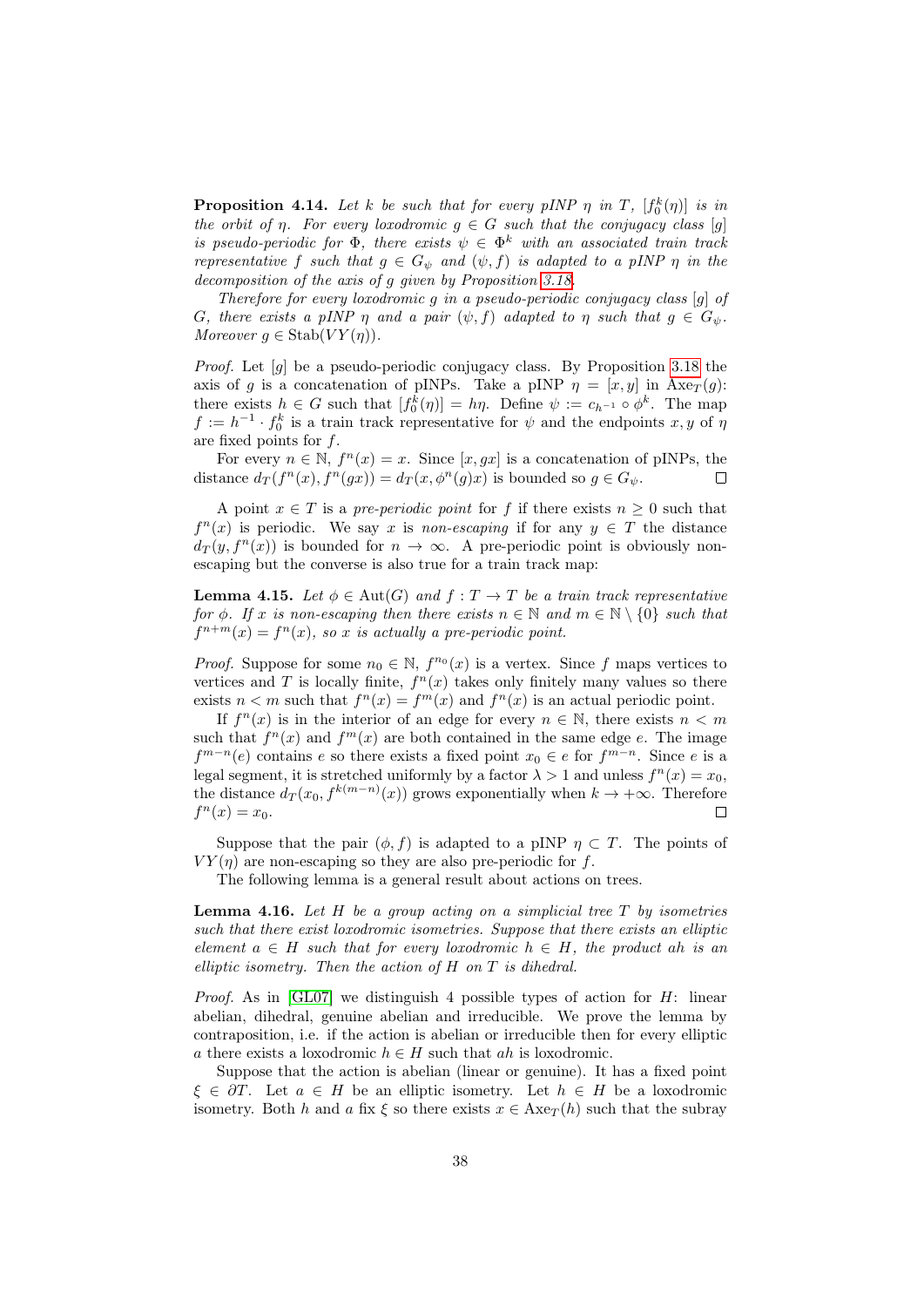[x,  $\xi$ ] is contained in Fix $_T(a)$ . The isometry ah acts on [x,  $\xi$ ] like h so it is also loxodromic.

Otherwise suppose that the action is irreducible. Let  $a \in H$  be an elliptic element, and  $h \in H$  be a loxodromic element. Suppose  $Axe_{\mathcal{T}}(h) \cap Fix_{\mathcal{T}}(a) = \emptyset$ . Let us prove that ah is loxodromic. Let  $p \in T$  be the projection of  $Fix_T(a)$  on Axe<sub>T</sub>(h). The point  $p' := h^{-1}p$  is sent by ah to the point ap. Let  $v \in T$  be a point in  $[p', p]$ . Then  $ahv \in [ap, ahp]$ . In particular  $ahv$  is not in  $[p', ahp']$  so ah is loxodromic and  $p'$  belongs to its axis.

Suppose now that  $Axe_T(h) \cap Fix_T(a)$  is non empty. If a fixes one of the endpoints of  $Axe_{T}(h)$  then the same discussion as for the abelian case applies. Else there exists a loxodromic element  $g \in H$  whose axis does not intersect the axis of h. Since  $Axe_T(h)$  is not fixed by a, there exists  $k \in \mathbb{Z}$  such that  $h^{k} \text{Axe}_{T}(g)$  does not intersect  $\text{Fix}_{T}(a)$  so up to replacing g by the conjugate  $h^k gh^{-k}$  we may assume  $Axe_T(g) \cap Fix_T(a) = \emptyset$ . Then ag is loxodromic.  $\Box$ 

Suppose that a pair  $(\phi, f)$  is adapted to *eta*. The following is the key for proving that  $VY(\eta)$  is stable by  $G_{\phi}$ :

<span id="page-38-0"></span>**Lemma 4.17.** Suppose the group  $G_{\phi}$  of pseudo-periodic elements contains a loxodromic element. Let  $\phi \in Aut(G)$  with a train track representative  $f: T \to$ T. Suppose that  $(\phi, f)$  is adapted to  $\eta = [x, x']$  a pINP in T. Then  $G_{\phi} \subset$  $Stab(VY(\eta)).$ 

*Proof.* Suppose first that  $g$  is a loxodromic element. By Remark [4.13,](#page-36-0)  $f$  is adapted to  $\eta$  if and only if its powers are. By Remark [4.8](#page-0-0)  $G_{\phi} \subset G_{\phi^n}$  so it suffices to prove the lemma for the pair  $(\phi^n, f^n)$  for some  $n \in \mathbb{N}$ . Thus we may assume for simplicity that  $f(x) = x$ .

By Lemma [4.1](#page-32-1) the points  $gx$  and  $g^2x$  are pre-periodic. They might not be periodic points. If gx is a periodic point, the path  $[x, gx]$  is a periodic Nielsen path so by Lemma [3.2](#page-22-0) it is a concatenation of pINP.

Suppose otherwise. The axis of  $g$  is a legal concatenation of pINPs, by Proposition [3.18.](#page-30-0) We will prove that all these pINPs belong to  $EY(\eta)$ . Then by Lemma [4.1](#page-32-1)  $g \in \text{Stab}(VY(\eta))$ . This will conclude the proof for g loxodromic.

See Figure [6](#page-40-0) for a picture of this proof.

The point x is fixed by f and since the path between x and  $g^2x$  is a concatenation of pINPs, the point  $g^2x$  is non-escaping, so it is pre-periodic. Thus there exists  $N \in \mathbb{N}$  such that for all  $n \ge N$ ,  $f^{n}(g^{2}x) = \phi^{n}(g^{2})x$  is a periodic point. By Lemma [4.10](#page-35-0) we may choose n such that  $\phi^{n}(g^{2})x$  is periodic and the axes of  $\phi^n(g)$  and g intersect along two common fundamental domains. By Lemma [4.1](#page-32-1) we have  $\phi^n(g^2) \in \text{Stab}(VY(\eta)).$ 

The path  $[x, \phi^n(g^2)x]$  is a concatenation of pINPs. It contains a pINP  $\eta' \subset$  $Axe_T(\phi^n(g))$ . By Lemma [3.2](#page-22-0)  $\eta'$  appears in the decomposition of the Nielsen path  $[x, \phi^n(g^2)x]$ . Thus  $\eta' \in EY(\eta)$ .

Since  $\phi^n(g)$  and g share two fundamental domains, there exists  $l \in \mathbb{Z}$  such that  $\phi^n(g)^l \eta' \subset \text{Axe}_T(g) \cap \text{Axe}_T(\phi^n(g))$ . By Lemma [3.2](#page-22-0) this translate of  $\eta'$ appears in the pINP decomposition of  $Axe_T(q)$ , besides it belongs to  $EY(\eta)$ . This completes the proof when  $g$  is loxodromic.

If  $g$  is elliptic the argument using the axes does not work any more. If there exist loxodromic elements  $h_1, h_2$  such that  $g = h_1 h_2$  then the path  $[x, gx]$  can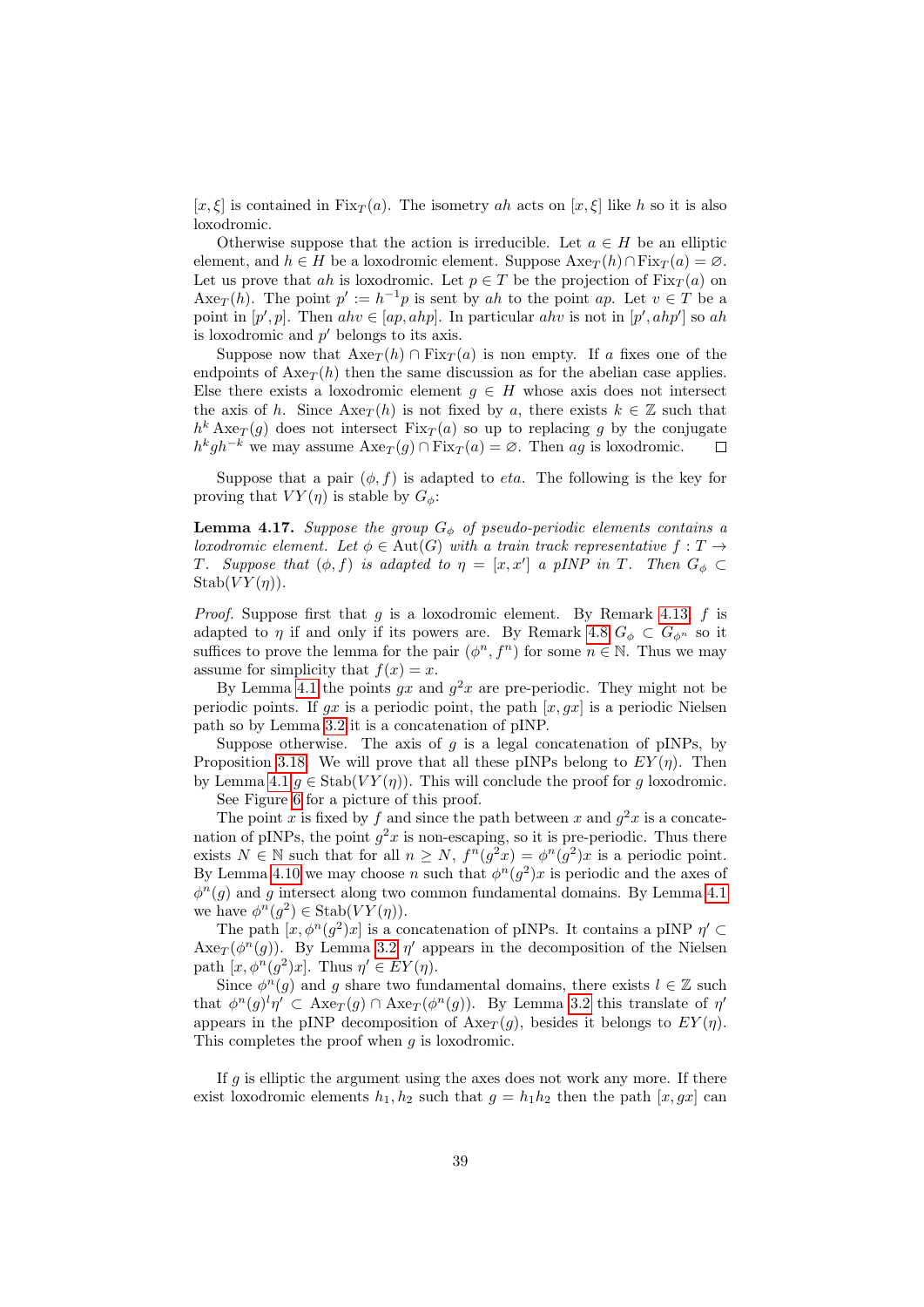be written as the concatenation  $[x, h_1x] \cdot h_1[x, h_2x]$  and the loxodromic case completes the proof.

If g cannot be written as a product of loxodromic elements then by Lemma [4.16](#page-37-0) the action of  $G_{\phi}$  on its minimal subtree is dihedral (by assumption it is not elliptic). Let  $\ell$  be the invariant axis in T. If g fixed  $\ell$  then for any loxodromic element  $h \in G_{\phi}$ , gh would be loxodromic so  $g = (gh)h^{-1}$  would be a product of loxodromic elements. Thus q acts like a symmetry. There exists a loxodromic isometry  $h \in G_{\phi}$  with axis  $\ell$ . By Proposition [3.18](#page-30-0)  $\ell$  is a legal concatenation of pINPs.

As in the loxodromic case, the pINPs in the decomposition of  $\ell = \text{Axe}_{T}(h)$ belong to  $EY(\eta)$ . Furthermore this decomposition into pINPs is *g*-invariant. Let  $y \in VY(\eta)$  be an endpoint of a pINP in  $\ell$ , then the point gy is also in  $EY(f)$ . By Lemma [4.1](#page-32-1) we have  $g \in \text{Stab}(VY(\eta))$ . This concludes the proof in the elliptic case.  $\Box$ 

<span id="page-39-0"></span>**Corollary 4.18.** Let  $\phi \in \text{Aut}(G)$  and let f be a train track representative for  $\phi$ . Suppose that  $(\phi, f)$  is adapted to  $\eta$ . Then Stab $(VY(\eta)) = G_{\phi}$ .

*Proof.* The inclusion  $G_{\phi} \subset \text{Stab}(VY(\eta))$  is proved by Lemma [4.17.](#page-38-0) Let us prove the inverse inclusion. Suppose  $g \in \text{Stab}(VY(\eta))$ . Let  $x_0$  be an endpoint of  $\eta$ . Then  $gx_0 \in VY(\eta)$  so  $gx_0$  is pre-periodic. For all  $n \in \mathbb{N}$  we have  $f^n(gx_0)$  =  $\phi^{n}(g) f^{n}(x_0)$ . Since  $x_0$  and  $gx_0$  are pre-periodic, there exists  $B > 0$  such that the sets  $\{f^n(x_0), n \in \mathbb{N}\}\$  and  $\{\phi^n(g)f^n(x_0), n \in \mathbb{N}\}\$  have diameter smaller than B. Then for all  $n \in \mathbb{N}$  we have

$$
d_T(x_0, \phi^n(g)x_0) \le d_T(x_0, \phi^n(g)f^n(x_0)) + \phi^n(g)d_T(f^n(x_0), x_0) \le 2B
$$

 $\Box$ 

so  $g \in G_{\phi}$ .

Pseudo-periodic subgroups defined by pairs  $(\phi, f)$  which are adapted to a pINP have good properties but not all pseudo-periodic subgroups arise in this way. However we will see that it is the case for *maximal* pseudo-periodic subgroups.

<span id="page-39-1"></span>**Proposition 4.19.** Let  $\psi \in [\phi^k]$  for some  $k \in \mathbb{N}$ , and let f be the associated train track representative. If the action of  $G_{\psi}$  on T is irreducible then the pair  $(\psi, f)$  is adapted to a pINP.

*Proof.* Suppose that the action of  $G_{\psi}$  is irreducible. Then we claim that  $G_{\psi}$ contains unimodular loxodromic elements  $u, v \in G$  whose axes have distinct endpoints and an intersection longer than  $4C_f$ . We postpone the proof of the claim.

By Remark [4.11](#page-36-1) there exists  $n \geq 1$  such that u and  $\phi^{n}(u)$  have the same axis with same orientation, and have the same action on it. Recall that  $f^n$  sends maximal legal segments to legal segments. Writing the axis of  $u$  as a bi-infinite concatenation of pINPs  $\{\eta_i, i \in \mathbb{Z}\}, f^n$  induces a translation on the set of pINPs: there exists  $k_u \in \mathbb{Z}$  such that  $[f^n(\eta_i)] = \eta_{i+k_u}$ .

Similarly  $f^n$  shifts the pINPs  $\{\eta'_j, j \in \mathbb{Z}\}\$ in Axe $_T(v)$  by  $k_v \in \mathbb{Z}$ . The length of a pINP is at most  $2C_f$  so the intersection  $Axe_T(v) \cap Axe_T(u)$  contains a pINP  $\eta_i = \eta'_j$  belonging to the decomposition of both axes. Suppose by contradiction that  $k_u \neq 0$  is non-zero, then there exists  $m \in \mathbb{N}$  such that  $[f^{nm}(\eta_i)] \cap \text{Axe}_T(u) =$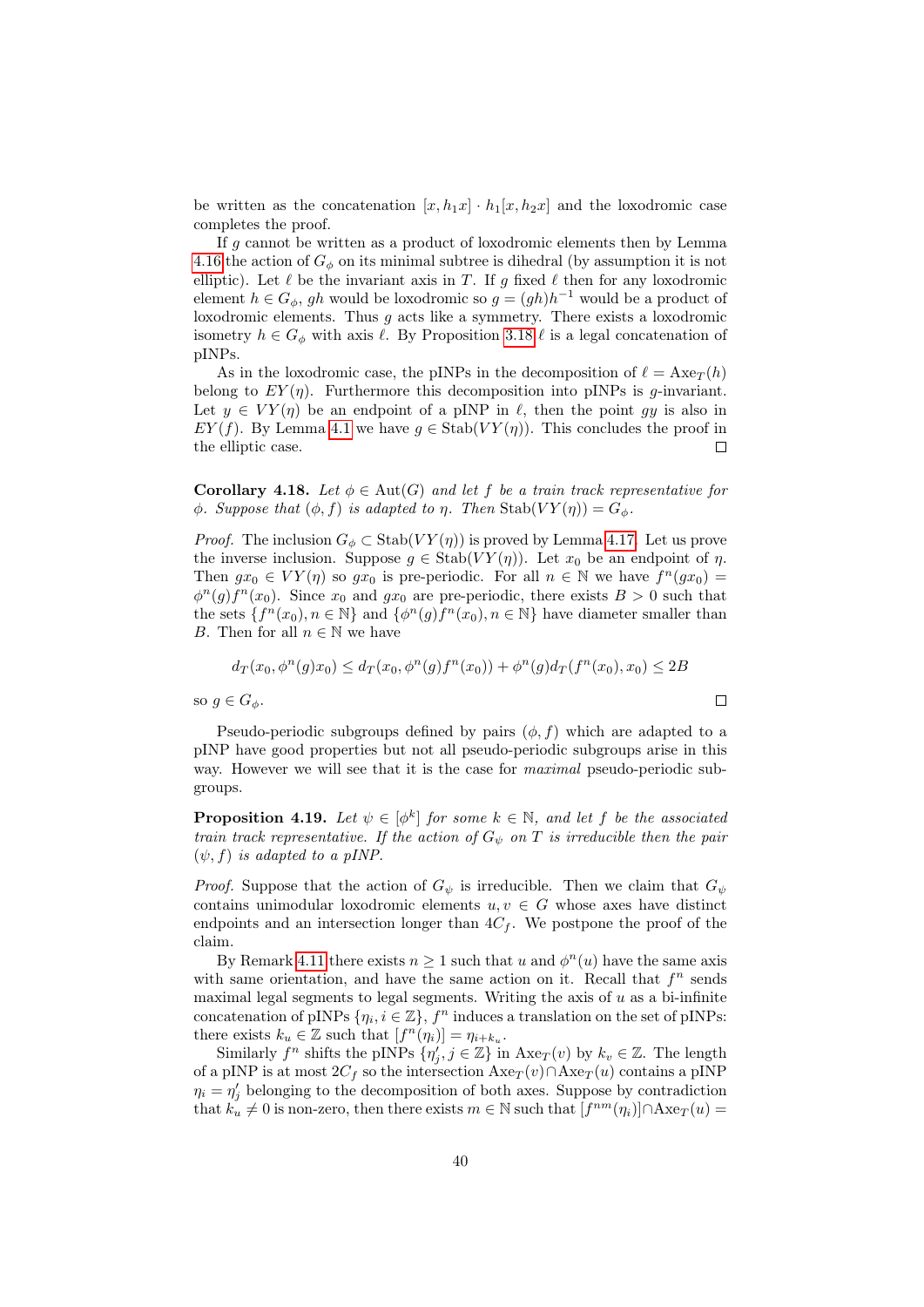

<span id="page-40-0"></span>Figure 6: Finding a concatenation of pINPs between  $x$  and  $gx$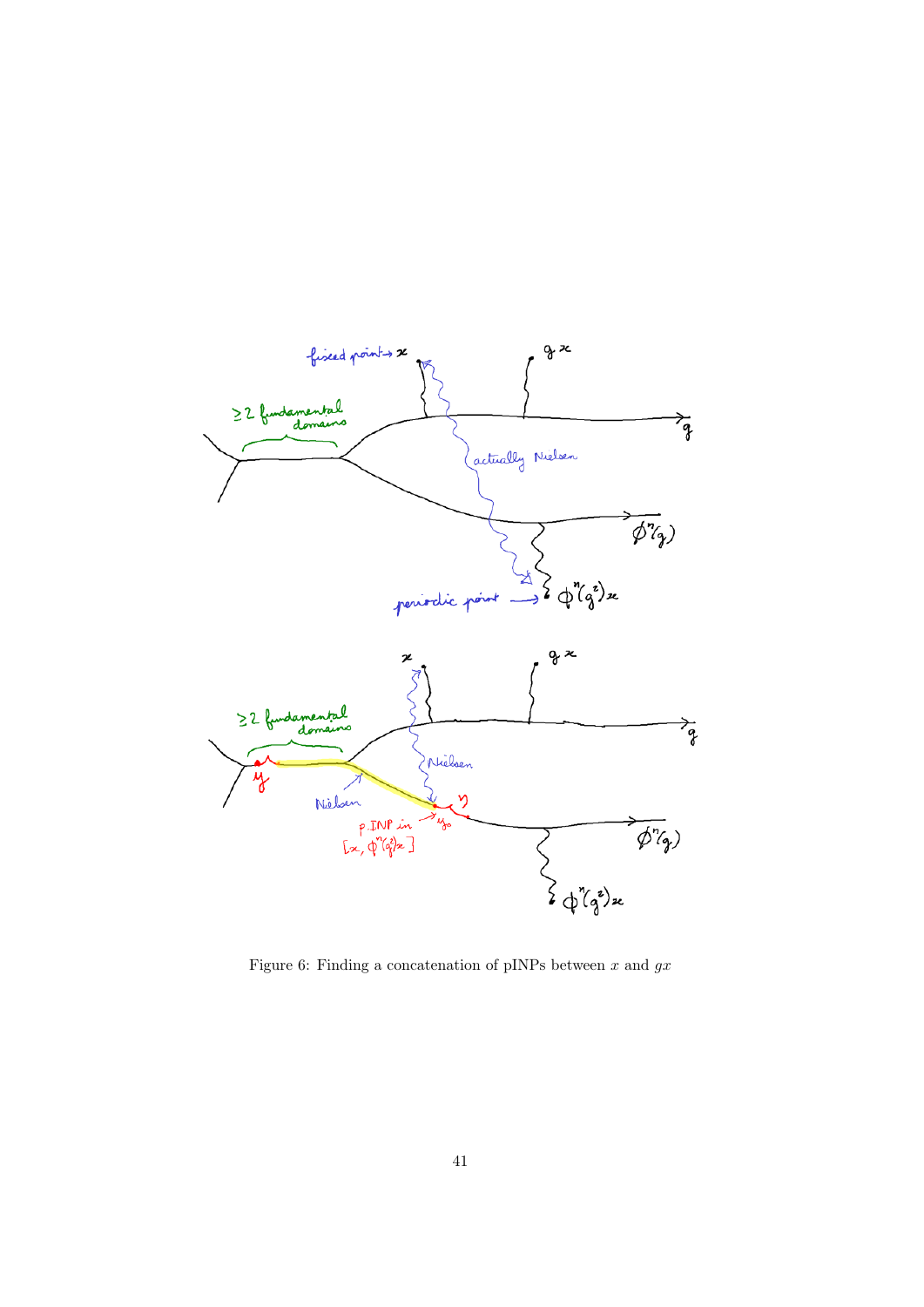

<span id="page-41-1"></span>Figure 7: Axis of  $gh$  when  $g, h$  have disjoint axes

 $\eta_{i+mk_u}$ , which is non-empty, does not intersect  $Axe_T(v)$ . However  $[f^{nm}(\eta_i)] =$  $f^{nm}(\eta'_j) = \eta'_{j+mk_v} \subset \text{Axe}_T(v)$ . This is a contradiction. Thus  $f^n(\eta_i) = \eta_i$  so  $(\psi, f)$  is adapted to  $\eta_i$ .

Now let us prove the claim. We will use Lemma [4.20](#page-41-0) below to construct  $u$ and v as announced. Since the action of  $G_{\psi}$  is irreducible there exist loxodromic elements  $g, h \in G_{\psi}$  with disjoint axes. The axes of g and  $hg^{-1}h^{-1}$  are disjoint so the element  $u := ghg^{-1}h^{-1}$  is unimodular and loxodromic, and  $||u||_T \geq 2||g||_T$ . Up to replacing g by a power we may suppose  $||u||_T \geq 4C_f$ . Moreover the axes of  $g$  and  $u$  intersect along one fundamental domain of  $g$ , so there exists  $l \in \mathbb{Z}$  such that the axes of u an  $g^l u^{-1} g^{-l}$  do not intersect. Thus the element  $v := g^l u^{-1} g^{-l} u$  is also unimodular and loxodromic, moreover the axes of u and v overlap on a length equal to  $||u||_T$ , which proves the claim.  $\Box$ 

<span id="page-41-0"></span>**Lemma 4.20.** Let  $T$  be a simplicial tree. Let  $a, b$  be loxodromic isometries of  $T$ with disjoint axes. Then the product ab is a loxodromic isometry with translation length  $||a||_T + ||b||_T + 2d_T(Axe_T(a), Axe_T(b)).$  Moreover  $Axe_T(ab) \cap Axe_T(a)$  is a single fundamental domain for a.

*Proof.* Most of this is proved in  $[CM87, 1.5]$  $[CM87, 1.5]$ ; we give the proof for completeness but it is best explained by Figure [7.](#page-41-1) Let  $a, b$  be as above. Let  $p_a$  be the projection of  $Axe_T(b)$  to  $Axe_T(a)$ , and  $p_b$  be the projection of  $Axe_T(a)$  to  $Axe_T(b)$ . Let  $x := b^{-1}p_b$ . Then  $abx = ap_b$  and the path  $[x, abx]$  is the union  $[x, p_b] \cup [p_b, p_a] \cup$  $[p_a, ap_a] \cup [ap_a, ap_b]$ . The overlap of those 4 segments has zero length because  $p_a, p_b$  are projections. The path  $[p_b, abp_b] = [p_b, p_a] \cup [p_a, ap_a] \cup [ap_a, ap_b] \cup$  $[ap_b, abp_b]$  has the same length since  $[ap_b, abp_b] = ab[x, p_b]$  and the decomposition also has trivial overlap. If x were not in the axis, the point  $p_b$  which lies in the interior of  $[x, abx]$  would be moved by a shorter distance, so x is actually in the axis. The translation length is  $||a||_T + ||b||_T + 2d_T(p_a, p_b)$  as announced and  $\text{Axe}_T(ab) \cap \text{Axe}_T(a) = [p_a, ap_a].$  $\Box$ 

Pseudo-periodic subgroups containing loxodromic elements are contained in stabilizers of Nielsen classes, with equality when the subgroup comes from a pair adapted to a pINP: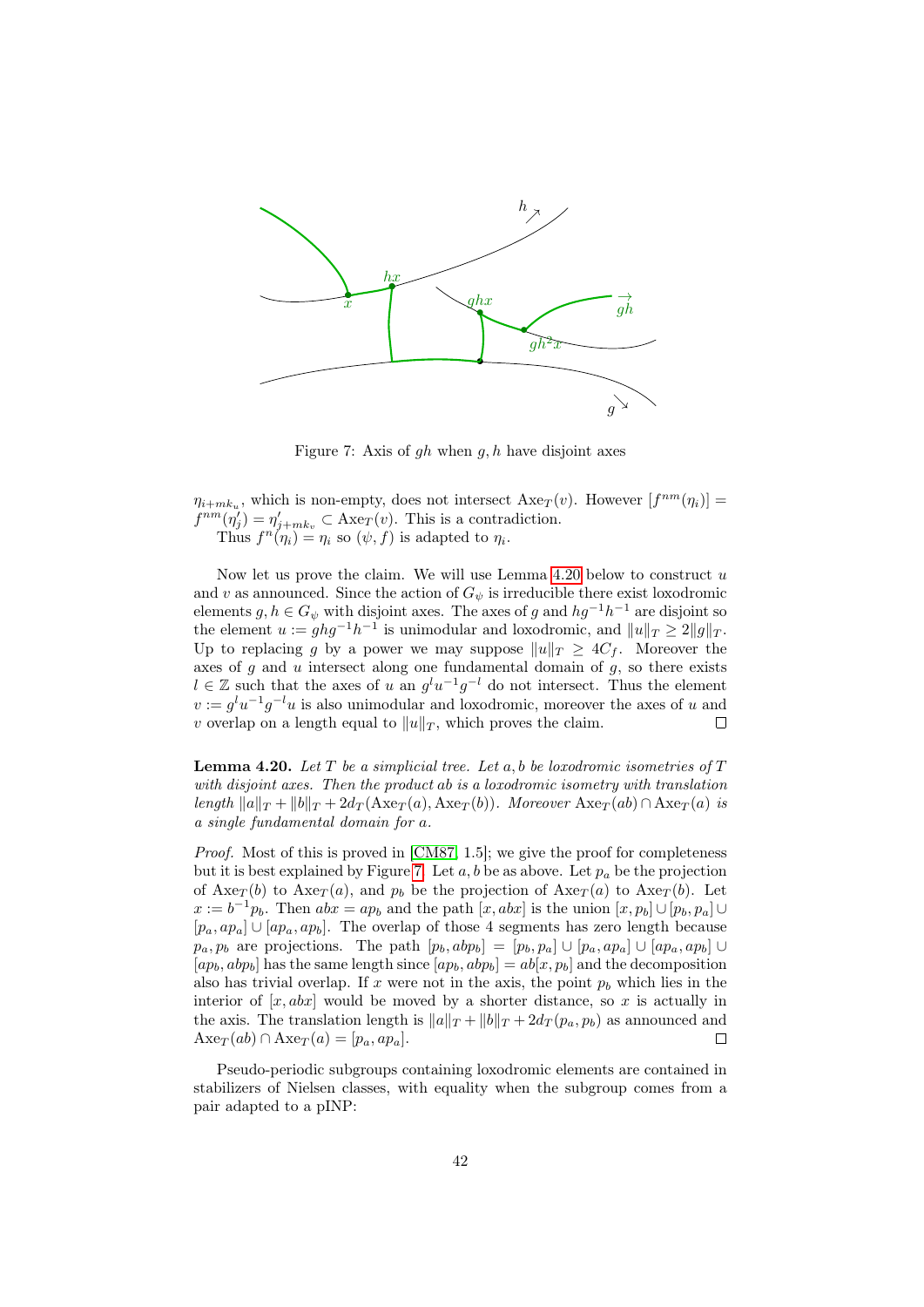<span id="page-42-0"></span>**Lemma 4.21.** For every  $\psi$  in  $\Phi^k$  for  $k \in \mathbb{N}$ , if  $G_{\psi}$  contains a loxodromic element, there exists  $\eta \subset T$  a pINP such that  $G_{\psi} \subset \text{Stab}(VY(\eta)).$ 

If  $(\psi, f)$  is adapted to a pINP then the inclusion is an equality.

*Proof.* The second statement, for  $(\psi, f)$  adapted to a pINP  $\eta$ , is a consequence of Corollary [4.18:](#page-39-0) we have  $G_{\psi} = \text{Stab}(VY(\eta)).$ 

Suppose  $G_{\psi}$  contains a loxodromic element. If the action of  $G_{\psi}$  on T is irreducible then by Proposition [4.19](#page-39-1)  $(\psi, f)$  is adapted to a pINP  $\eta$  so the second statement applies.

Otherwise suppose that there is a fixed point in  $\partial T$  for the action of  $G_{\psi}$ . Let g be such that the attracting point for g is fixed by  $G_{\psi}$ .

By Proposition [4.14](#page-37-1) there exists a pINP  $\eta \subset \text{Axe}_T(g)$  and a pair  $(\psi', f')$ adapted to  $\eta$  so  $g \in \text{Stab}(VY(\eta)) = G_{\psi'}$ . Let  $h \in G_{\psi}$  be a loxodromic element. The axes of  $g$  and  $h$  intersect along an infinite ray. There exist powers  $l, m$  such that  $||g^l||_T = ||h^m||_T$  so  $g^l$  and  $h^m$  have at least two fundamental domains in common, and by Lemma [3.14](#page-28-0) for every  $\phi$  in the outer class of  $\Phi$  and every  $n \in \mathbb{Z}$ the elements  $\phi^n(g^l)$  and  $\phi^n(h^m)$  also share two fundamental domains.

Up to replacing  $\eta$  by some translate  $g^j \eta$ , we may assume  $\eta \subset \text{Axe}_{T}(h)$  so  $g^l h^{-m} \eta = \eta$ . Since the conjugacy class [h] is pseudo-periodic,  $A x e_T(h)$  is a concatenation of pINPs and by Lemma [3.2,](#page-22-0)  $\eta$  is a pINP of the decomposition. Thus the pINPs in  $Axe_T(h)$  belong to  $EY(\eta)$ . By Lemma [4.1](#page-32-1)  $h \in \text{Stab}(VY(\eta))$ .

By Lemma [4.16](#page-37-0) all elliptic elements can be written as the product of loxodromic elements so since all loxodromic elements of  $G_{\psi}$  belong to  $\text{Stab}(VY(\eta)),$ we have  $G_{\psi} \subset \text{Stab}(VY(\eta)).$ 

The only remaining case is when the action of  $G_{\psi}$  is dihedral. In that case  $G_{\psi}$  preserves an axis  $\ell$  in T.

There exists a loxodromic element  $g \in G_{\psi}$  whose axis is  $\ell$ . Let  $\eta$  be a pINP in  $\ell$ : then the endpoints of the pINPs in the decomposition of  $\ell$  belong to  $V Y(\eta)$ . Since this decomposition is unique by Lemma [3.2](#page-22-0) and G preserves the set of pINPs in T, the group  $G_{\psi}$  preserves  $V Y(\eta) \cap \ell$ . By Lemma [4.1](#page-32-1) this implies  $G_{\phi} \subset \text{Stab}(VY(\eta)).$  $\Box$ 

Thus maximal pseudo-periodic subgroups which contain loxodromic elements come from pairs adapted to a pINP:

<span id="page-42-1"></span>Proposition 4.22. A pseudo-periodic subgroup H containing a loxodromic element is maximal for inclusion among pseudo-periodic subgroups if and only if there exists a pINP  $\eta \subset T$  and a pair  $(\psi, f)$  adapted to  $\eta$  such that  $H = G_{\psi}$ .

*Proof.* Suppose H is maximal. By Lemma [4.21](#page-42-0) there exists a pINP  $\eta$  such that  $H \subset \text{Stab}(VY(\eta)).$  There exists  $\psi \in \Phi^k$  for some  $k \in \mathbb{N}$  and  $g \in G$  such that  $f := gf_0^k$  fixes the endpoints of  $\eta$ , so the pair  $(\psi, f)$  is adapted to  $\eta$  and  $Stab(VY(\eta)) = G_{\psi}$ . By maximality  $H = G_{\psi}$ .

Conversely suppose there exists a pair  $(\psi, f)$  such that  $H = G_{\psi}$  adapted to a pINP  $\eta \subset T$ . By Corollary [4.18](#page-39-0)  $H = \text{Stab}(VY(\eta))$ . Let H' be a pseudoperiodic subgroup such that  $H \subset H'$ : by Lemma [4.21](#page-42-0) there exists  $\eta'$  such that  $H' \subset \text{Stab}(VY(\eta'))$ . Thus for  $h \in H$ ,  $Axe_T(h) \subset \text{conv}(VY(\eta'))$ . By uniqueness of the decomposition of  $Axe_T(h)$  into pINPs, the pINPs in h belong to  $EY(\eta)$  and  $EY(\eta')$  so  $VY(\eta) = VY(\eta')$  and  $H' \subset \text{Stab}(VY(\eta)) = H$ , hence the maximality of  $H$ .  $\Box$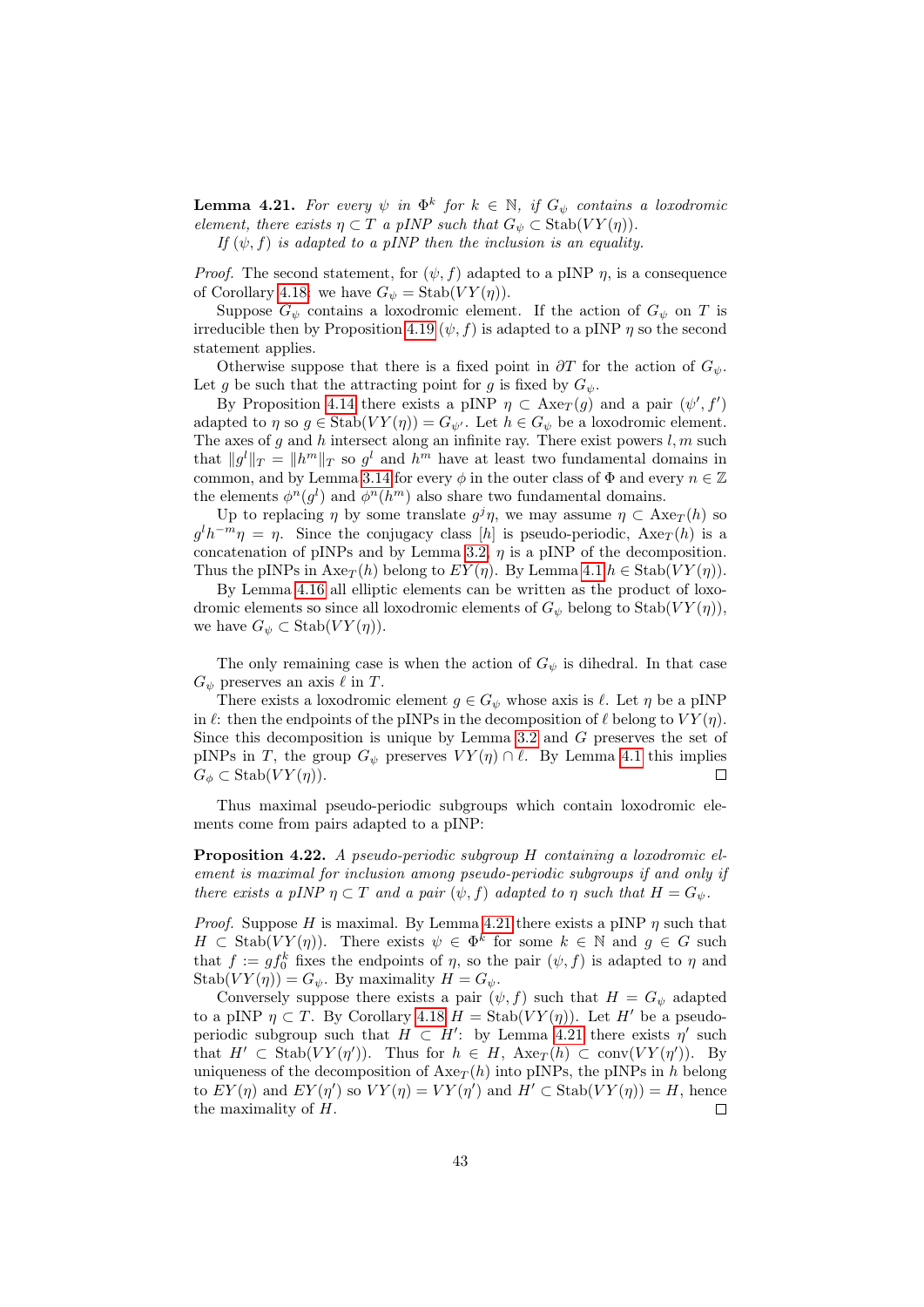Corollary 4.23. There are finitely many conjugacy classes of maximal pseudoperiodic subgroups containing loxodromic elements associated to the outer classes  $\Phi^k \in \text{Out}(G)$  for  $k \in \mathbb{N}$ . Furthermore, these subgroups are finitely generated.

Proof. This is a consequence of Proposition [4.22](#page-42-1) and Corollary [4.18:](#page-39-0) the maximal pseudo-periodic subgroups containing loxodromic elements coincide with the stabilizers of Nielsen classes containing loxodromic elements.

The conclusion follows from the fact that there are finitely many orbits of Nielsen classes and their stabilizers are finitely generated.  $\Box$ 

## <span id="page-43-0"></span>5 Algorithm

In this section we assemble the results obtained before to give the desired algorithm. First let us explain how to deal with restricted deformation spaces.

Let G be a GBS group represented by a graph of groups Γ. As in [\[Pap21\]](#page-45-0) we say that a family of subgroups  $A$  which is invariant by conjugacy and taking subgroups is represented by finite sets of integers  $(I_v)_{v \in V(\Gamma)}$  if for every  $v \in \Gamma$ and every lift  $\tilde{v}$  in the universal cover of Γ, the set  $I_v$  is the set of minimal elements of  $\{[G_v:G_v\cap A], A\in\mathcal{A}\}\$ for divisibility.

Theorem 5.1. There is an algorithm which takes

- a non-elementary GBS group G
- an automorphism  $\phi \in \text{Aut}(G)$
- a train track representative  $f: T \to T$  for  $\phi$  where T is given as a graph of groups

which finds out whether  $\phi$  is pseudo-atoroidal.

Proof. This is a consequence of Corollary [4.6.](#page-34-1)

Theorem 5.2. There is an algorithm which takes

- a non-elementary GBS group G
- a pseudo-atoroidal automorphism  $\phi \in \text{Aut}(G)$
- a train track representative  $f: T \to T$  for  $\phi$  where T is given as a graph of groups
- a family of sets  $(I_v)_{v \in V(T/G)}$  representing the family of subgroups A

which finds out whether  $\phi$  has no pseudo-periodic element. In that case it decides whether  $\phi$  is iwip for  $\mathcal{D}^{\mathcal{A}}$ .

In the previous theorem,  $\phi$  need not be pseudo-atoroidal as long as it has no simple pseudo-periodic conjugacy class. Note that we do not know how to check this condition algorithmically.

Proof. There are two steps in this algorithm.

The first step consists in finding either a primitive train track representative or a proof of reducibility for  $\phi$ . Corollary [1.12](#page-13-0) solves this problem algorithmically

 $\Box$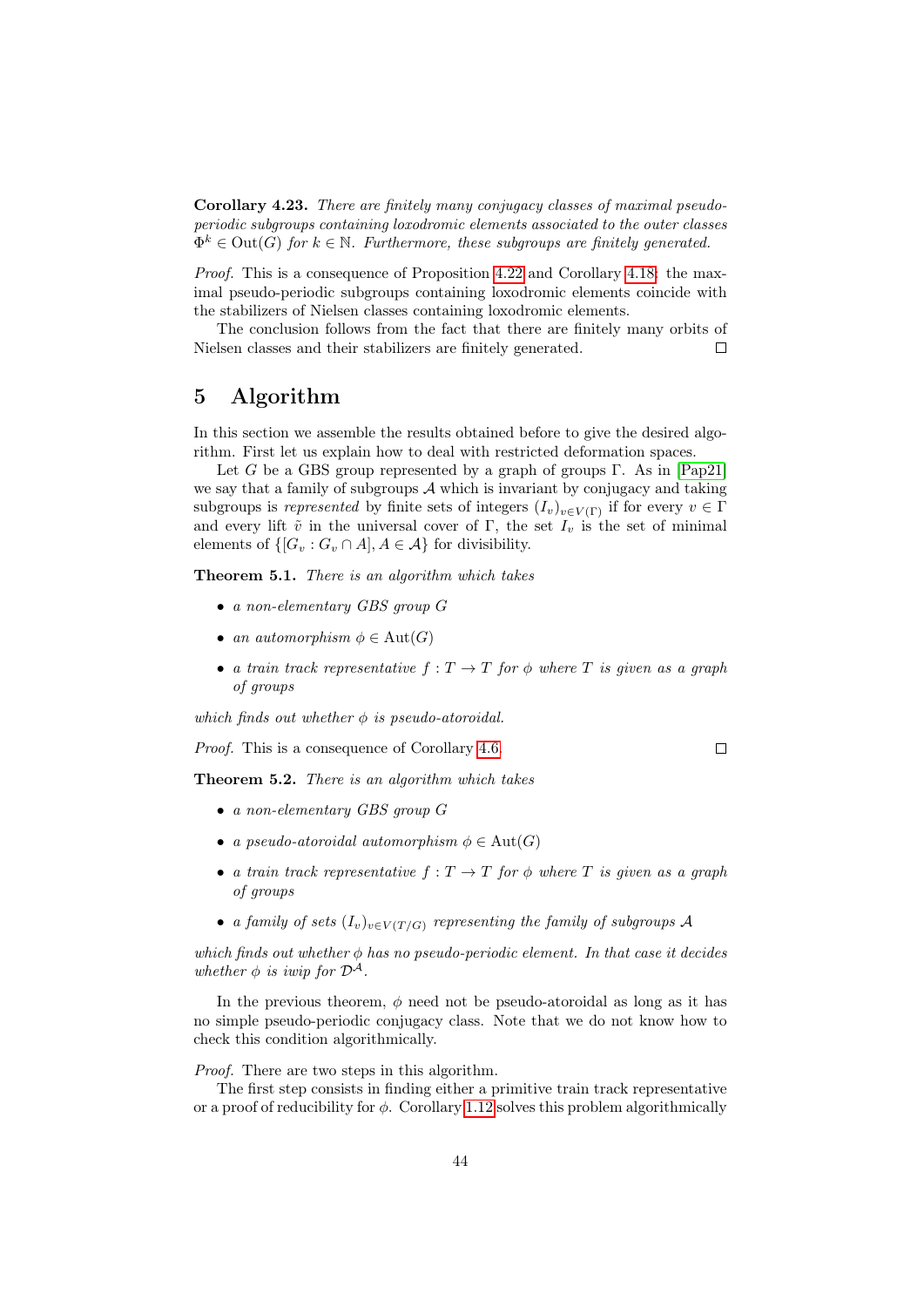using the matrix  $A(f)$  and produces a primitive train track representative if it exists.

The second step consists in computing turns of the stable lamination and its Whitehead graphs, then using Corollary [2.7.](#page-20-0) Using Lemma [1.21](#page-15-0) we can compute all Whitehead graphs. Then compute connected components of  $Wh_{\mathcal{T}}(\Lambda^+, v)$  for every  $v \in V(T/G)$ . Let W be such a Whitehead graph. If W is not connected we need to compute the stabilizers of connected components. As in [\[Pap21,](#page-45-0) Section 3, one can compute for every connected component C the index  $i(C) := [G_v : G]$ Stab(C)]. Then Stab(C)  $\in \mathcal{A}$  if and only if  $i(C)$  is divisible by some  $i \in I_v$ .

If there exists a Whitehead graph with a connected component whose stabi-lizer is in A then by Proposition [2.3](#page-17-1)  $\phi$  is reducible. Moreover the proof of the proposition also gives an invariant class of special factors with respect to A for φ.

Otherwise Corollary [2.7](#page-20-0) states that  $\phi$  is fully irreducible.

 $\Box$ 

## References

- <span id="page-44-8"></span>[BFH97] M. Bestvina, M. Feighn, and M. Handel. Laminations, trees, and irreducible automorphisms of free groups. *Geom. Funct. Anal.*,  $7(2):215-$ 244, 1997.
- <span id="page-44-2"></span>[BH92] Mladen Bestvina and Michael Handel. Train tracks and automorphisms of free groups. Ann. of Math. (2), 135(1):1–51, 1992.
- <span id="page-44-3"></span>[Bou16] Margot Bouette. On the growth of the automorphisms of Baumslag-Solitar groups. Theses, Université Rennes 1, December 2016.
- <span id="page-44-0"></span>[BS62] Gilbert Baumslag and Donald Solitar. Some two-generator one-relator non-Hopfian groups. Bull. Amer. Math. Soc., 68:199–201, 1962.
- <span id="page-44-10"></span>[CL15] Thierry Coulbois and Martin Lustig. Long turns, INP's and indices for free group automorphisms. Illinois J. Math., 59(4):1087–1109, 2015.
- <span id="page-44-11"></span>[CM87] Marc Culler and John W. Morgan. Group actions on R-trees. Proc. Lond. Math. Soc. (3), 55:571–604, 1987.
- <span id="page-44-7"></span>[Coo87] Daryl Cooper. Automorphisms of free groups have finitely generated fixed point sets. J. Algebra, 111:453–456, 1987.
- <span id="page-44-1"></span>[For06] Max Forester. Splittings of generalized Baumslag-Solitar groups. Geom. Dedicata, 121:43–59, 2006.
- <span id="page-44-5"></span>[Ger87] S. M. Gersten. Fixed points of automorphisms of free groups. Adv. Math., 64:51–85, 1987.
- <span id="page-44-6"></span>[GL07] Vincent Guirardel and Gilbert Levitt. Deformation spaces of trees. Groups Geom. Dyn., 1(2):135–181, 2007.
- <span id="page-44-9"></span>[Gui04] Vincent Guirardel. Limit groups and groups acting freely on  $\mathbb{R}^n$ -trees. Geom. Topol., 8:1427–1470, 2004.
- <span id="page-44-4"></span>[Kap14] Ilya Kapovich. Algorithmic detectability of iwip automorphisms. Bull. Lond. Math. Soc., 46(2):279–290, 2014.